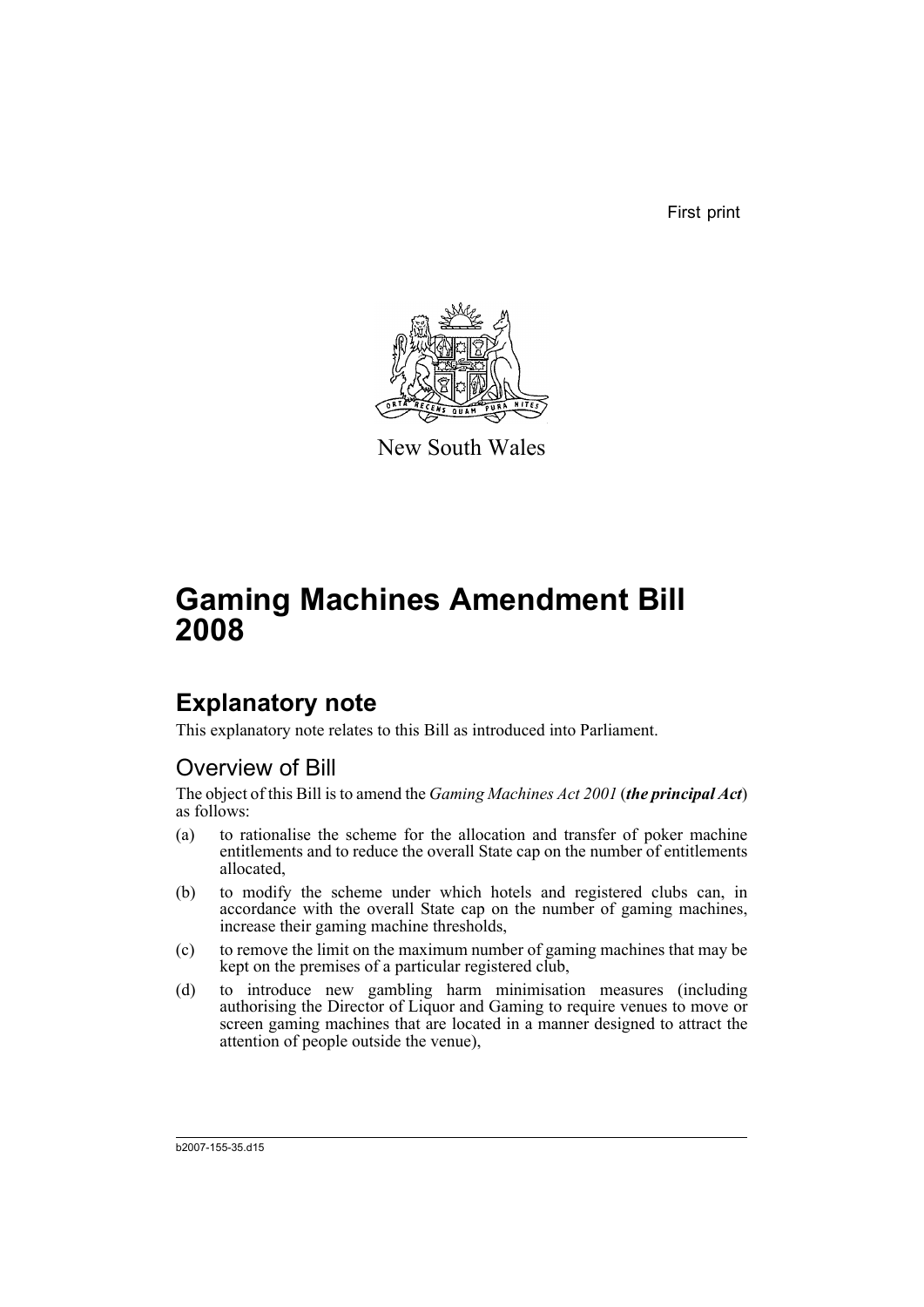Explanatory note

- (e) to introduce new provisions designed to protect the integrity of the gaming machine industry (including offences relating to technicians who carry out work on gaming machines),
- (f) to remove the requirement for persons who act as gaming machine advisers to hold a gaming-related licence,
- (g) to make a number of other miscellaneous amendments of a consequential, minor or machinery nature.

## Outline of provisions

**Clause 1** sets out the name (also called the short title) of the proposed Act.

**Clause 2** provides for the commencement of the proposed Act on a day or days to be appointed by proclamation, except for certain amendments relating to the poker machine entitlements retained by clubs under section 15B of the principal Act (these amendments will commence, or are taken to have commenced, on 1 December 2008).

**Clause 3** is a formal provision that gives effect to the amendments to the *Gaming Machines Act 2001* set out in Schedule 1.

**Clause 4** amends section 153 of the *Liquor Act 2007* so as to make a decision by the Director of Liquor and Gaming under proposed section 44A of the *Gaming Machines Act 2001* (to be inserted by **Schedule 1 [46]** to the proposed Act) reviewable by the Casino, Liquor and Gaming Control Authority (*the Authority*).

**Clause 5** provides for the repeal of the proposed Act after all the amendments made by the proposed Act have commenced. Once the amendments have commenced the proposed Act will be spent and section 30 of the *Interpretation Act 1987* provides that the repeal of an amending Act does not affect the amendments made by that Act.

### **Schedule 1 Amendment of Gaming Machines Act 2001**

### **Gaming machine thresholds for venues and local impact assessment process**

**Schedule 1 [44]** replaces the social impact assessment scheme under Division 1 of Part 4 of the principal Act with a new scheme that provides for the setting by the Authority of a gaming machine threshold for each venue. The gaming machine threshold for a venue is similar to the existing concept of a SIA threshold (in that it refers to the maximum number of gaming machines that may be authorised to be kept in the venue). Under the new scheme, a venue may apply to the Authority to increase its gaming machine threshold. The requirements under the proposed Division in relation to a proposed increase will depend on the classification of the local government area in which the venue is situated (the LGA classification is done by the Authority) and the level of the increase applied for. In some cases, these requirements will involve the provision of a local impact assessment (*LIA*) which must be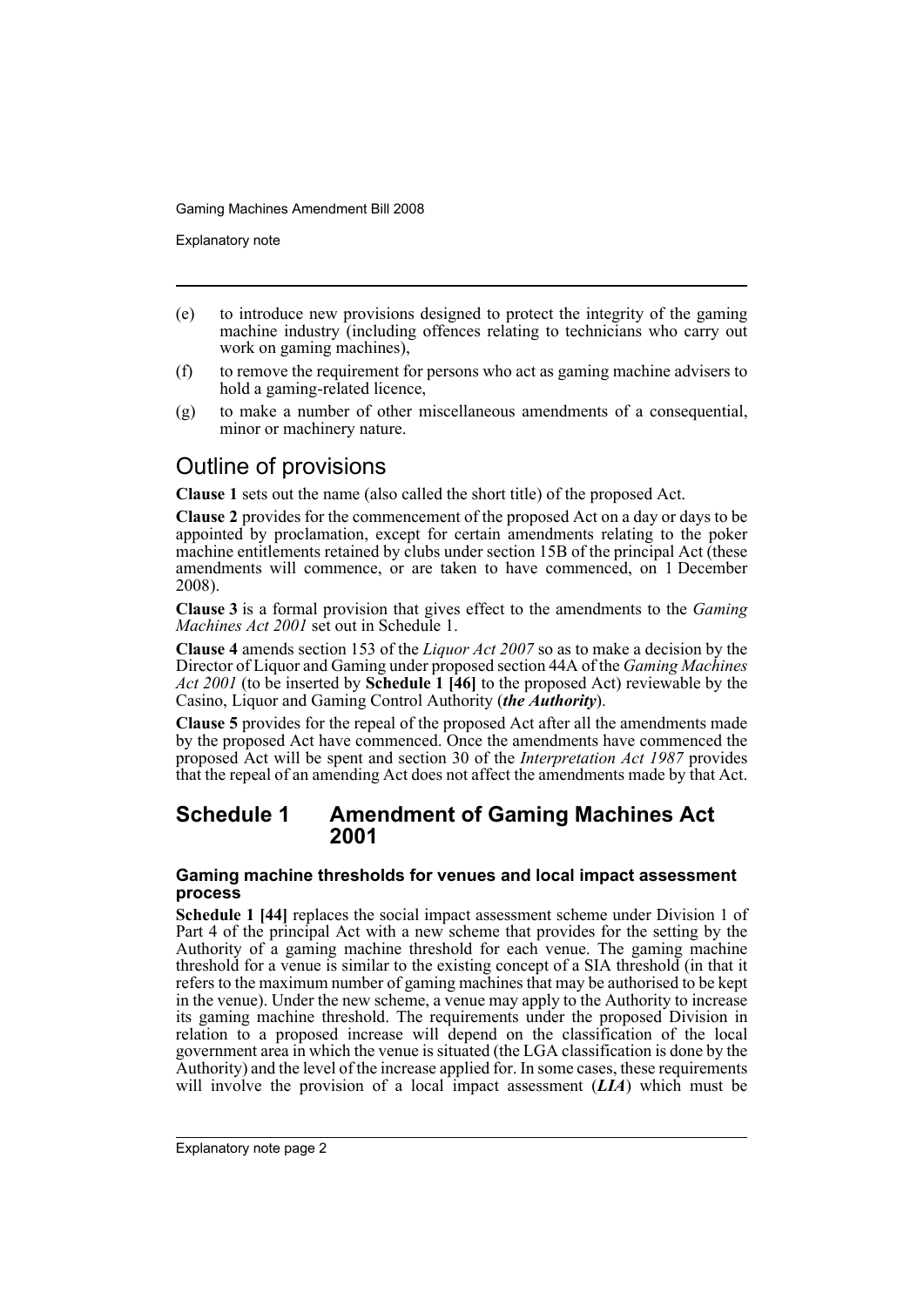Explanatory note

approved by the Authority in order for the venue to get its increased threshold. If the threshold for a venue is increased, the venue will have a limited period in which to acquire poker machine entitlements to fill its threshold.

The new Division also contains special provision for clubs in new development areas (namely, the club will only have to do a class 1 LIA, rather than a more stringent class 2 LIA, if it wants up to 150 gaming machines in a new development area and it will only have to forfeit one in 6 poker machine entitlements (rather than one in 3) when it acquires entitlements to meet its threshold). The new Division also restates the existing provision relating to gaming machines in retail shopping centres. Under the new provision, the gaming machine threshold for a venue in a shopping centre cannot be increased, and if a venue is established in a shopping centre its threshold will be zero.

The amendments made by **Schedule 1 [2], [9], [20], [31] and [56]** are consequential on the introduction of the new gaming machine threshold scheme. **Schedule 1 [8], [57] and [58]** are consequential on the provisions about retail shopping centres being moved to the new Division 1 of Part 4.

#### **Amendments relating to tradeable poker machine entitlement scheme**

**Schedule 1 [14]** reduces the overall State cap on the number of gaming machines from 104,000 to 99,000 (the new cap will refer to the number of poker machine entitlements instead of actual machines). Provision is also made to further reduce the State cap by regulation, as the number of poker machine entitlements will be progressively reduced as a result of entitlements being forfeited when venues trade them.

**Schedule 1 [16]** makes it clear that the scheme for allocating (or acquiring) poker machine entitlements is subject to the overall State cap and that a gaming machine cannot be kept in a venue unless it is authorised to be kept in the venue.

**Schedule 1 [18]** repeals a transitional provision relating to the reduction of poker machine entitlements held by certain clubs. The clubs have paid to retain these entitlements (which they would have otherwise been required to forfeit) and the gaming machines to which the retained entitlements related have been removed from the relevant premises under the existing provision.

**Schedule 1 [19], [22], [23], [27], [30] and [32]–[37]** make miscellaneous changes to the way in which the tradeable poker machine entitlement scheme operates.

**Schedule 1 [21]** removes the provision for the allocation of "free" poker machine entitlements to certain clubs (such as small or new clubs).

**Schedule 1 [24] and [25]** have the effect of repealing the amendments made to section 19 of the principal Act by the *Gaming Machines Amendment (Temporary Freeze) Act 2008*.

**Schedule 1 [26]** makes it clear that the gaming machine threshold for a venue is to be decreased when the venue transfers any of its poker machine entitlements (including those which are required to be forfeited as a result of a transfer).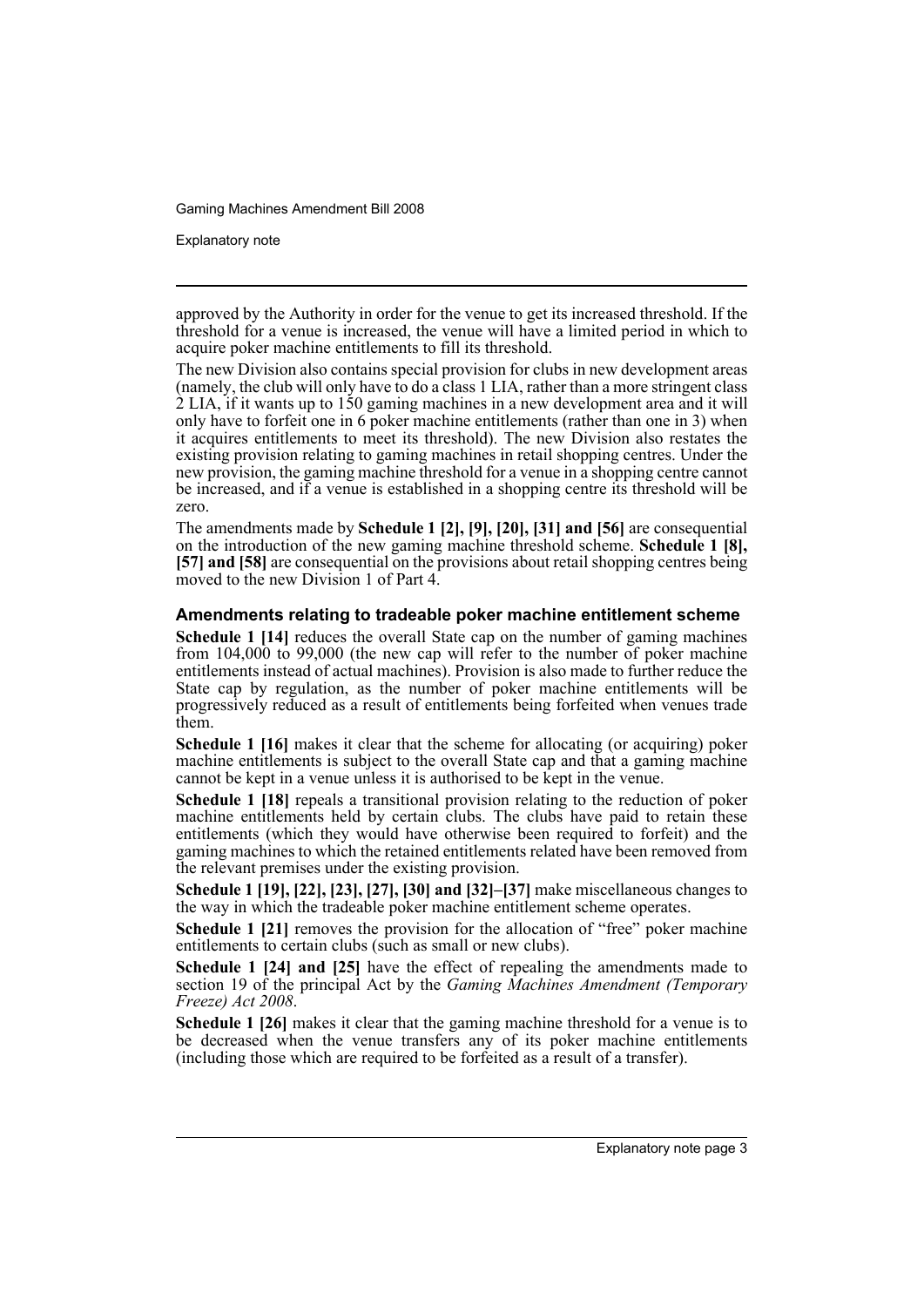Explanatory note

**Schedule 1 [38], [40] and [41]** modify the scheme relating to the approval to keep hardship gaming machines. In particular, if a venue is notified by the Authority that it has met all of the conditions relating to the approval to keep a hardship gaming machine, the venue will have 12 months to acquire a poker machine entitlement for the machine.

### **Amendments relating to maximum number of machines in clubs**

**Schedule 1 [15]** removes the limit on the maximum number of gaming machines that may be kept on the premises of a registered club (the current limit is 450 gaming machines). As a consequence of the removal of the cap, provisions relating to large-scale clubs (ie those clubs that had more than 450 gaming machines when the cap was set in 2002), are also removed (see **Schedule 1 [6], [17], [28] and [29]**). **Schedule 1 [39]** is consequential on the removal of those provisions.

### **Amendments relating to gambling harm minimisation measures**

**Schedule 1 [46]** enables the Director of Liquor and Gaming to require venues to move or screen gaming machines if they are located in a manner that is designed to attract the attention of the public from outside the venue.

**Schedule 1 [47]** makes it clear that the requirement for a venue to provide problem gambling counselling services only applies if the venue is authorised to keep gaming machines.

**Schedule 1 [48]** requires a venue to provide an inspector with written evidence of the arrangements that the venue is required to enter into for the provision of problem gambling counselling services.

**Schedule 1 [50]** provides that if a prize won from playing gaming machines is issued as a cheque, the prize winning cheque must be identified as a prize winning cheque and must include the statement prescribed by the regulations for the purposes of proposed section 47B. **Schedule 1 [49]** is a consequential amendment. **Schedule 1 [50]** also makes it an offence for a hotelier or club to permit a cash dispensing facility (such as an ATM) to be located or installed in the venue if the facility provides cash from a credit card account.

**Schedule 1 [51] and [52]** provide that venues can operate their own self-exclusion schemes for patrons if the scheme is established and conducted in accordance with the regulations.

### **Amendments relating to gaming-related licences and licensees**

**Schedule 1 [11], [53], [66], [71], [72], [87], [88] and [102]** modify references relating to the holder of a technician's licence in the principal Act (the term *technician* will refer to the holder of a technician's licence instead of the latter term being used throughout the Act).

**Schedule 1 [89]** removes the requirement that a person must be licensed to act as a gaming machine adviser (ie a person who gives advice, or issues analyses and reports, about poker machines). As a consequence, **Schedule 1 [3], [5], [79], [81],**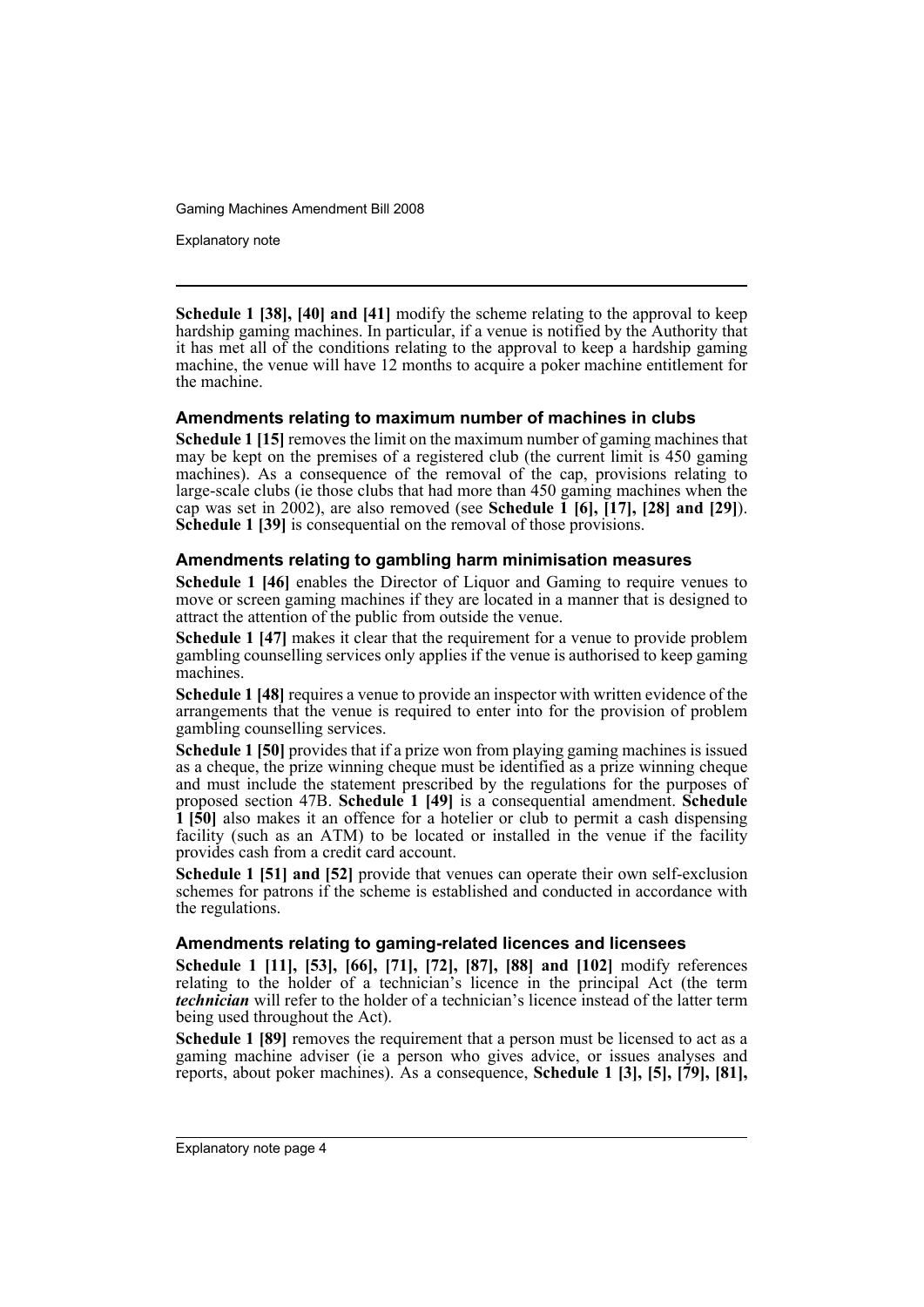Explanatory note

**[82], [84], [85], [90] and [99]** amend provisions relating to gaming machine advisers' licences, and **Schedule 1 [80]** provides that the authority conferred by a dealer's licence will no longer include acting as a gaming machine adviser. The amendment made by **Schedule 1 [80]** also makes it clear that a dealer's licence is to specify the premises (rather than places) on which the dealer is authorised to manufacture and assemble gaming machines. **Schedule 1 [83]** is a consequential amendment.

**Schedule 1 [91]** provides that conditions may be imposed by the Authority on a work permit either when the permit is issued or at any later time.

**Schedule 1 [92]** modifies the information relating to interested persons that must be disclosed by an applicant for a gaming-related licence.

**Schedule 1 [93]** provides that the costs of investigation by the Director or the Commissioner of Police in relation to an application for a gaming-related licence are payable by the applicant. A similar provision was included in the principal Act before the Act was amended to replace the Licensing Court with the Authority as the body responsible for granting gaming-related licences.

**Schedule 1 [94]** enables the holder of testing facility licence to apply to change the premises specified in the licence.

**Schedule 1 [95]** removes a provision that allows the Authority to prevent dealers, when manufacturing poker machines, from using parts that are not made in Australia.

**Schedule 1 [96]** provides that persons acting under the authority of a dealer's licence may be required by the Authority to alter gaming machines in venues.

**Schedule 1 [97]** removes a provision enabling an application to be made for a refund of a licence fee when the licence is surrendered. The Authority already has a discretion under section 111 of the principal Act to refund a licence fee when the licence is surrendered or cancelled.

**Schedule 1 [98]** increases the penalty for certain offences under section 122 of the principal Act (which relate to the provision of financial assistance by gaming-related licensees) from 20 to 50 penalty units.

**Schedule 1 [100]** provides that the notification required to be given to the Authority by technicians or sellers when they commence (or cease) work with a dealer must be given in the manner approved by the Authority.

#### **Miscellaneous amendments**

**Schedule 1 [1]** replaces the objects of the principal Act. The new objects refer specifically to the on-going reduction of poker machine numbers (which is achieved through the tradeable poker machine entitlement scheme).

**Schedule 1 [7]** removes an obsolete provision in the definition of *new hotel*.

**Schedule 1 [10]** modifies the definition of *subsidiary equipment* so that it refers specifically to things that affect the playing of a gaming machine or the meters of a gaming machine.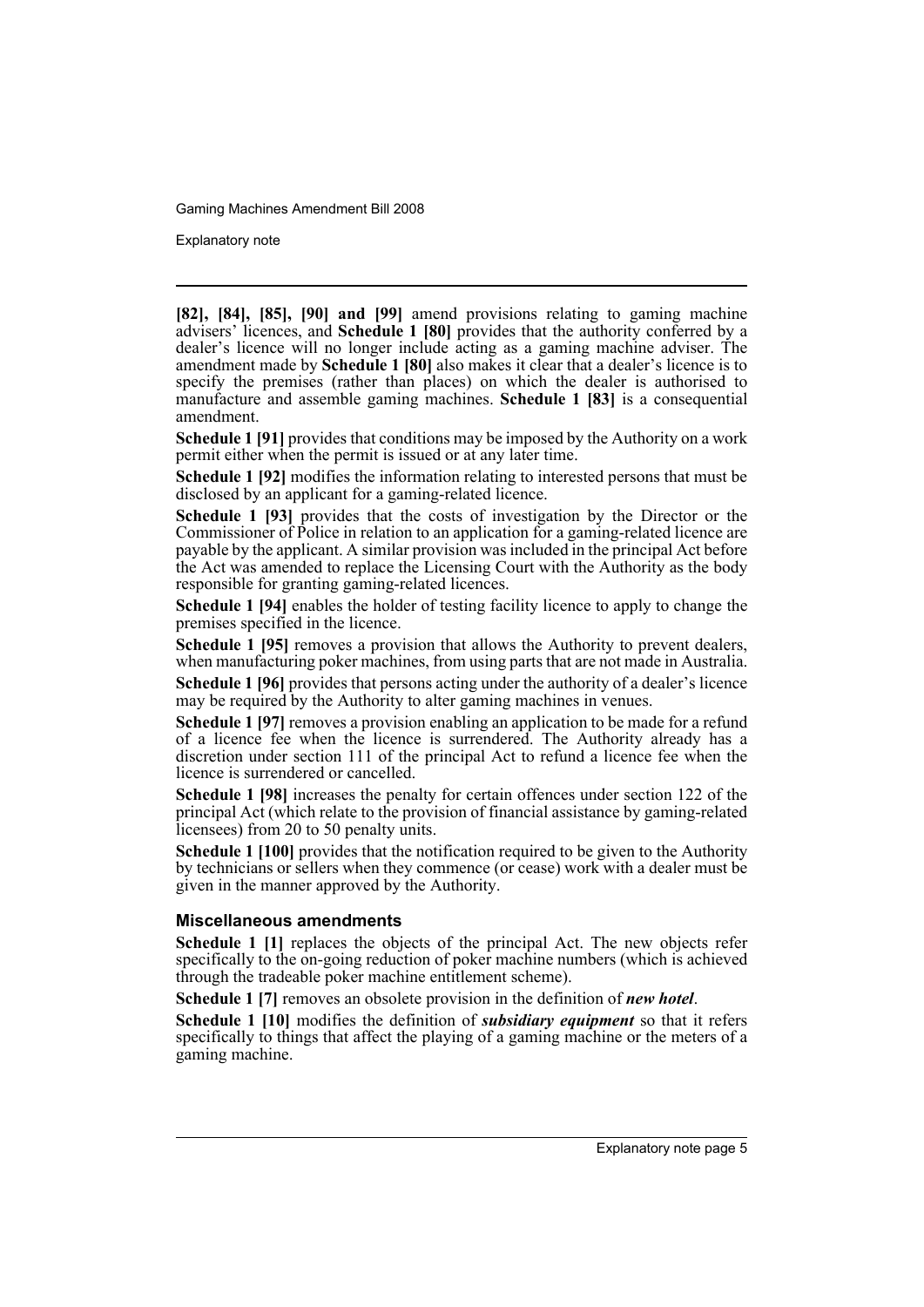Explanatory note

**Schedule 1 [12]** requires the Authority to be notified when poker machines are kept or operated for non-gambling purposes and **Schedule 1 [13]** allows gaming machines to be operated at trade shows provided they are not used for gambling purposes.

**Schedule 1 [42]** is consequential on other amendments made by the proposed Act in relation to the various gaming machine entitlements that may be held by venues.

**Schedule 1 [43]** enables Liquor Act poker machine permits (which were issued under section 182C of the *Liquor Act 1982* before the principal Act commenced) to be retained for a limited period following the cancellation or surrender of the relevant hotel licence.

**Schedule 1 [45]** makes it clear that the offence of publishing gaming machine advertising does not apply if the advertising material consists of internal promotional material that has been removed from the venue concerned by a patron for their own personal use.

**Schedule 1 [54]** enables the Authority to cancel the authorisation of a venue to keep gaming machines if the venue has failed to comply with any conditions of the Authority's approval of a LIA under proposed Division 1 of Part 4 (as inserted by Schedule  $1 \overline{44}$ .

**Schedule 1 [55], [62] and [75]** provide that certain functions of the Director of Liquor and Gaming in relation to gaming machines are to be exercised instead by the Authority.

**Schedule 1 [59]–[61]** modify provisions relating to the limit on the number of multi-terminal gaming machines that may be kept by a registered club. In particular, a club will be given 5 years to reduce its number of MTGMs to 15% of its number of poker machine entitlements.

**Schedule 1 [63]** extends the existing offence of possessing a gaming machine that has not been approved so that it also applies to the supply, sale or installation of an unapproved gaming machine. **Schedule 1 [64]** provides that the offence of possessing an unapproved gaming machine does not apply in relation to a gaming machine that is kept on a trial basis under section 66 of the principal Act.

**Schedule 1 [65]** makes it clear that the offence of supplying an unapproved gaming machine component extends to the sale of the unapproved component.

**Schedule 1 [67], [68], [70], [73], [74] and [86]** modify existing offence provisions relating to gaming machines.

**Schedule 1 [69]** creates new offences relating to work carried out by technicians.

**Schedule 1 [76]** creates a new offence of falsely claiming a prize from the playing of a gaming machine.

**Schedule 1 [77]** consolidates existing offences relating to a person fraudulently gaining an advantage during the design, manufacture, assembly, maintenance or repair of a gaming machine. **Schedule 1 [78]** is a consequential amendment.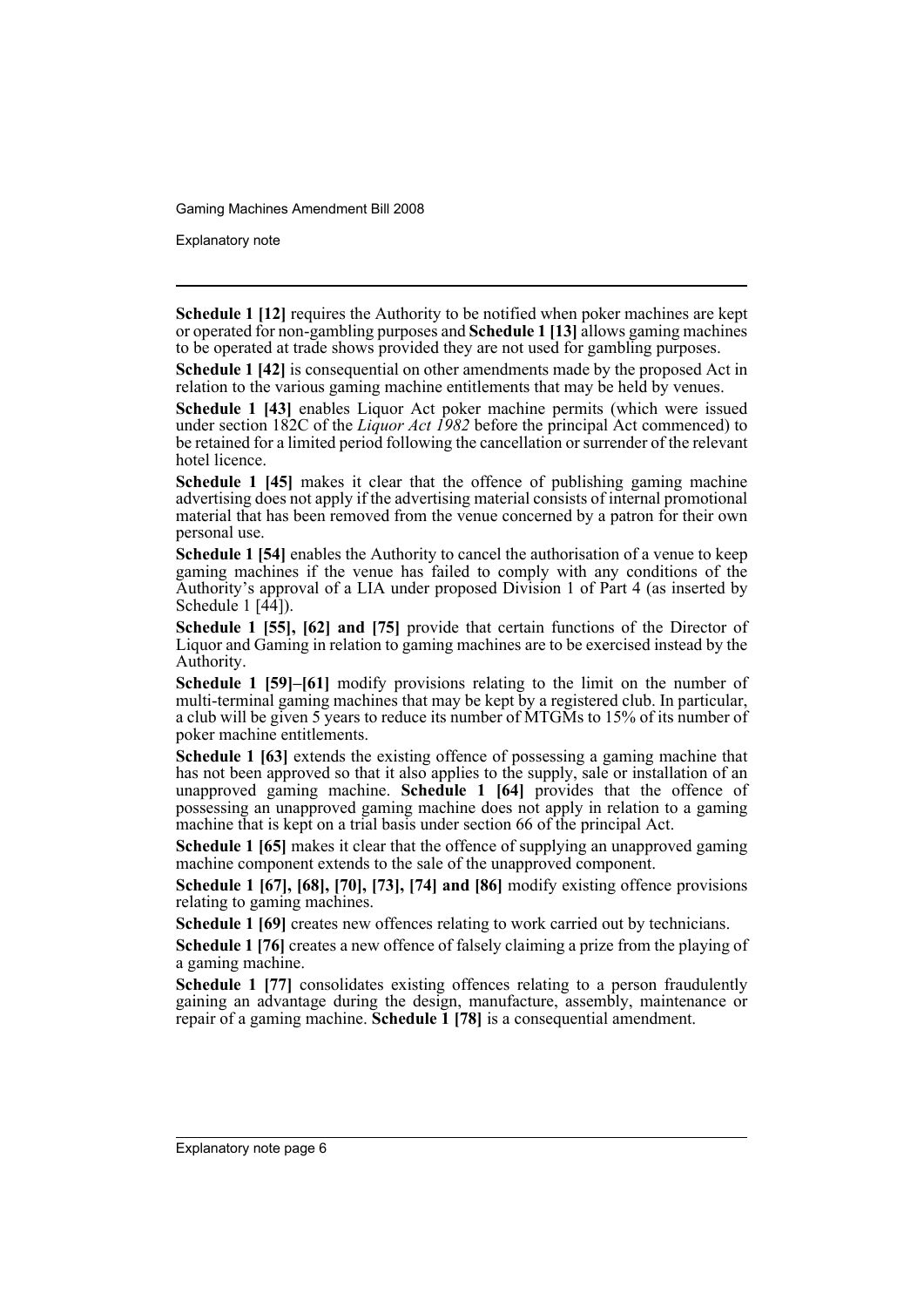Explanatory note

**Schedule 1 [101]** makes it clear that a gaming machine is connected to an authorised CMS for the purposes of Part 9 of the principal Act if information in respect of the gaming machine is provided to the authorised CMS in accordance with arrangements approved by the Minister.

**Schedule 1 [103]** creates a new offence of permitting a gaming machine that is part of a linked gaming system to operate in stand alone mode when the linked gaming system is not operating. The offence will not apply in such circumstances as may be approved by the Minister. If the gaming machine itself ceases to operate as part of the linked gaming system, it will also be an offence to permit the gaming machine to be used for the purposes of gambling during that time.

**Schedule 1 [104]** requires technicians to ensure that all the components of an authorised linked gaming system (including the actual gaming machines) are properly connected to the system after the technician does any work on the system in a venue.

**Schedule 1 [105]–[107]** specify additional matters in respect of which an allegation in any proceedings is taken to have been proved.

**Schedule 1 [108]** re-establishes the Community Development Fund. The Fund is currently established under section 15B of the principal Act, but will have other sources of money paid into it as a consequence of the proposed Act. **Schedule 1 [4] and [113]** are consequential amendments.

**Schedule 1 [109]** enables the Minister to give directions to the Authority in relation to certain functions of the Authority.

**Schedule 1 [110]** enables information acquired under the principal Act to be disclosed to the NSW Police Force or the police force of any other Australian jurisdiction.

**Schedule 1 [111], [112] and [114]** enable regulations to be made with respect to the operation of temporary self-exclusion schemes for hotel and club patrons, the operation of authorised linked gaming systems and the allocation and transfer of poker machine entitlements.

**Schedule 1 [115]** enables regulations of a savings or transitional nature to be made as a consequence of the proposed Act.

**Schedule 1 [116]** includes savings and transitional provisions as a consequence of the proposed Act. In particular, special provision is made in respect of existing SIA thresholds and pending SIA applications that have been provided before the commencement of the proposed Act.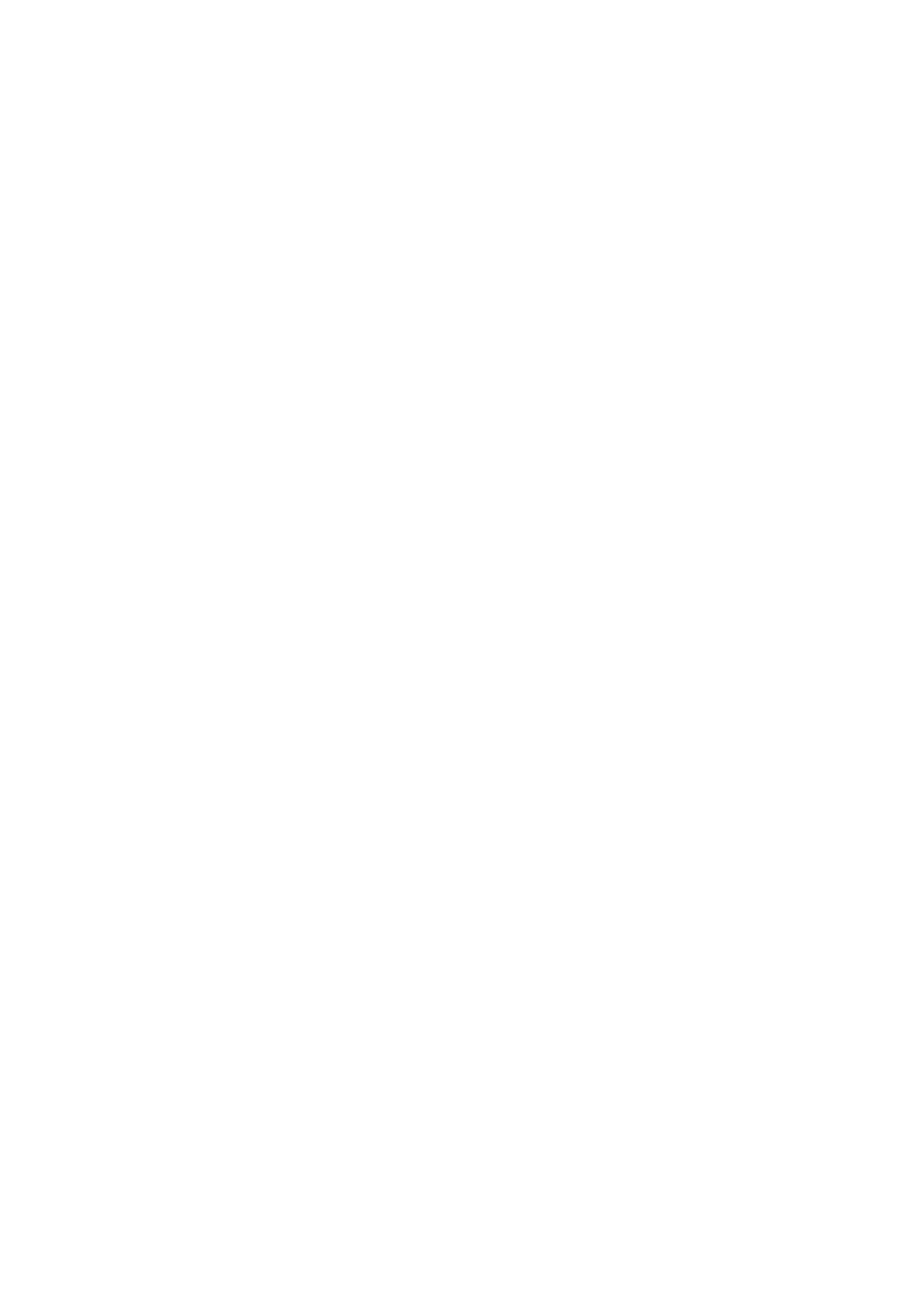First print



New South Wales

# **Gaming Machines Amendment Bill 2008**

# **Contents**

|   |                                                  | Page |
|---|--------------------------------------------------|------|
|   | Name of Act                                      |      |
|   | Commencement                                     | 2    |
|   | Amendment of Gaming Machines Act 2001 No 127     | 2    |
|   | Amendment of Liquor Act 2007 No 90               | 2    |
| 5 | Repeal of Act                                    | 2    |
|   | Schedule 1 Amendment of Gaming Machines Act 2001 |      |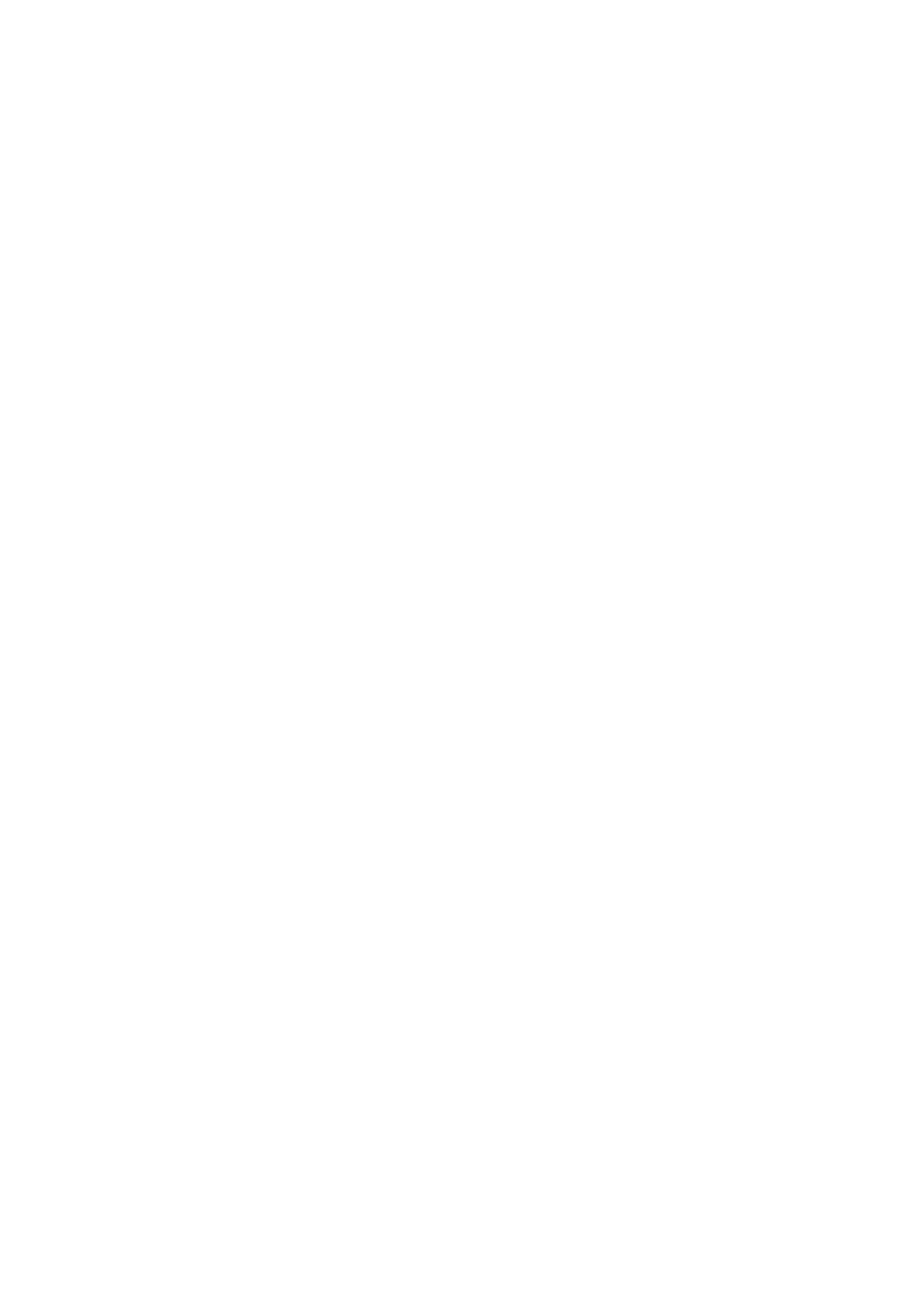

New South Wales

# **Gaming Machines Amendment Bill 2008**

No , 2008

### **A Bill for**

An Act to amend the *Gaming Machines Act 2001* to make further provision with respect to the regulation, control and management of gaming machines in hotels and registered clubs; and for other purposes.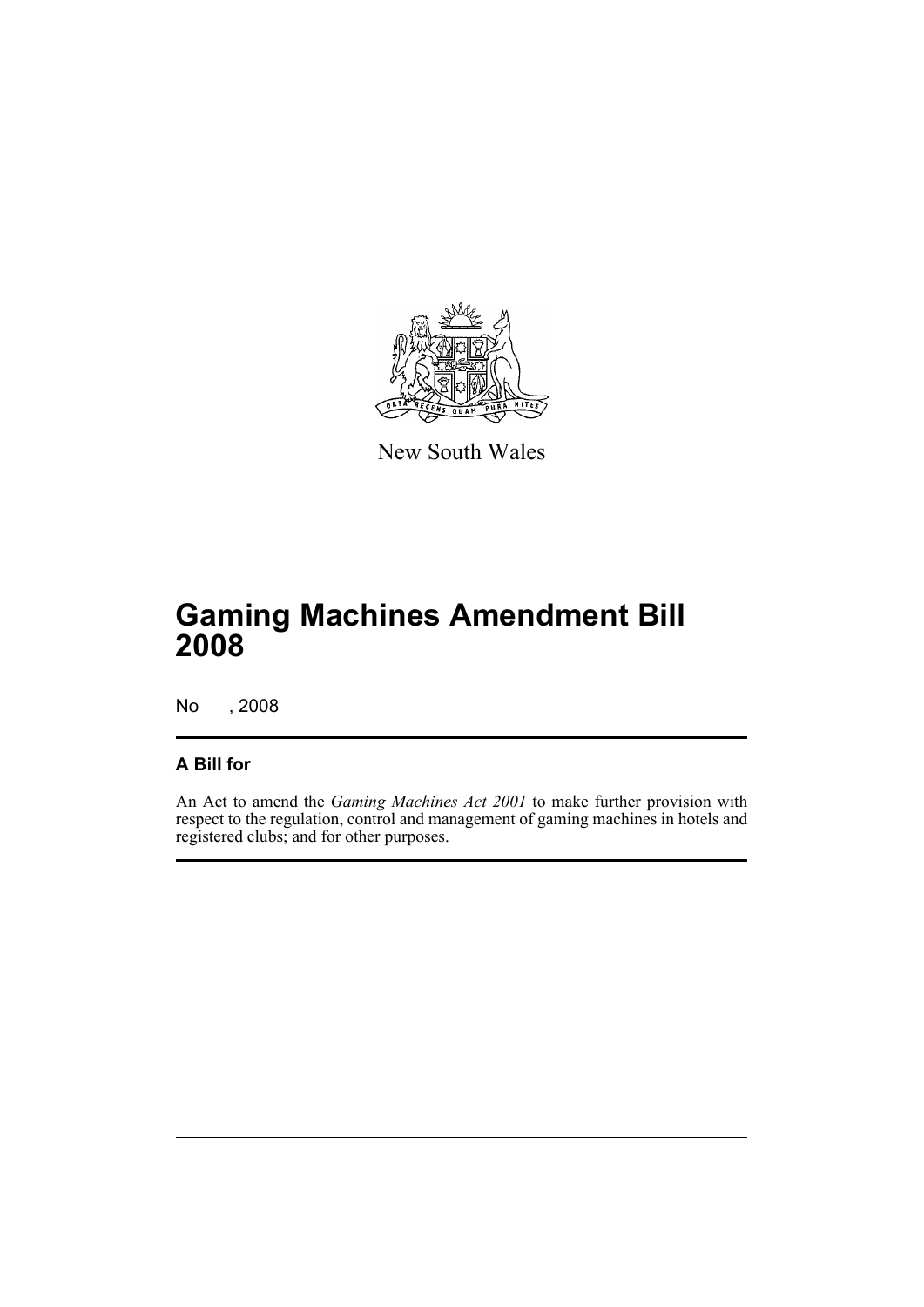<span id="page-11-4"></span><span id="page-11-3"></span><span id="page-11-2"></span><span id="page-11-1"></span><span id="page-11-0"></span>

|              |                                                     | The Legislature of New South Wales enacts:                                                                                                                                                                 | 1              |  |  |  |  |
|--------------|-----------------------------------------------------|------------------------------------------------------------------------------------------------------------------------------------------------------------------------------------------------------------|----------------|--|--|--|--|
| 1            | <b>Name of Act</b>                                  |                                                                                                                                                                                                            |                |  |  |  |  |
|              | This Act is the Gaming Machines Amendment Act 2008. |                                                                                                                                                                                                            |                |  |  |  |  |
| $\mathbf{2}$ |                                                     | <b>Commencement</b>                                                                                                                                                                                        | 4              |  |  |  |  |
|              | (1)                                                 | This Act commences on a day or days to be appointed by proclamation,<br>except as provided by subsection (2).                                                                                              | 5<br>6         |  |  |  |  |
|              | (2)                                                 | Schedule 1 [18], and Schedule 1 [116] to the extent that it inserts clause<br>44 into Schedule 1 to the <i>Gaming Machines Act 2001</i> , commence (or<br>are taken to have commenced) on 1 December 2008. | 7<br>8<br>9    |  |  |  |  |
| 3            | Amendment of Gaming Machines Act 2001 No 127        |                                                                                                                                                                                                            |                |  |  |  |  |
|              |                                                     | The Gaming Machines Act 2001 is amended as set out in Schedule 1.                                                                                                                                          | 11             |  |  |  |  |
| 4            |                                                     | Amendment of Liquor Act 2007 No 90                                                                                                                                                                         | 12             |  |  |  |  |
|              |                                                     | The <i>Liquor Act 2007</i> is amended by inserting after section 153 (1) (h)<br>the following paragraph:                                                                                                   | 13<br>14       |  |  |  |  |
|              |                                                     | a decision under section 44A (Location of gaming<br>(i)<br>machines in venues) of the <i>Gaming Machines Act</i><br>2001.                                                                                  | 15<br>16<br>17 |  |  |  |  |
| 5            |                                                     | <b>Repeal of Act</b>                                                                                                                                                                                       | 18             |  |  |  |  |
|              | (1)                                                 | This Act is repealed on the day following the day on which all of the<br>provisions of this Act have commenced.                                                                                            | 19<br>20       |  |  |  |  |
|              | (2)                                                 | The repeal of this Act does not, because of the operation of section 30<br>of the Interpretation Act 1987, affect any amendment made by this Act.                                                          | 21<br>22       |  |  |  |  |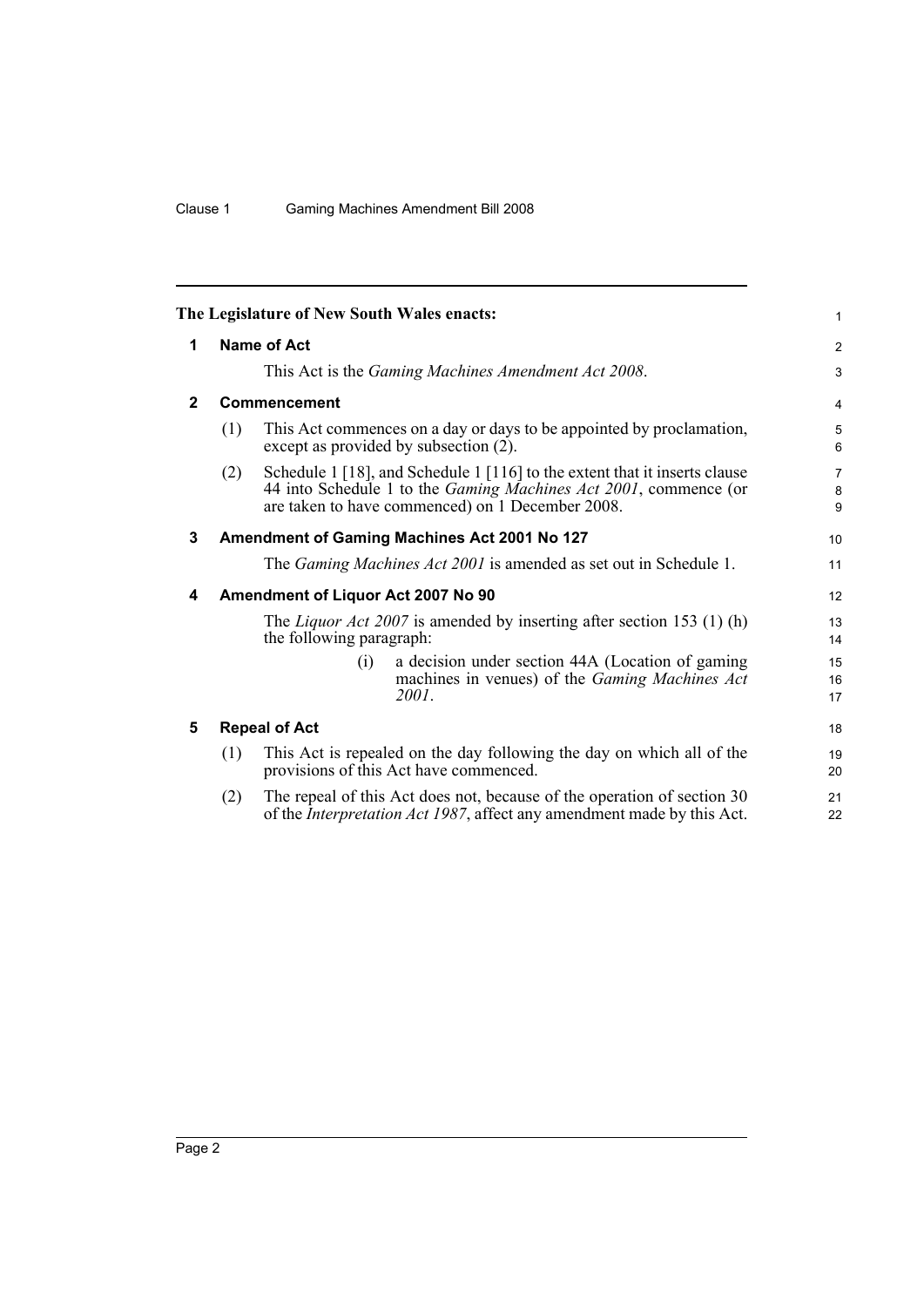Amendment of Gaming Machines Act 2001 Schedule 1

<span id="page-12-0"></span>

| <b>Schedule 1</b> |                                 |     | <b>Amendment of Gaming Machines Act</b><br>2001                                             | $\mathbf{1}$<br>$\overline{2}$ |
|-------------------|---------------------------------|-----|---------------------------------------------------------------------------------------------|--------------------------------|
|                   |                                 |     | (Section 3)                                                                                 | 3                              |
| [1]               | <b>Section 3 Objects of Act</b> |     |                                                                                             | $\overline{4}$                 |
|                   |                                 |     | Omit section 3 (1). Insert instead:                                                         | 5                              |
|                   | (1)                             |     | The objects of this Act are as follows:                                                     | 6                              |
|                   |                                 | (a) | to minimise harm associated with the misuse and abuse of<br>gambling activities,            | $\overline{7}$<br>8            |
|                   |                                 | (b) | to foster responsible conduct in relation to gambling,                                      | 9                              |
|                   |                                 | (c) | to facilitate the balanced development, in the public<br>interest, of the gaming industry,  | 10<br>11                       |
|                   |                                 | (d) | to ensure the integrity of the gaming industry,                                             | 12                             |
|                   |                                 | (e) | to provide for an on-going reduction in the number of                                       | 13                             |
|                   |                                 |     | gaming machines in the State by means of the tradeable<br>poker machine entitlement scheme. | 14<br>15                       |
| [2]               | <b>Section 4 Definitions</b>    |     |                                                                                             | 16                             |
|                   |                                 |     | Omit the definition of <b>AAD</b> threshold from section 4 (1).                             | 17                             |
| [3]               |                                 |     | Section 4 (1), definition of "adviser's licence"                                            | 18                             |
|                   | Omit the definition.            |     |                                                                                             | 19                             |
| [4]               | Section 4 (1)                   |     |                                                                                             | 20                             |
|                   | Insert in alphabetical order:   |     |                                                                                             | 21                             |
|                   |                                 |     | <b>Community Development Fund</b> means the fund established<br>under section 204A.         | 22<br>23                       |
| [5]               |                                 |     | Section 4 (1), definition of "gaming-related licence"                                       | 24                             |
|                   |                                 |     | Omit paragraph (d) from the definition.                                                     | 25                             |
|                   |                                 |     |                                                                                             |                                |
| [6]               |                                 |     | Section 4 (1), definition of "large-scale club"                                             | 26                             |
|                   | Omit the definition.            |     |                                                                                             | 27                             |
| [7]               |                                 |     | Section 4 (1), definition of "new hotel"                                                    | 28                             |
|                   |                                 |     | Omit paragraph (a) from the definition.                                                     | 29                             |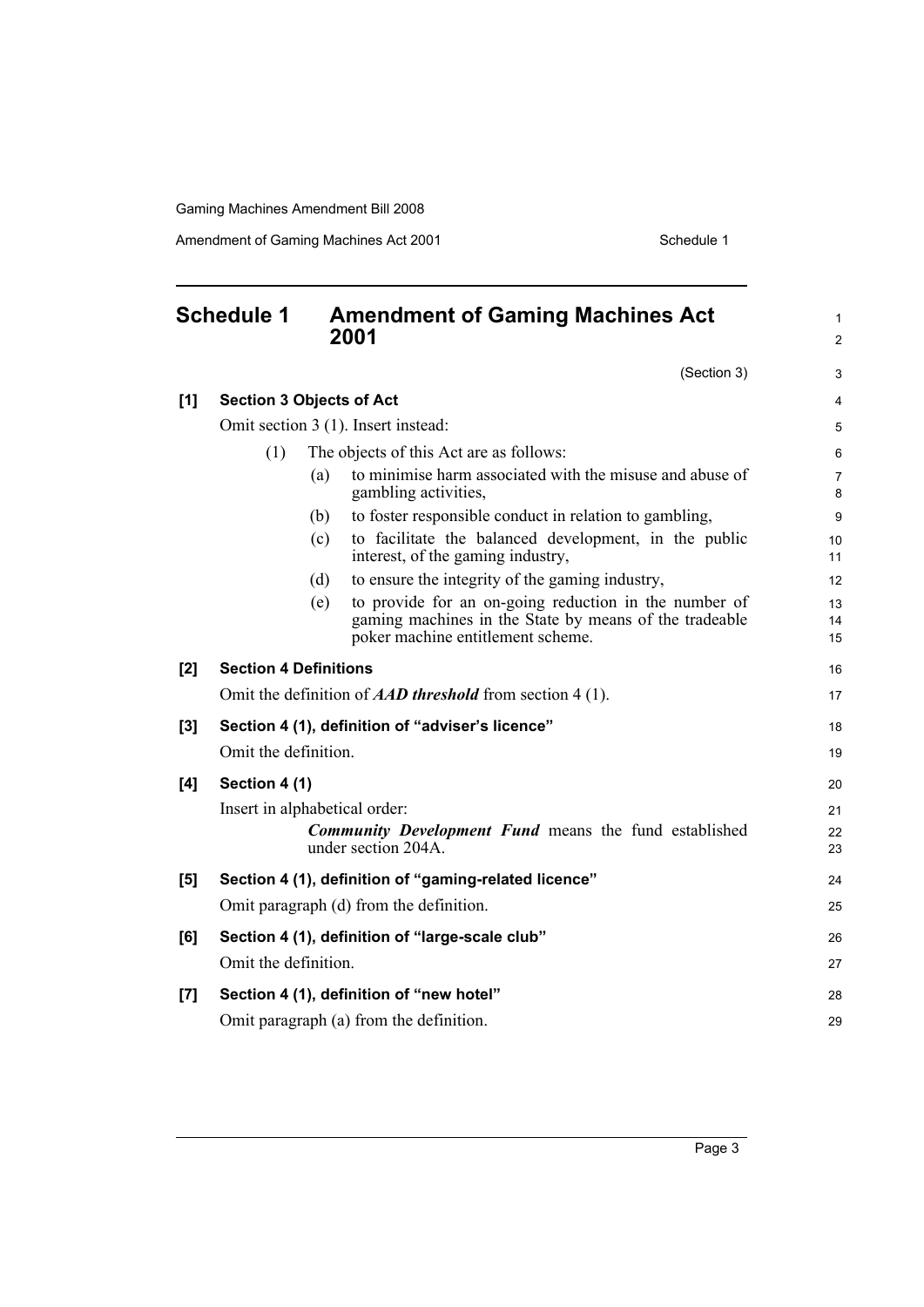Schedule 1 Amendment of Gaming Machines Act 2001

| [8]    | Section 4 (1)                                                                                                                                                                                                                                               | 1                                       |  |  |  |
|--------|-------------------------------------------------------------------------------------------------------------------------------------------------------------------------------------------------------------------------------------------------------------|-----------------------------------------|--|--|--|
|        | Insert in alphabetical order:                                                                                                                                                                                                                               |                                         |  |  |  |
|        | <i>retail shopping centre</i> means a cluster of premises promoted as,<br>or generally regarded as constituting, a shopping centre,<br>shopping mall or shopping arcade, but does not include anything<br>excluded from this definition by the regulations. | 3<br>$\overline{4}$<br>$\mathbf 5$<br>6 |  |  |  |
| [9]    | Section 4 (1), definition of "SIA threshold"                                                                                                                                                                                                                | 7                                       |  |  |  |
|        | Omit the definition. Insert instead in alphabetical order:                                                                                                                                                                                                  | 8                                       |  |  |  |
|        | <b>gaming machine threshold—see section 32.</b>                                                                                                                                                                                                             | 9                                       |  |  |  |
| $[10]$ | Section 4 (1), definition of "subsidiary equipment"                                                                                                                                                                                                         | 10                                      |  |  |  |
|        | Omit the definition. Insert instead:                                                                                                                                                                                                                        | 11                                      |  |  |  |
|        | <i>subsidiary equipment</i> means:                                                                                                                                                                                                                          |                                         |  |  |  |
|        | centralised cash control equipment, or<br>(a)                                                                                                                                                                                                               | 13                                      |  |  |  |
|        | (b)<br>any equipment, device or system (or any component of a<br>system) that affects:                                                                                                                                                                      | 14<br>15                                |  |  |  |
|        | the playing or result of any game playable on a<br>(i)<br>poker machine or approved amusement device, or                                                                                                                                                    | 16<br>17                                |  |  |  |
|        | the meters of a poker machine or approved<br>(ii)<br>amusement device.                                                                                                                                                                                      | 18<br>19                                |  |  |  |
|        | and includes any other equipment, device or system prescribed<br>by the regulations for the purposes of this definition.                                                                                                                                    | 20<br>21                                |  |  |  |
| [11]   | Section 4 (1)                                                                                                                                                                                                                                               | 22                                      |  |  |  |
|        | Insert in alphabetical order:                                                                                                                                                                                                                               | 23                                      |  |  |  |
|        | <i>technician</i> means the holder of a technician's licence.                                                                                                                                                                                               | 24                                      |  |  |  |
| $[12]$ | Section 8 Gaming machines not used for purposes of gambling                                                                                                                                                                                                 | 25                                      |  |  |  |
|        | Omit section $8(2)(c)$ . Insert instead:                                                                                                                                                                                                                    | 26                                      |  |  |  |
|        | the Authority has been notified in writing, at least<br>(c)<br>7 working days in advance, of the kind of use intended and<br>the Authority has not, within that period, refused to allow<br>the use, and                                                    | 27<br>28<br>29<br>30                    |  |  |  |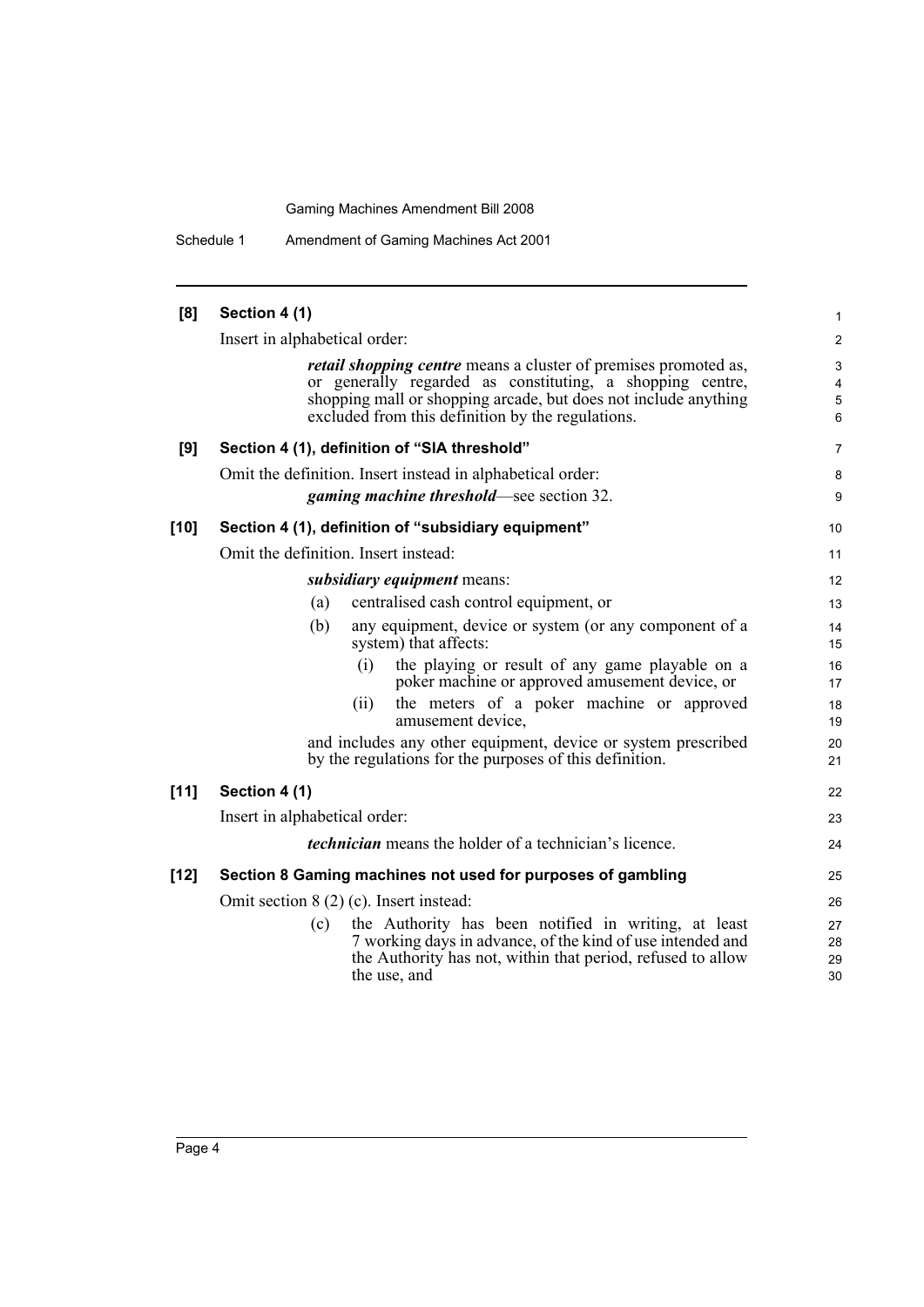Amendment of Gaming Machines Act 2001 Schedule 1

| $[13]$ | Section 8 (4)                 |                   |                                                                                                                                                                                                                                                           |                          |  |  |
|--------|-------------------------------|-------------------|-----------------------------------------------------------------------------------------------------------------------------------------------------------------------------------------------------------------------------------------------------------|--------------------------|--|--|
|        | Insert after section $8(3)$ : |                   |                                                                                                                                                                                                                                                           |                          |  |  |
|        | (4)                           |                   | Nothing in this Act prohibits the keeping or operation of a poker<br>machine or a device in the nature of an approved amusement<br>device if:                                                                                                             | 3<br>4<br>5              |  |  |
|        |                               |                   | (a)<br>the poker machine or device is being displayed or<br>promoted at a gaming industry trade show or exhibition,<br>and                                                                                                                                | 6<br>$\overline{7}$<br>8 |  |  |
|        |                               |                   | (b)<br>the poker machine or device is not used for the purposes of<br>gambling or the distributing of prizes, and                                                                                                                                         | 9<br>10                  |  |  |
|        |                               |                   | in the case where the poker machine or device has not been<br>(c)<br>approved in the State—a notice is attached to the poker<br>machine or device indicating that it is not an approved<br>gaming machine.                                                | 11<br>12<br>13<br>14     |  |  |
| $[14]$ |                               | <b>Section 10</b> |                                                                                                                                                                                                                                                           | 15                       |  |  |
|        |                               |                   | Omit the section. Insert instead:                                                                                                                                                                                                                         | 16                       |  |  |
|        | 10                            |                   | Overall State cap on poker machine entitlements                                                                                                                                                                                                           |                          |  |  |
|        |                               | (1)               | The maximum number of poker machine entitlements is set at<br>99,000 or such lower number as may be prescribed by the<br>regulations (the overall State cap).                                                                                             | 18<br>19<br>20           |  |  |
|        |                               | (2)               | The Authority is to review the overall State cap at least once<br>every 5 years following the commencement of this section (as<br>substituted by the <i>Gaming Machines Amendment Act 2008</i> ).                                                         | 21<br>22<br>23           |  |  |
| $[15]$ |                               |                   | Section 12 Limit on number of gaming machines in clubs                                                                                                                                                                                                    | 24                       |  |  |
|        |                               | Omit the section. |                                                                                                                                                                                                                                                           | 25                       |  |  |
| $[16]$ |                               | <b>Section 14</b> |                                                                                                                                                                                                                                                           | 26                       |  |  |
|        |                               |                   | Omit the section. Insert instead:                                                                                                                                                                                                                         | 27                       |  |  |
|        | 14                            |                   | General provisions relating to allocation of poker machine<br>entitlements                                                                                                                                                                                | 28<br>29                 |  |  |
|        |                               | (1)               | The allocation of poker machine entitlements under this Part is<br>subject to the overall State cap. Accordingly, the Authority<br>cannot allocate a poker machine entitlement if the allocation<br>would result in the overall State cap being breached. | 30<br>31<br>32<br>33     |  |  |
|        |                               | (2)               | The number of poker machine entitlements allocated in respect of<br>a hotel licence or the premises of a registered club cannot exceed<br>the gaming machine threshold for the hotel or the club premises.                                                | 34<br>35<br>36           |  |  |

Page 5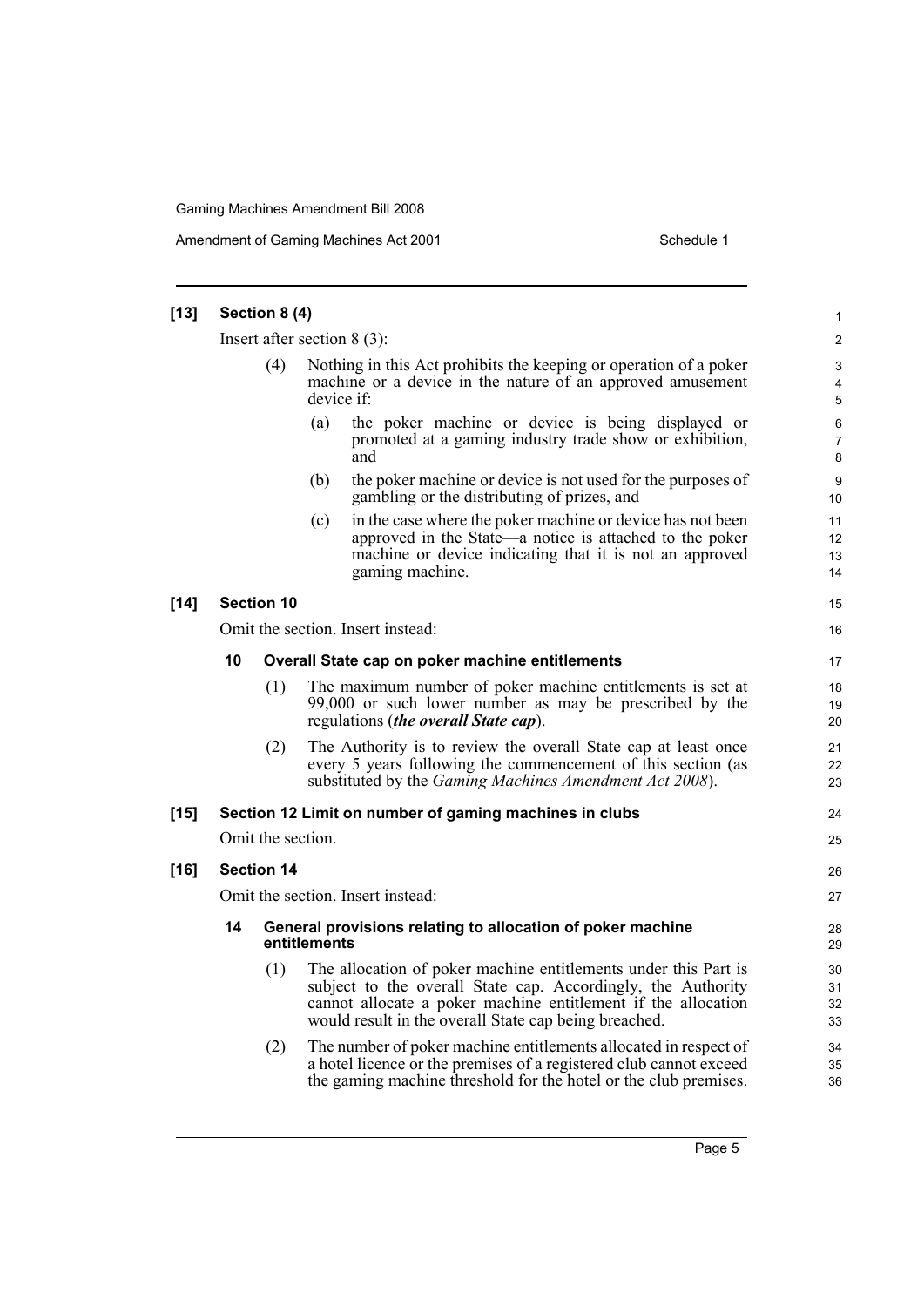| Schedule 1 | Amendment of Gaming Machines Act 2001 |
|------------|---------------------------------------|
|------------|---------------------------------------|

|        | (3)                   | In calculating (for the purposes of subsection $(2)$ ) the number of<br>poker machine entitlements allocated in respect of the premises<br>of a registered club, any poker machine entitlement retained by<br>the club in respect of those premises in accordance with section<br>15B (as in force before its repeal by the <i>Gaming Machines</i><br><i>Amendment Act 2008</i> ) is to be disregarded. | 1<br>$\overline{c}$<br>3<br>4<br>5<br>6 |
|--------|-----------------------|---------------------------------------------------------------------------------------------------------------------------------------------------------------------------------------------------------------------------------------------------------------------------------------------------------------------------------------------------------------------------------------------------------|-----------------------------------------|
|        | (4)                   | Nothing in this Part affects the requirement under Part 5 for<br>authorisation to keep approved gaming machines in a hotel or on<br>the premises of a registered club.                                                                                                                                                                                                                                  | 7<br>8<br>9                             |
| $[17]$ |                       | Section 15A Large-scale clubs required to reduce their allocated number<br>of poker machine entitlements                                                                                                                                                                                                                                                                                                | 10<br>11                                |
|        | Omit the section.     |                                                                                                                                                                                                                                                                                                                                                                                                         | 12                                      |
| $[18]$ |                       | Section 15B Transitional scheme relating to reduction of certain poker<br>machine entitlements allocated to large-scale clubs                                                                                                                                                                                                                                                                           | 13<br>14                                |
|        | Omit the section.     |                                                                                                                                                                                                                                                                                                                                                                                                         | 15                                      |
| $[19]$ |                       | Section 16 Further allocation of poker machine entitlements and<br>certificate of entitlements                                                                                                                                                                                                                                                                                                          | 16<br>17                                |
|        |                       | Omit ", along with the corresponding number of approved poker machines<br>authorised under Part 5 to be kept in the hotel or on those premises in<br>accordance with those poker machine entitlements," from section 16 (2).                                                                                                                                                                            | 18<br>19<br>20                          |
| $[20]$ |                       | Sections 16 (3) and 20 (5) (b)                                                                                                                                                                                                                                                                                                                                                                          | 21                                      |
|        |                       | Omit "SIA" wherever occurring. Insert instead "gaming machine".                                                                                                                                                                                                                                                                                                                                         | 22                                      |
| $[21]$ | certain clubs         | Section 17 Allocation of free poker machine entitlements in respect of                                                                                                                                                                                                                                                                                                                                  | 23<br>24                                |
|        | Omit the section.     |                                                                                                                                                                                                                                                                                                                                                                                                         | 25                                      |
| $[22]$ | entitlements          | Section 18 General restrictions on initial allocation of poker machine                                                                                                                                                                                                                                                                                                                                  | 26<br>27                                |
|        |                       | Insert before section $18(1)$ :                                                                                                                                                                                                                                                                                                                                                                         | 28                                      |
|        | (1A)                  | This section applies only in relation to the initial allocation of<br>poker machine entitlements under section 15.                                                                                                                                                                                                                                                                                      | 29<br>30                                |
| $[23]$ | <b>Section 18 (3)</b> |                                                                                                                                                                                                                                                                                                                                                                                                         | 31                                      |
|        |                       | Omit the subsection and the note to that subsection.                                                                                                                                                                                                                                                                                                                                                    | 32                                      |
|        |                       |                                                                                                                                                                                                                                                                                                                                                                                                         |                                         |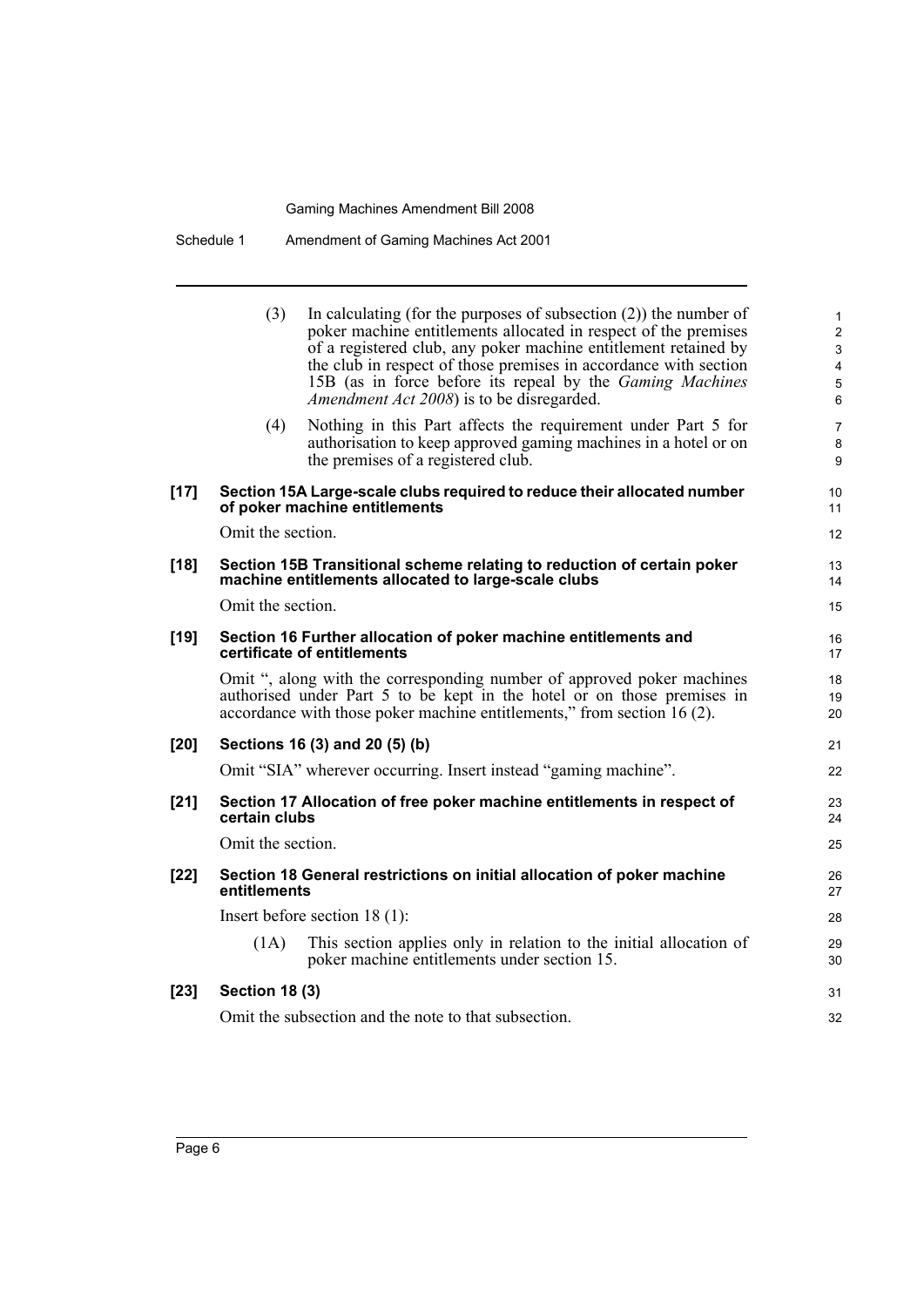Amendment of Gaming Machines Act 2001 Schedule 1

| $[24]$ | Section 19 Transfer of poker machine entitlements                                     |                                                                                                                                                                                                                                                                                                                                                                                                                                                                                                                                                                                                                    |                                                          |  |  |  |
|--------|---------------------------------------------------------------------------------------|--------------------------------------------------------------------------------------------------------------------------------------------------------------------------------------------------------------------------------------------------------------------------------------------------------------------------------------------------------------------------------------------------------------------------------------------------------------------------------------------------------------------------------------------------------------------------------------------------------------------|----------------------------------------------------------|--|--|--|
|        |                                                                                       | Omit section 19 $(5)$ and $(6)$ . Insert instead:                                                                                                                                                                                                                                                                                                                                                                                                                                                                                                                                                                  | 2                                                        |  |  |  |
|        | (5)                                                                                   | For the purposes of subsection $(3)$ (c), a person is taken to have a<br>financial interest in a hotel licence if the person is entitled to<br>receive any income derived from the business carried on under<br>the authority of the licence or any other financial benefit or<br>financial advantage from the carrying on of the business (whether<br>the entitlement arises at law or in equity or otherwise).                                                                                                                                                                                                   | 3<br>4<br>5<br>6<br>$\overline{7}$<br>8                  |  |  |  |
|        | (6)                                                                                   | However, a person is not, for the purposes of subsection $(3)$ (c),<br>to be considered as having a financial interest in a hotel licence<br>by reason only of being the owner of the hotel.                                                                                                                                                                                                                                                                                                                                                                                                                       | 9<br>10<br>11                                            |  |  |  |
| $[25]$ | <b>Section 19 (7)</b>                                                                 |                                                                                                                                                                                                                                                                                                                                                                                                                                                                                                                                                                                                                    | 12                                                       |  |  |  |
|        | Omit the subsection.                                                                  |                                                                                                                                                                                                                                                                                                                                                                                                                                                                                                                                                                                                                    | 13                                                       |  |  |  |
| $[26]$ | Section 20 General requirements relating to transfer of poker machine<br>entitlements |                                                                                                                                                                                                                                                                                                                                                                                                                                                                                                                                                                                                                    | 14<br>15                                                 |  |  |  |
|        |                                                                                       | Omit section 20 (7). Insert instead:                                                                                                                                                                                                                                                                                                                                                                                                                                                                                                                                                                               | 16                                                       |  |  |  |
|        | (7)                                                                                   | If the Authority approves the transfer of poker machine<br>entitlements, the Authority is to decrease, by the number of<br>entitlements transferred, the gaming machine threshold for the<br>hotel or the premises of the registered club from which the<br>entitlements are transferred.                                                                                                                                                                                                                                                                                                                          | 17<br>18<br>19<br>20<br>21                               |  |  |  |
|        | (8)                                                                                   | To avoid doubt, the amount by which the gaming machine<br>threshold for the hotel or club premises concerned is to be<br>decreased is to include the number of entitlements that are<br>required to be forfeited under this section because of the transfer.                                                                                                                                                                                                                                                                                                                                                       | 22<br>23<br>24<br>25                                     |  |  |  |
| $[27]$ | entitlements                                                                          | Section 21 Other provisions relating to transfer of poker machine                                                                                                                                                                                                                                                                                                                                                                                                                                                                                                                                                  | 26<br>27                                                 |  |  |  |
|        | Omit section 21 (2). Insert instead:                                                  |                                                                                                                                                                                                                                                                                                                                                                                                                                                                                                                                                                                                                    |                                                          |  |  |  |
|        | (2)                                                                                   | If, in the case of a registered club that has more than one set of<br>premises, poker machine entitlements allocated in respect of one<br>of those sets of premises <i>(the transferring premises)</i> are<br>transferred to another set of the club's premises:<br>(a) the forfeiture to the Authority of one entitlement per<br>transfer block is not required if the transferring premises<br>and the other set of premises are situated in the same local<br>government area, and<br>if the transferring premises and the other set of premises<br>(b)<br>are situated in different local government areas—the | 29<br>30<br>31<br>32<br>33<br>34<br>35<br>36<br>37<br>38 |  |  |  |
|        |                                                                                       |                                                                                                                                                                                                                                                                                                                                                                                                                                                                                                                                                                                                                    |                                                          |  |  |  |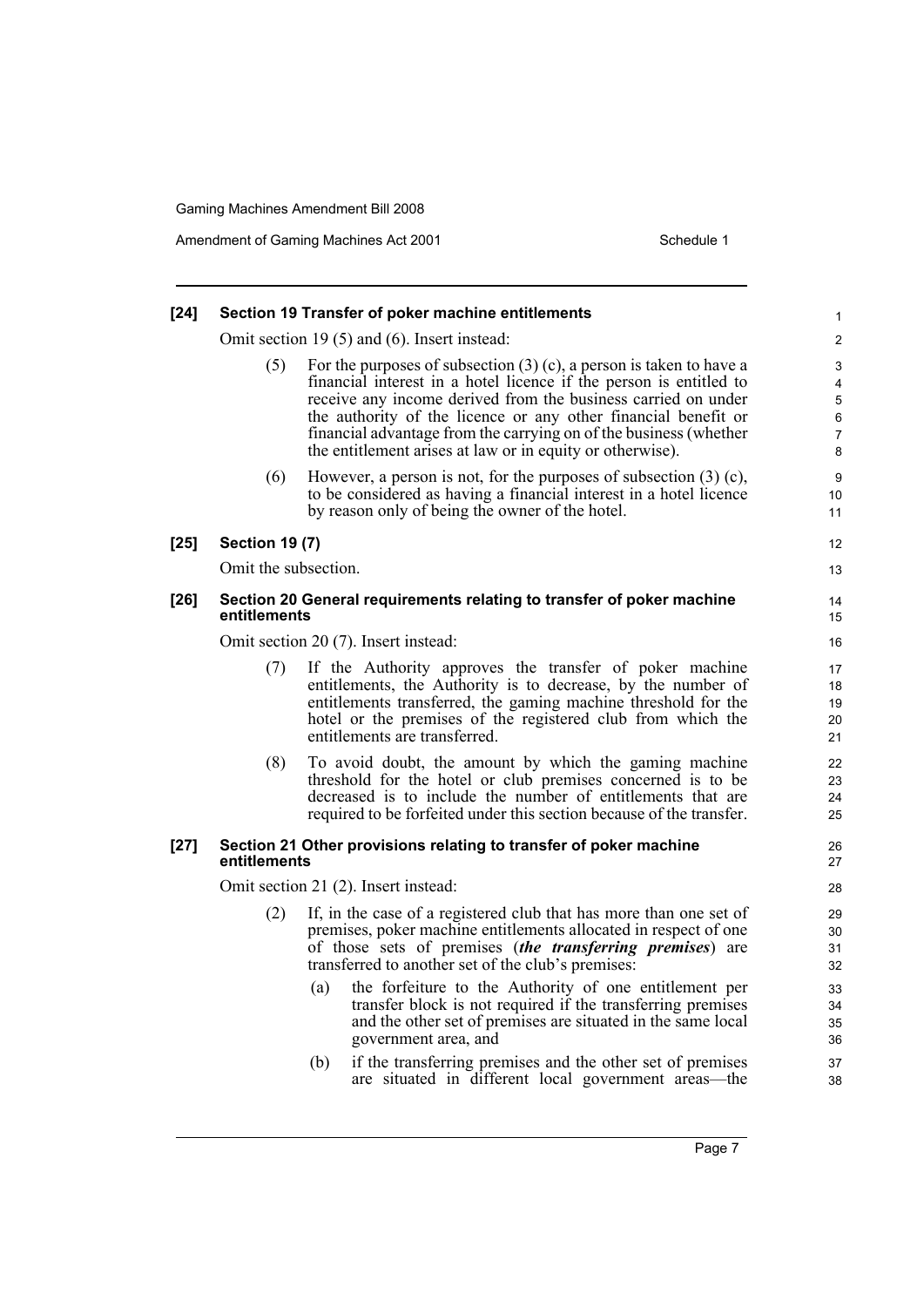|        |                                                                                                                                | forfeiture to the Authority of one entitlement for every<br>2 transfer blocks is required.                                                                                                                                                                               | $\mathbf{1}$<br>2    |  |  |  |  |
|--------|--------------------------------------------------------------------------------------------------------------------------------|--------------------------------------------------------------------------------------------------------------------------------------------------------------------------------------------------------------------------------------------------------------------------|----------------------|--|--|--|--|
| [28]   | <b>Section 21 (3)</b>                                                                                                          |                                                                                                                                                                                                                                                                          | 3                    |  |  |  |  |
|        | Omit the subsection.                                                                                                           |                                                                                                                                                                                                                                                                          | $\overline{4}$       |  |  |  |  |
| [29]   | Section 21A Special provisions relating to transfer by large-scale clubs<br>of poker machine entitlements<br>Omit the section. |                                                                                                                                                                                                                                                                          |                      |  |  |  |  |
| [30]   |                                                                                                                                | Section 22 Exchange of AADs for poker machine entitlements                                                                                                                                                                                                               | 8                    |  |  |  |  |
|        |                                                                                                                                | Insert "or a registered club whose premises are not in a metropolitan area"<br>after "whose hotel is a country hotel" in section 22 (1) (b).                                                                                                                             | 9<br>10              |  |  |  |  |
| [31]   | <b>Section 22 (1A) (b)</b>                                                                                                     |                                                                                                                                                                                                                                                                          | 11                   |  |  |  |  |
|        |                                                                                                                                | Omit "AAD threshold for the hotel".                                                                                                                                                                                                                                      | 12                   |  |  |  |  |
|        | concerned".                                                                                                                    | Insert instead "gaming machine threshold for the hotel or club premises                                                                                                                                                                                                  | 13<br>14             |  |  |  |  |
| [32]   | <b>Section 22 (2)</b>                                                                                                          |                                                                                                                                                                                                                                                                          |                      |  |  |  |  |
|        |                                                                                                                                | Omit the subsection. Insert instead:                                                                                                                                                                                                                                     | 16                   |  |  |  |  |
|        | (2)                                                                                                                            | On the third anniversary of the commencement of this subsection<br>(as inserted by the <i>Gaming Machines Amendment Act 2008</i> ):                                                                                                                                      | 17<br>18             |  |  |  |  |
|        |                                                                                                                                | any authorisation under Part 5 to keep an approved<br>(a)<br>amusement device is automatically cancelled, and                                                                                                                                                            | 19<br>20             |  |  |  |  |
|        |                                                                                                                                | the gaming machine threshold for the hotel or club<br>(b)<br>premises concerned is to be decreased by the relevant<br>number of approved amusement devices.                                                                                                              | 21<br>22<br>23       |  |  |  |  |
| $[33]$ |                                                                                                                                | Section 23 Transfer of poker machine entitlements when hotel licence<br>surrendered or cancelled                                                                                                                                                                         | 24<br>25             |  |  |  |  |
|        |                                                                                                                                | Insert after section $23(2)$ :                                                                                                                                                                                                                                           | 26                   |  |  |  |  |
|        | (2A)                                                                                                                           | However, any such remaining entitlement may be retained for a<br>further period of up to 12 months if a levy is paid to the Authority<br>to retain the entitlement for that period. The levy is \$500 for each<br>of the remaining entitlements intended to be retained. | 27<br>28<br>29<br>30 |  |  |  |  |
|        | (2B)                                                                                                                           | If the remaining poker machine entitlements have not been<br>transferred by the end of the further 12-month period under<br>subsection (2A), the entitlements are forfeited to the Authority.                                                                            | 31<br>32<br>33       |  |  |  |  |
|        |                                                                                                                                |                                                                                                                                                                                                                                                                          |                      |  |  |  |  |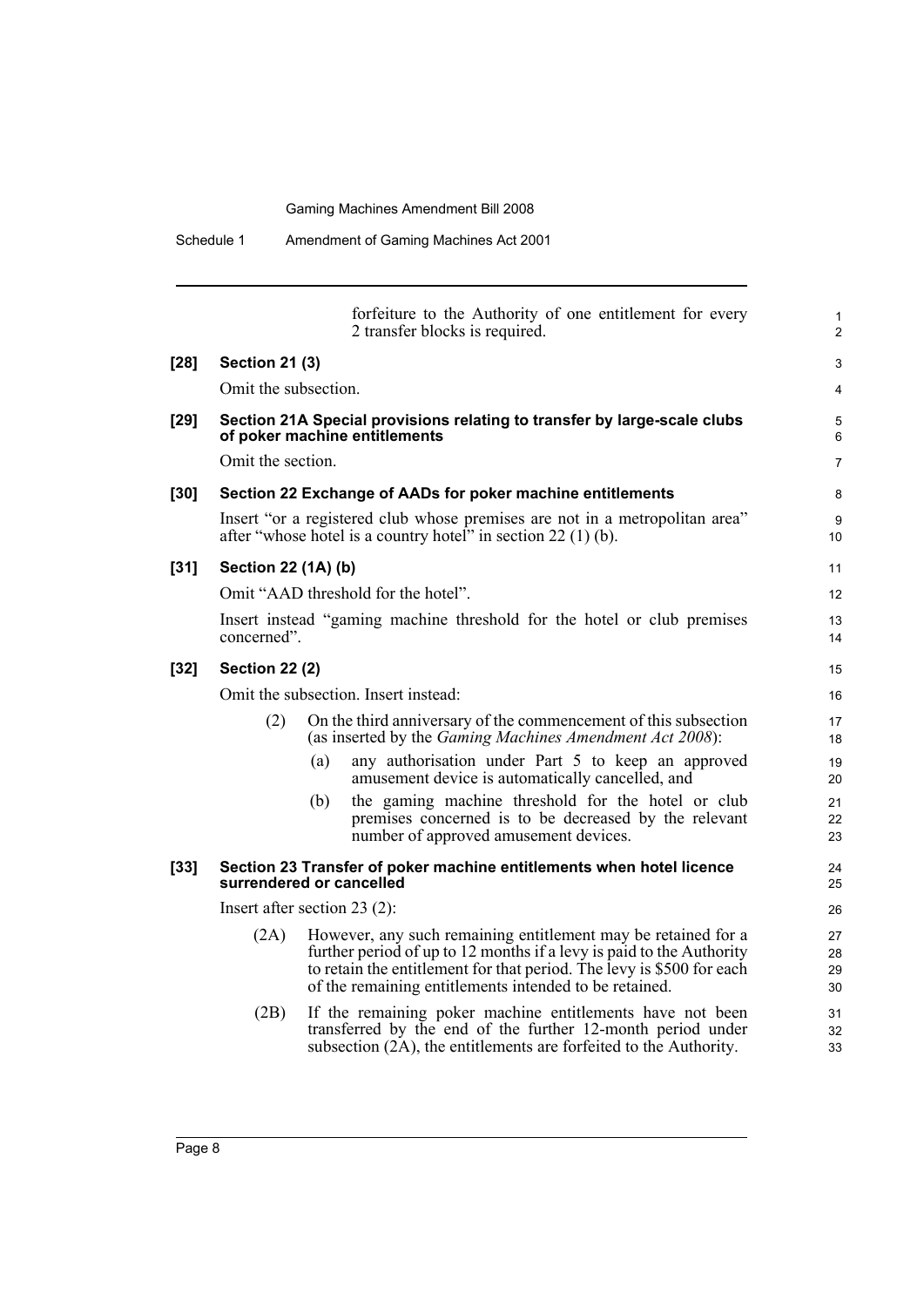|        |     | (2C)                  | Any levy paid under subsection (2A) is to be paid into the<br>Community Development Fund.                                                                                                                                                                                                                                                                   | 1<br>$\overline{2}$              |
|--------|-----|-----------------------|-------------------------------------------------------------------------------------------------------------------------------------------------------------------------------------------------------------------------------------------------------------------------------------------------------------------------------------------------------------|----------------------------------|
| $[34]$ |     |                       | Section 24 Transfer of poker machine entitlements when licence of<br>registered club surrendered or cancelled                                                                                                                                                                                                                                               | 3<br>$\overline{4}$              |
|        |     |                       | Insert after section $24(2)$ :                                                                                                                                                                                                                                                                                                                              | 5                                |
|        |     | (2A)                  | However, any such remaining entitlement may be retained for a<br>further period of up to 12 months if a levy is paid to the Authority<br>to retain the entitlement for that period. The levy is \$500 for each<br>of the remaining entitlements intended to be retained.                                                                                    | 6<br>$\overline{7}$<br>8<br>9    |
|        |     | (2B)                  | The Authority may allow a poker machine entitlement to be<br>retained for the further period without requiring the payment of<br>the levy under subsection (2A) if the Authority is satisfied that<br>the delay in transferring the remaining entitlements is due to<br>circumstances beyond the control of the proposed transferor of<br>the entitlements. | 10<br>11<br>12<br>13<br>14<br>15 |
|        |     | (2C)                  | If the remaining poker machine entitlements have not been<br>transferred by the end of the further 12-month period under<br>subsection (2A), the entitlements are forfeited to the Authority.                                                                                                                                                               | 16<br>17<br>18                   |
|        |     | (2D)                  | Any levy paid under subsection (2A) is to be paid into the<br>Community Development Fund.                                                                                                                                                                                                                                                                   | 19<br>20                         |
| [35]   |     |                       | Section 25 Transfer of poker machine entitlements if hotel licence is<br>removed to other premises                                                                                                                                                                                                                                                          | 21<br>22                         |
|        |     |                       | Omit "within 1 kilometre of" from section 25 (2).                                                                                                                                                                                                                                                                                                           | 23                               |
|        |     |                       | Insert instead "in the same local government area as".                                                                                                                                                                                                                                                                                                      | 24                               |
| [36]   |     | <b>Section 25 (3)</b> |                                                                                                                                                                                                                                                                                                                                                             | 25                               |
|        |     |                       | Omit the subsection.                                                                                                                                                                                                                                                                                                                                        | 26                               |
| [37]   |     | <b>Section 25A</b>    |                                                                                                                                                                                                                                                                                                                                                             | 27                               |
|        |     |                       | Omit the section. Insert instead:                                                                                                                                                                                                                                                                                                                           | 28                               |
|        | 25A |                       | Transfer of poker machine entitlements if club licence is removed<br>to other premises                                                                                                                                                                                                                                                                      | 29<br>30                         |
|        |     | (1)                   | If a club licence under the <i>Liquor Act 2007</i> is removed under that<br>Act to other premises, any poker machine entitlements allocated<br>in respect of the premises from which the licence is removed may<br>only be transferred to the other premises if they are transferred in<br>accordance with this Division.                                   | 31<br>32<br>33<br>34<br>35       |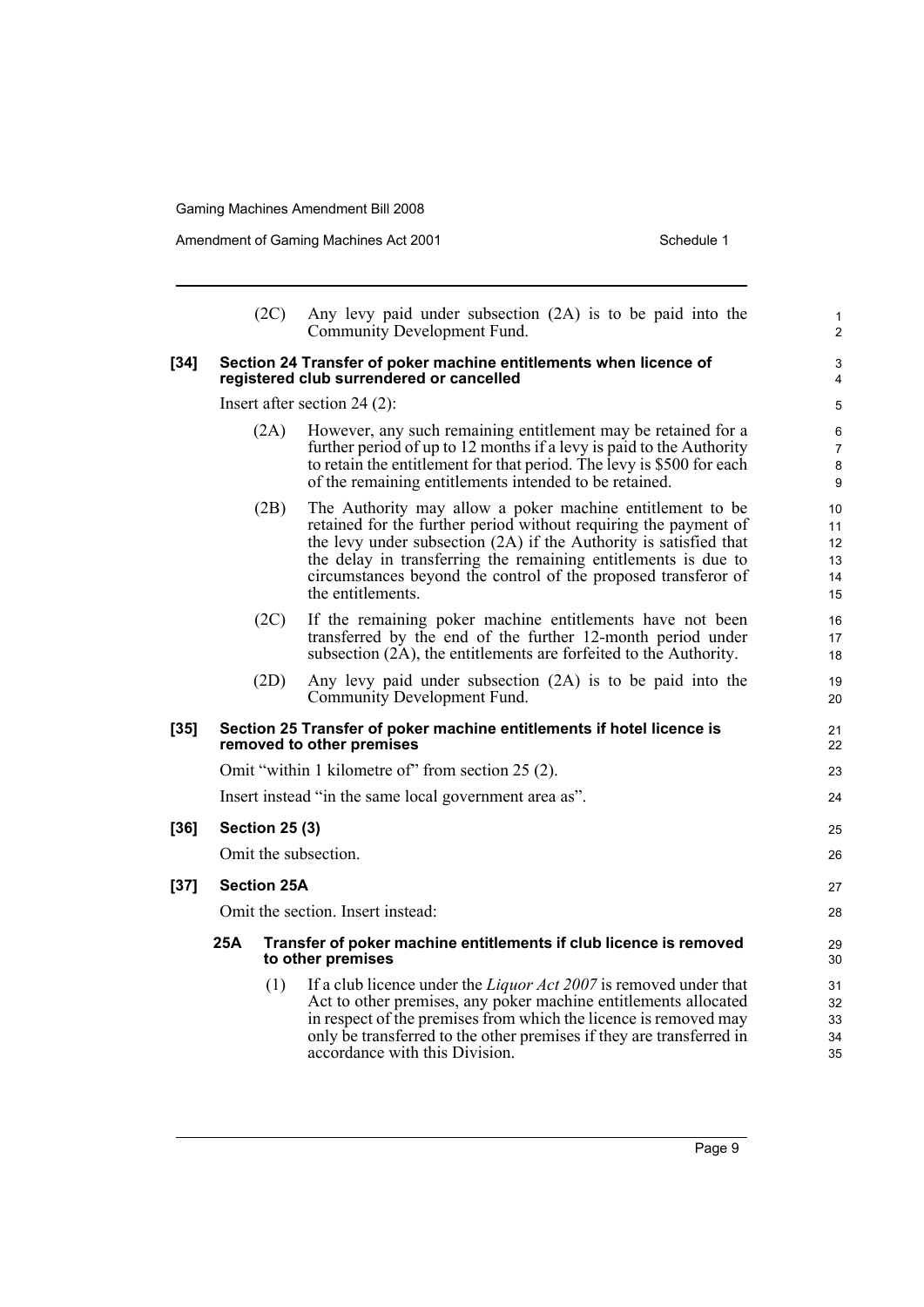Schedule 1 Amendment of Gaming Machines Act 2001

|        | (2)                   | If the other premises to which the club licence is removed are<br>situated in the same local government area as the previous<br>premises, the forfeiture to the Authority of one entitlement per<br>transfer block is not required.                                            | $\mathbf{1}$<br>$\overline{2}$<br>$\ensuremath{\mathsf{3}}$<br>4 |
|--------|-----------------------|--------------------------------------------------------------------------------------------------------------------------------------------------------------------------------------------------------------------------------------------------------------------------------|------------------------------------------------------------------|
| $[38]$ | grounds               | Section 26 Application for additional gaming machines on special                                                                                                                                                                                                               | 5<br>6                                                           |
|        | section $26(2)(c)$ .  | Omit "(or such longer period as may be prescribed by the regulations)" from                                                                                                                                                                                                    | 7<br>8                                                           |
| $[39]$ | circumstances         | Section 30 Requirement to forfeit hardship gaming machines in certain                                                                                                                                                                                                          | 9<br>10                                                          |
|        |                       | Omit section 30 (2) and (2A). Insert instead:                                                                                                                                                                                                                                  | 11                                                               |
|        | (2)                   | Subsection (1) does not apply to or in respect of a hotelier or<br>registered club after the period of 3 years following the date (as<br>determined by the Authority) on which hardship gaming<br>machines were approved to be kept in the hotel or on the club's<br>premises. | 12<br>13<br>14<br>15<br>16                                       |
| $[40]$ | <b>Section 30 (3)</b> |                                                                                                                                                                                                                                                                                | 17                                                               |
|        |                       | Omit "situated more than 1 kilometre from".                                                                                                                                                                                                                                    | 18                                                               |
|        |                       | Insert instead "not situated in the same local government area as".                                                                                                                                                                                                            | 19                                                               |
| $[41]$ | gaming machines       | Section 31 Allocation of poker machine entitlements for hardship                                                                                                                                                                                                               | 20<br>21                                                         |
|        |                       | Insert after section $31(4)$ :                                                                                                                                                                                                                                                 | 22                                                               |
|        | (5)                   | If:                                                                                                                                                                                                                                                                            | 23                                                               |
|        |                       | the Authority is satisfied that the conditions applying to an<br>(a)<br>approval to keep a hardship gaming machine have been<br>complied with, and                                                                                                                             | 24<br>25<br>26                                                   |
|        |                       | the approval is not required to be forfeited in accordance<br>(b)<br>with those conditions or any other provision of this Act,                                                                                                                                                 | 27<br>28                                                         |
|        |                       | the Authority may notify the hotelier or registered club concerned<br>in writing that the hotelier or club is eligible to make an<br>application under this section for the allocation of a poker<br>machine entitlement in relation to the hardship gaming machine.           | 29<br>30<br>31<br>32                                             |
|        | (6)                   | If any such notice is given in relation to a hardship gaming<br>machine kept by a hotelier or registered club, the approval to<br>keep the hardship gaming machine is automatically forfeited to<br>the Authority:                                                             | 33<br>34<br>35<br>36                                             |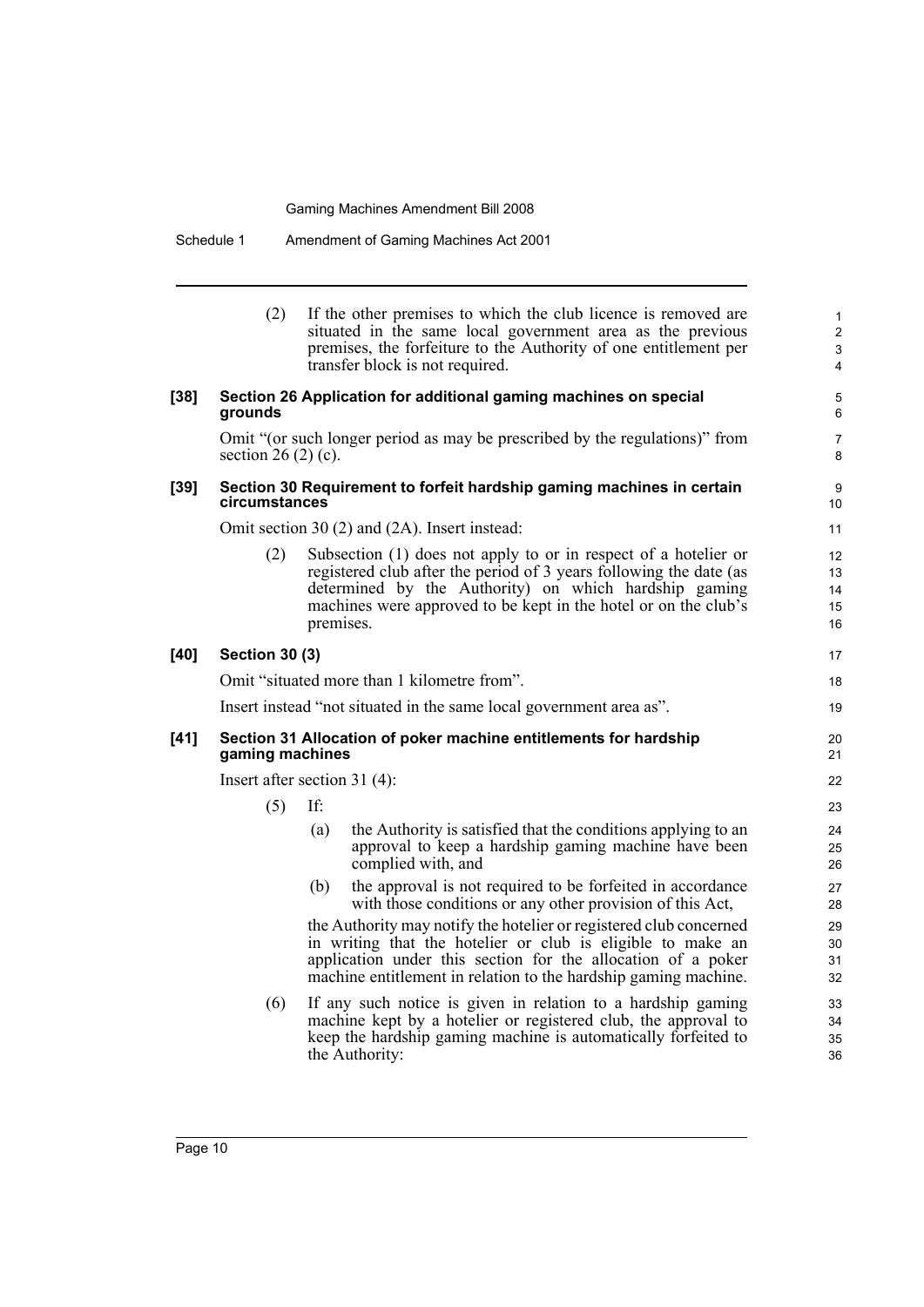Amendment of Gaming Machines Act 2001 Schedule 1

|        |                                  | (a)              |       | at the end of the period of 12 months following the date on<br>which the notice was given to the hotelier or registered<br>club concerned, or                                                                                                             | $\mathbf{1}$<br>$\boldsymbol{2}$<br>3 |
|--------|----------------------------------|------------------|-------|-----------------------------------------------------------------------------------------------------------------------------------------------------------------------------------------------------------------------------------------------------------|---------------------------------------|
|        |                                  | (b)              |       | on the date on which a poker machine entitlement is<br>allocated in relation to the hardship gaming machine,                                                                                                                                              | 4<br>5                                |
|        |                                  |                  |       | whichever occurs first.                                                                                                                                                                                                                                   | 6                                     |
| [42]   |                                  |                  |       | Section 31A Forfeiture of other entitlements in certain circumstances                                                                                                                                                                                     | $\overline{7}$                        |
|        |                                  |                  |       | Omit section 31A (4). Insert instead:                                                                                                                                                                                                                     | 8                                     |
|        | (4)                              | In this section: |       |                                                                                                                                                                                                                                                           | 9                                     |
|        |                                  |                  |       | gaming machine entitlement means:                                                                                                                                                                                                                         | 10                                    |
|        |                                  | (a)              |       | in the case of a hotel licence:                                                                                                                                                                                                                           | 11                                    |
|        |                                  |                  | (i)   | any hardship gaming machine in respect of which a<br>poker machine entitlement has not been allocated,<br>and                                                                                                                                             | 12<br>13<br>14                        |
|        |                                  |                  | (ii)  | any poker machine entitlement allocated under<br>section 22 that is not transferable in accordance with<br>that section, and                                                                                                                              | 15<br>16<br>17                        |
|        |                                  |                  | (iii) | any authorisation to keep an approved amusement<br>device, or                                                                                                                                                                                             | 18<br>19                              |
|        |                                  | (b)              |       | in the case of the premises of a registered club:                                                                                                                                                                                                         | 20                                    |
|        |                                  |                  | (i)   | any hardship gaming machine in respect of which a<br>poker machine entitlement has not been allocated,<br>and                                                                                                                                             | 21<br>22<br>23                        |
|        |                                  |                  | (ii)  | any free club entitlement allocated under section 17<br>(as in force before its repeal by the Gaming<br>Machines Amendment Act 2008), and                                                                                                                 | 24<br>25<br>26                        |
|        |                                  |                  | (iii) | any authorisation to keep an approved amusement<br>device.                                                                                                                                                                                                | 27<br>28                              |
|        |                                  |                  |       | but does not include a poker machine entitlement or a Liquor Act<br>poker machine permit.                                                                                                                                                                 | 29<br>30                              |
| $[43]$ | licence surrendered or cancelled |                  |       | Section 31B Transfer of Liquor Act poker machine permits when hotel                                                                                                                                                                                       | 31<br>32                              |
|        | Insert after section $31B(3)$ :  |                  |       |                                                                                                                                                                                                                                                           | 33                                    |
|        | (4)                              |                  |       | However, any such remaining permit may be retained for a<br>further period of up to 12 months if a levy is paid to the Authority<br>to retain the permit for that period. The levy is \$500 for each of<br>the remaining permits intended to be retained. | 34<br>35<br>36<br>37                  |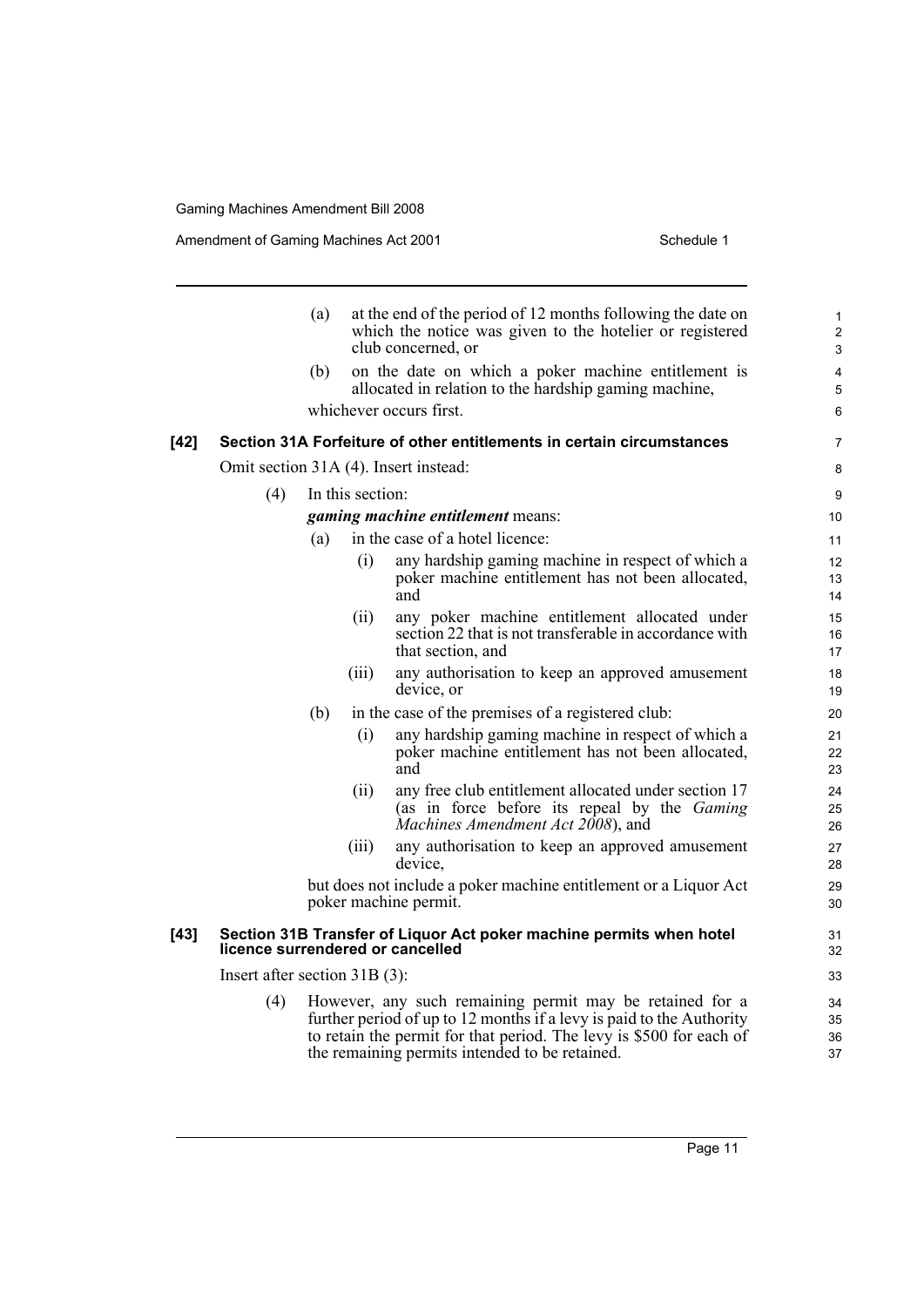|        |    | (5)               | The Authority may allow a Liquor Act poker machine permit to<br>be retained for the further period without requiring the payment<br>of the levy under subsection (4) if the Authority is satisfied that<br>the delay in transferring the remaining permits is due to<br>circumstances beyond the control of the proposed transferor of<br>the permits.        | 1<br>$\overline{c}$<br>3<br>4<br>5<br>6 |
|--------|----|-------------------|---------------------------------------------------------------------------------------------------------------------------------------------------------------------------------------------------------------------------------------------------------------------------------------------------------------------------------------------------------------|-----------------------------------------|
|        |    | (6)               | If the remaining Liquor Act poker machine permits have not been<br>transferred by the end of the further 12-month period under<br>subsection (4), the permits are forfeited to the Authority.                                                                                                                                                                 | 7<br>8<br>9                             |
|        |    | (7)               | Any levy paid under subsection (4) is to be paid into the<br>Community Development Fund.                                                                                                                                                                                                                                                                      | 10<br>11                                |
| $[44]$ |    |                   | Part 4, Division 1                                                                                                                                                                                                                                                                                                                                            | 12                                      |
|        |    |                   | Omit the Division. Insert instead:                                                                                                                                                                                                                                                                                                                            | 13                                      |
|        |    | <b>Division 1</b> | Gaming machine threshold scheme                                                                                                                                                                                                                                                                                                                               | 14                                      |
|        | 32 |                   | Gaming machine thresholds for venues                                                                                                                                                                                                                                                                                                                          | 15                                      |
|        |    | (1)               | The Authority may, for each hotel and each set of premises of a<br>registered club, set the maximum number of approved gaming<br>machines that may be authorised under Part 5 to be kept in the<br>hotel or on those premises.                                                                                                                                | 16<br>17<br>18<br>19                    |
|        |    | (2)               | Any such maximum number is the <i>gaming machine threshold</i><br>for the hotel or club premises concerned.                                                                                                                                                                                                                                                   | 20<br>21                                |
|        |    | (3)               | The gaming machine threshold for a hotel is subject to section 11.                                                                                                                                                                                                                                                                                            | 22                                      |
|        |    | (4)               | In the case of a new hotel or the premises of a new club, or any<br>hotel or club premises in respect of which poker machine<br>entitlements have not been allocated as at the commencement of<br>this section (as inserted by the Gaming Machines Amendment Act<br>2008), the gaming machine threshold for the hotel or club<br>premises may be set at zero. | 23<br>24<br>25<br>26<br>27<br>28        |
|        |    | (5)               | The gaming machine threshold for a hotel or the premises of a<br>registered club may be increased or otherwise varied by the<br>Authority in accordance with this Act.                                                                                                                                                                                        | 29<br>30<br>31                          |
|        | 33 |                   | <b>Classification of local government areas</b>                                                                                                                                                                                                                                                                                                               | 32                                      |
|        |    | (1)               | For the purposes of this Division, each local government area of<br>the State is to be classified by the Authority as:<br>a Band 1 LGA, or<br>(a)                                                                                                                                                                                                             | 33<br>34<br>35                          |
|        |    |                   |                                                                                                                                                                                                                                                                                                                                                               |                                         |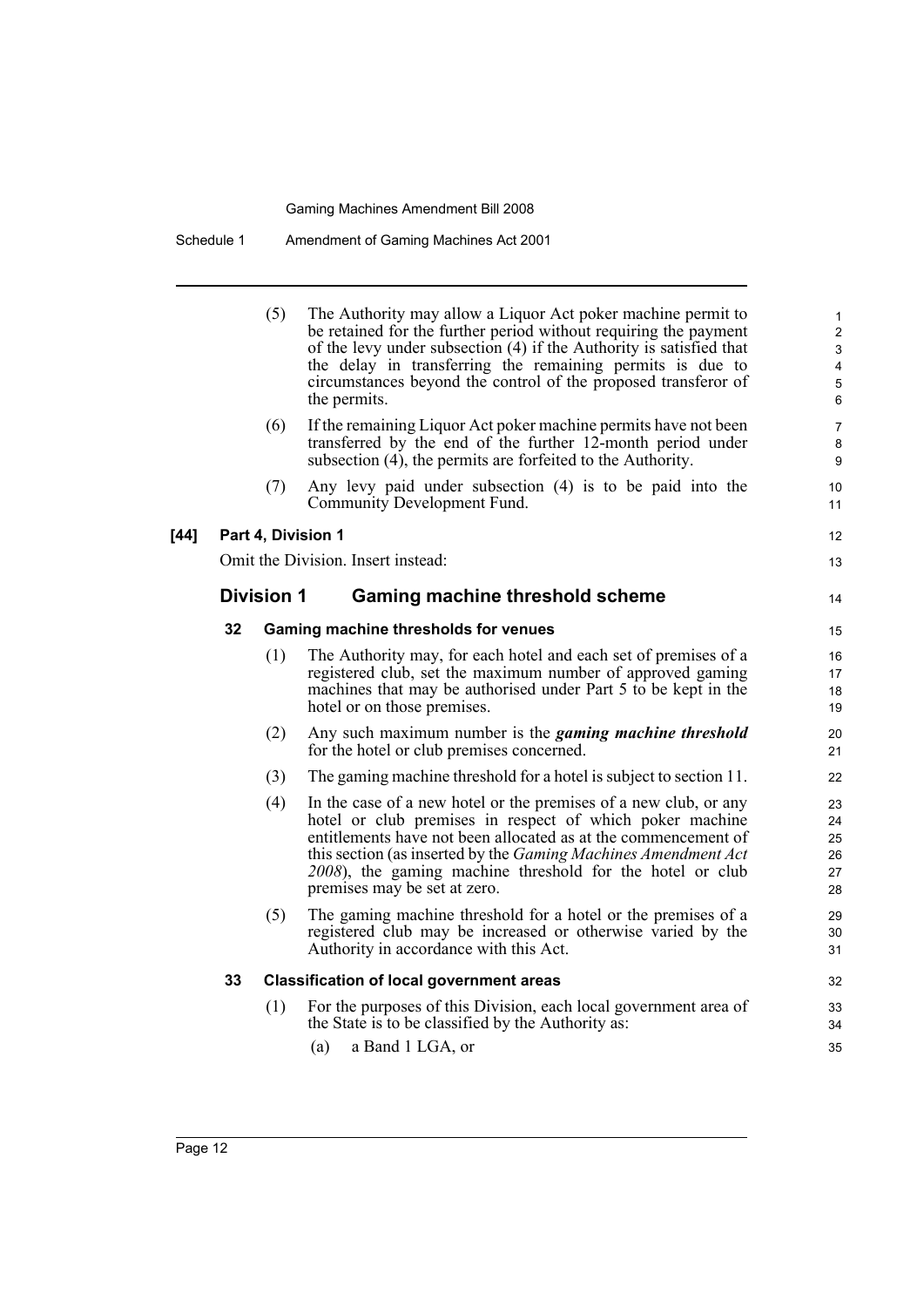Amendment of Gaming Machines Act 2001 Schedule 1

|    |     | (b)<br>a Band 2 LGA, or                                                                                                                                                                                                                                      | $\mathbf{1}$                |
|----|-----|--------------------------------------------------------------------------------------------------------------------------------------------------------------------------------------------------------------------------------------------------------------|-----------------------------|
|    |     | (c)<br>a Band 3 LGA.                                                                                                                                                                                                                                         | $\mathbf{2}$                |
|    | (2) | The Authority is to specify the classification of local government<br>areas on a publicly available website.                                                                                                                                                 | 3<br>$\overline{4}$         |
|    | (3) | The classification of any local government area under this section<br>may be varied from time to time by the Authority.                                                                                                                                      | 5<br>6                      |
| 34 |     | Application to increase gaming machine threshold                                                                                                                                                                                                             | $\overline{7}$              |
|    | (1) | A hotelier or registered club may apply to the Authority to<br>increase the gaming machine threshold for the hotel or the<br>premises of the club (a threshold increase application).                                                                        | 8<br>9<br>10 <sup>°</sup>   |
|    | (2) | The hotel or club premises to which a threshold increase<br>application relates is referred to in this Division as the <i>relevant</i><br>venue.                                                                                                             | 11<br>12 <sup>°</sup><br>13 |
|    | (3) | A threshold increase application must comply with the<br>requirements of this Division and the regulations.                                                                                                                                                  | 14<br>15                    |
|    | (4) | The Authority may approve a threshold increase application only<br>if the Authority is satisfied that the requirements of this Division<br>and the regulations have been complied with in relation to the<br>application.                                    | 16<br>17<br>18<br>19        |
|    | (5) | If the application is approved, the Authority may increase the<br>gaming machine threshold for the relevant venue in accordance<br>with the Authority's approval.                                                                                            | 20<br>21<br>22              |
|    | (6) | Nothing in this Division requires the Authority, if it approves a<br>threshold increase application, to increase the relevant venue's<br>gaming machine threshold by the number to which the<br>application relates.                                         | 23<br>24<br>25<br>26        |
|    | (7) | Without limiting subsection (1), a threshold increase application<br>may be made by a person in relation to premises that are the<br>subject of an application for a licence under the <i>Liquor Act 2007</i><br>that has not yet been granted.              | 27<br>28<br>29<br>30        |
| 35 |     | Requirements relating to threshold increase applications                                                                                                                                                                                                     | 31                          |
|    | (1) | Except as provided by this section, a threshold increase<br>application must be accompanied by a local impact assessment<br>$(\overline{LIA})$ . A LIA, if required, is to be a <i>class 1 LIA</i> or a <i>class 2 LIA</i><br>as determined by this section. | 32<br>33<br>34<br>35        |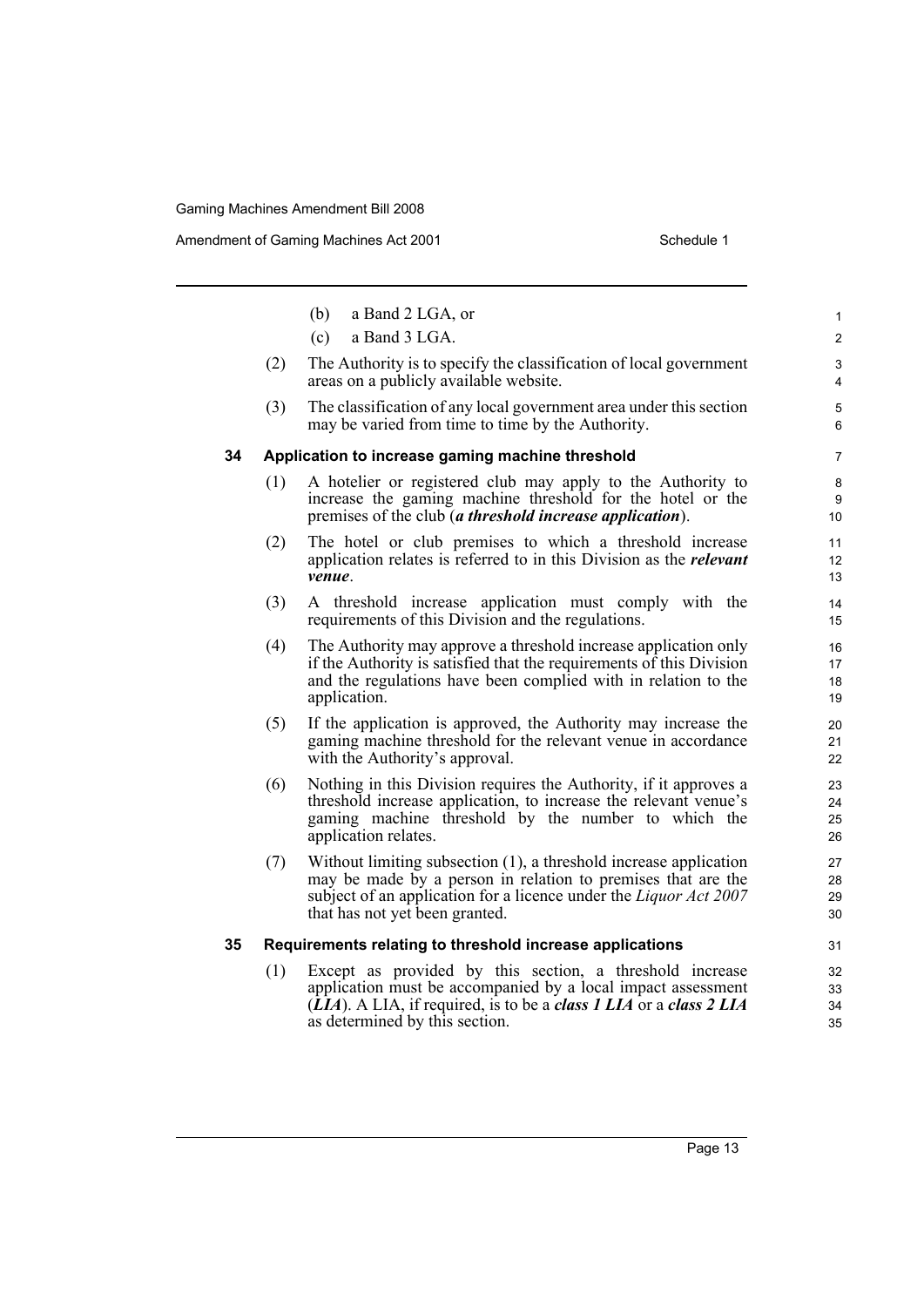Schedule 1 Amendment of Gaming Machines Act 2001

#### (2) **When LIA is not required**

A threshold increase application is not required to be accompanied by a LIA if the application is made together with an application under section 19 for the Authority's approval of the transfer of poker machine entitlements to the relevant venue and either or both of the following apply:

- (a) the relevant venue is situated in a Band 1 LGA and the threshold increase application, if approved, would not result in the gaming machine threshold for the venue being increased, over any period of 12 months, by a number that is more than the number corresponding to a low-range increase for the venue,
- (b) both the relevant venue and the hotel or club premises from which the poker machine entitlements are proposed to be transferred are situated in the same local government area.

#### (3) **When class 1 LIA is required**

A threshold increase application must, unless subsection (2) applies in relation to the application, be accompanied by a class 1 LIA if the relevant venue:

- (a) is situated in a Band 1 LGA and the application is for a mid-range increase in the gaming machine threshold for the venue, or
- (b) is situated in a Band 2 LGA and the application is for a low-range increase in the gaming machine threshold for the venue.

#### (4) **When class 2 LIA is required**

A threshold increase application must, unless subsection (2) applies in relation to the application, be accompanied by a class 2 LIA if the relevant venue:

- (a) is situated in a Band 1 LGA and the application is for a high-range increase in the gaming machine threshold for the venue, or
- (b) is situated in a Band 2 LGA and the application is for a mid-range or high-range increase in the gaming machine threshold for the venue, or
- (c) is situated in a Band 3 LGA.
- (5) For the purposes of this section, a *low-range increase*, a *mid-range increase* or a *high-range increase* in a gaming machine threshold for a venue is to be determined in accordance with the regulations.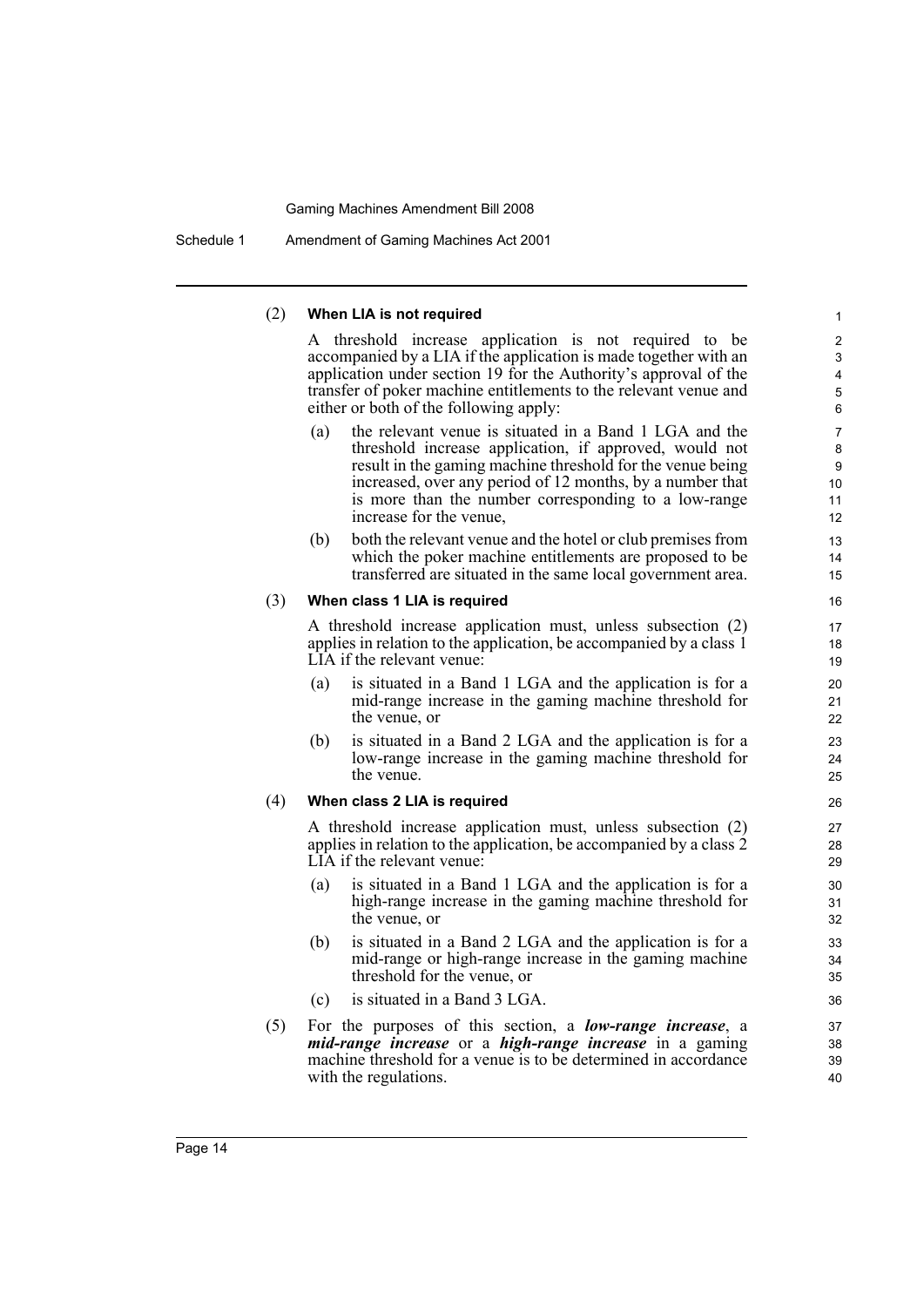Amendment of Gaming Machines Act 2001 Schedule 1

|    | (6) |          | following: | The regulations may make provision for or with respect to the                                                                                                                                                                                                                  | $\mathbf{1}$<br>2          |
|----|-----|----------|------------|--------------------------------------------------------------------------------------------------------------------------------------------------------------------------------------------------------------------------------------------------------------------------------|----------------------------|
|    |     | (a)      |            | the information to be provided by a LIA,                                                                                                                                                                                                                                       | 3                          |
|    |     | (b)      | a LIA,     | the requirements that must be complied with in relation to                                                                                                                                                                                                                     | 4<br>5                     |
|    |     | (c)      |            | the matters to be assessed or addressed by a LIA,                                                                                                                                                                                                                              | 6                          |
|    |     | (d)      |            | the advertising of LIAs,                                                                                                                                                                                                                                                       | $\overline{7}$             |
|    |     | (e)      |            | the making of submissions in relation to LIAs.                                                                                                                                                                                                                                 | 8                          |
|    | (7) |          |            | The regulations may also create exceptions to this section and<br>provide for the conditions to which any such exception is subject.                                                                                                                                           | 9<br>10                    |
|    | (8) |          | Authority. | Except to the extent to which the regulations make provision, a<br>LIA is to be provided in the form and manner approved by the                                                                                                                                                | 11<br>12<br>13             |
| 36 |     |          |            | <b>Approval of LIA by Authority</b>                                                                                                                                                                                                                                            | 14                         |
|    | (1) |          |            | If a LIA is required to be provided with a threshold increase<br>application, the application cannot be approved unless the<br>Authority approves the LIA.                                                                                                                     | 15<br>16<br>17             |
|    | (2) | payment. |            | The applicant is liable to meet any costs incurred by the Authority<br>in connection with its determination of the LIA. The Authority<br>may refuse to determine the LIA until any such costs are paid or<br>provision, satisfactory to the Authority, has been made for their | 18<br>19<br>20<br>21<br>22 |
|    | (3) |          |            | The Authority may approve a LIA only if it is satisfied that:                                                                                                                                                                                                                  | 23                         |
|    |     | (a)      |            | the LIA complies with the requirements of this Division<br>and the regulations in relation to the LIA, and                                                                                                                                                                     | 24<br>25                   |
|    |     | (b)      | and        | the LIA has demonstrated that gambling activities in the<br>relevant venue will be conducted in a responsible manner,                                                                                                                                                          | 26<br>27<br>28             |
|    |     | (c)      |            | in the case of a class 1 LIA:                                                                                                                                                                                                                                                  | 29                         |
|    |     |          | (i)        | the proposed increase in the gaming machine<br>threshold for the relevant venue will provide a<br>positive contribution towards the local community<br>where the venue is situated, and                                                                                        | 30<br>31<br>32<br>33       |
|    |     |          | (ii)       | the relevant venue is not, if the venue comprises the<br>premises of a new club or is a new hotel, situated in<br>the immediate vicinity of a school, hospital or place<br>of worship, and                                                                                     | 34<br>35<br>36<br>37       |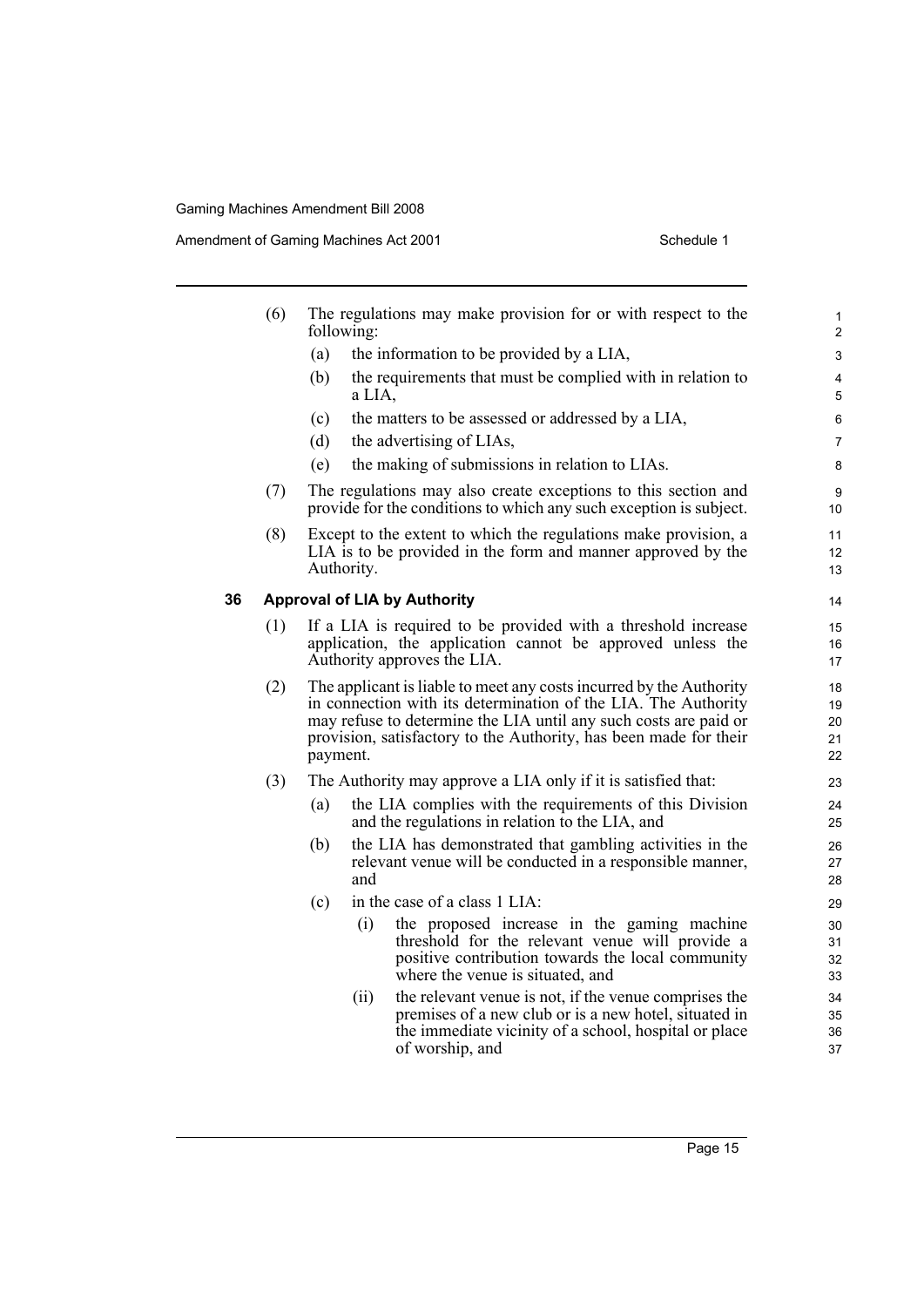|     | (111) | the LIA has adequately addressed any community<br>concerns arising out of the consultation process<br>under the regulations, and |
|-----|-------|----------------------------------------------------------------------------------------------------------------------------------|
| (d) |       | in the case of a class 2 LIA:                                                                                                    |
|     |       |                                                                                                                                  |

- (i) the proposed increase in the gaming machine threshold for the relevant venue will have an overall positive impact on the local community where the venue is situated, and
- (ii) the relevant venue is not, if the venue comprises the premises of a new club or is a new hotel, situated in the immediate vicinity of a school, hospital or place of worship, and
- (iii) the LIA has adequately addressed any community concerns arising out of the consultation process under the regulations.
- (4) The regulations may specify other grounds on which the Authority may refuse to approve a LIA.
- (5) If any submissions are made in relation to a LIA in accordance with the regulations, the Authority must take those submissions into consideration in deciding whether to approve the LIA.
- (6) The Authority may, in any case it considers appropriate, partly approve a LIA, in which case the Authority may increase the relevant venue's gaming machine threshold by a number that is less than the number to which the threshold increase application relates.
- (7) Without limiting any other provision of this Division, the approval of a LIA is subject to such conditions as may be specified by the Authority. The LIA has no effect if any such conditions are not complied with.

#### **37 Provisions relating to increased gaming machine thresholds when LIA approved**

#### (1) **Class 1 LIA approvals**

If a class 1 LIA is approved in connection with a threshold increase application and the relevant venue's gaming machine threshold is increased accordingly, the venue has up to 2 years from the date of the approval in which to acquire poker machine entitlements for the number of gaming machines to which the increase relates (referred to as the venue's *class 1 quota*).

(2) If, at the end of that 2-year period the relevant venue has not acquired poker machine entitlements for its class 1 quota, the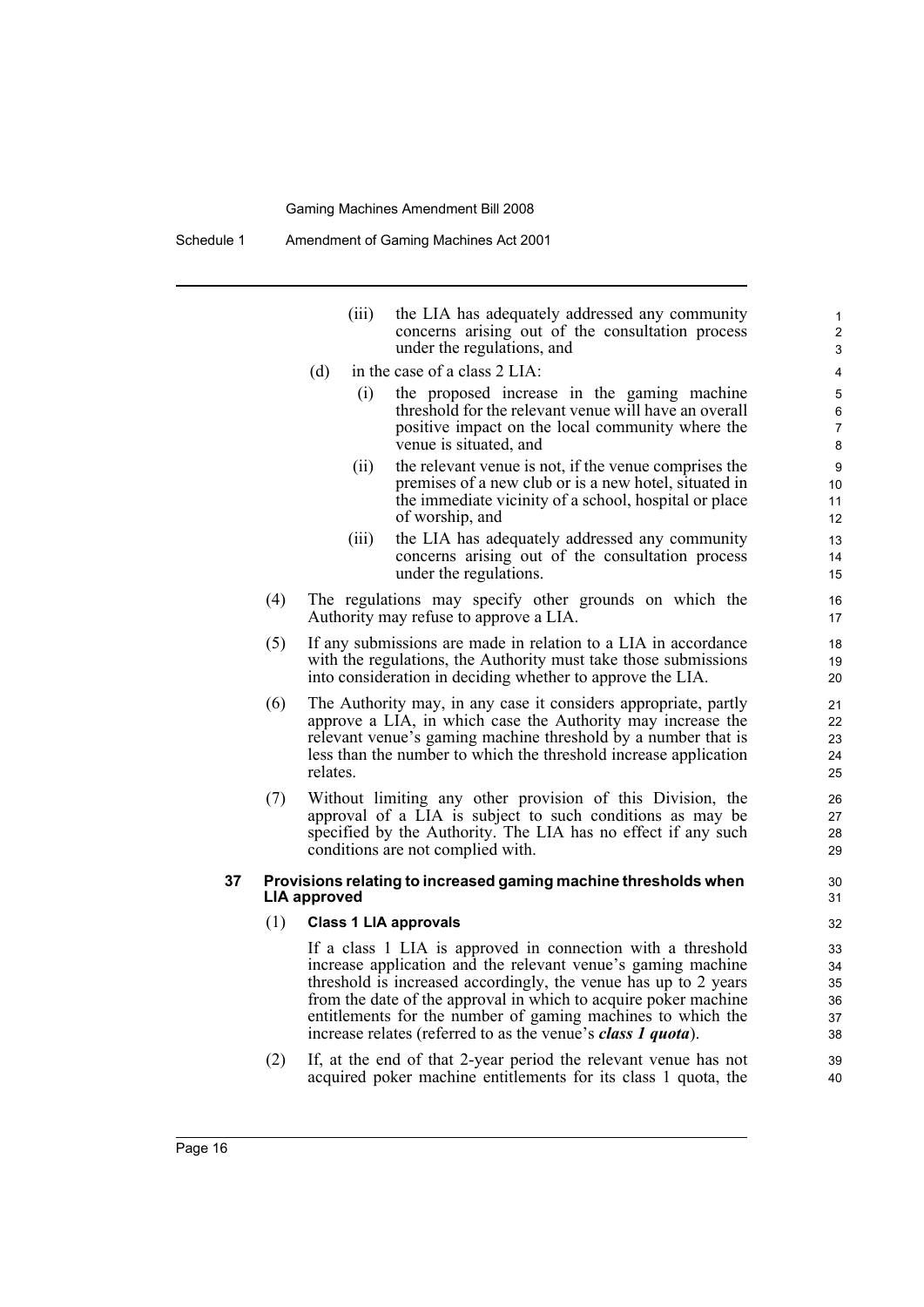Authority is to decrease the gaming machine threshold for the venue in accordance with the portion of the class 1 quota that is not used during that period. (3) **Class 2 LIA approvals** If a class 2 LIA is approved in connection with a threshold increase application and the relevant venue's gaming machine threshold is increased accordingly, the venue has up to 5 years from the date of the approval in which to acquire poker machine entitlements for the number of gaming machines to which the increase relates (referred to as the venue's *class 2 quota*). (4) If, at the end of that 5-year period the relevant venue has not acquired poker machine entitlements for its class 2 quota, the Authority is to decrease the gaming machine threshold for the venue in accordance with the portion of the class 2 quota that is not used during that period. **37A Special provision for clubs establishing in new development areas** (1) In this section: *new development area* means an area of land in a Band 1 LGA that: (a) is identified by an environmental planning instrument as an urban release area (or such other description as the Authority considers to be similar), and (b) does not, in the opinion of the Authority, have the full benefit of the services and facilities of the kind provided by registered clubs. (2) A class 1 LIA may be provided with a threshold increase application in relation to the premises of a registered club that are situated in a new development area if: (a) the number to which the application relates is not more than 150, and (b) the Authority is satisfied that the acquisition of a corresponding number of poker machine entitlements in respect of those premises would not increase the density of gaming machines in the local government area in which the premises are situated to the extent that the classification of the area is affected. (3) The following provisions apply if any such class 1 LIA is approved:

> (a) only one poker machine entitlement for every 2 transfer blocks is required to be forfeited to the Authority under

> > Page 17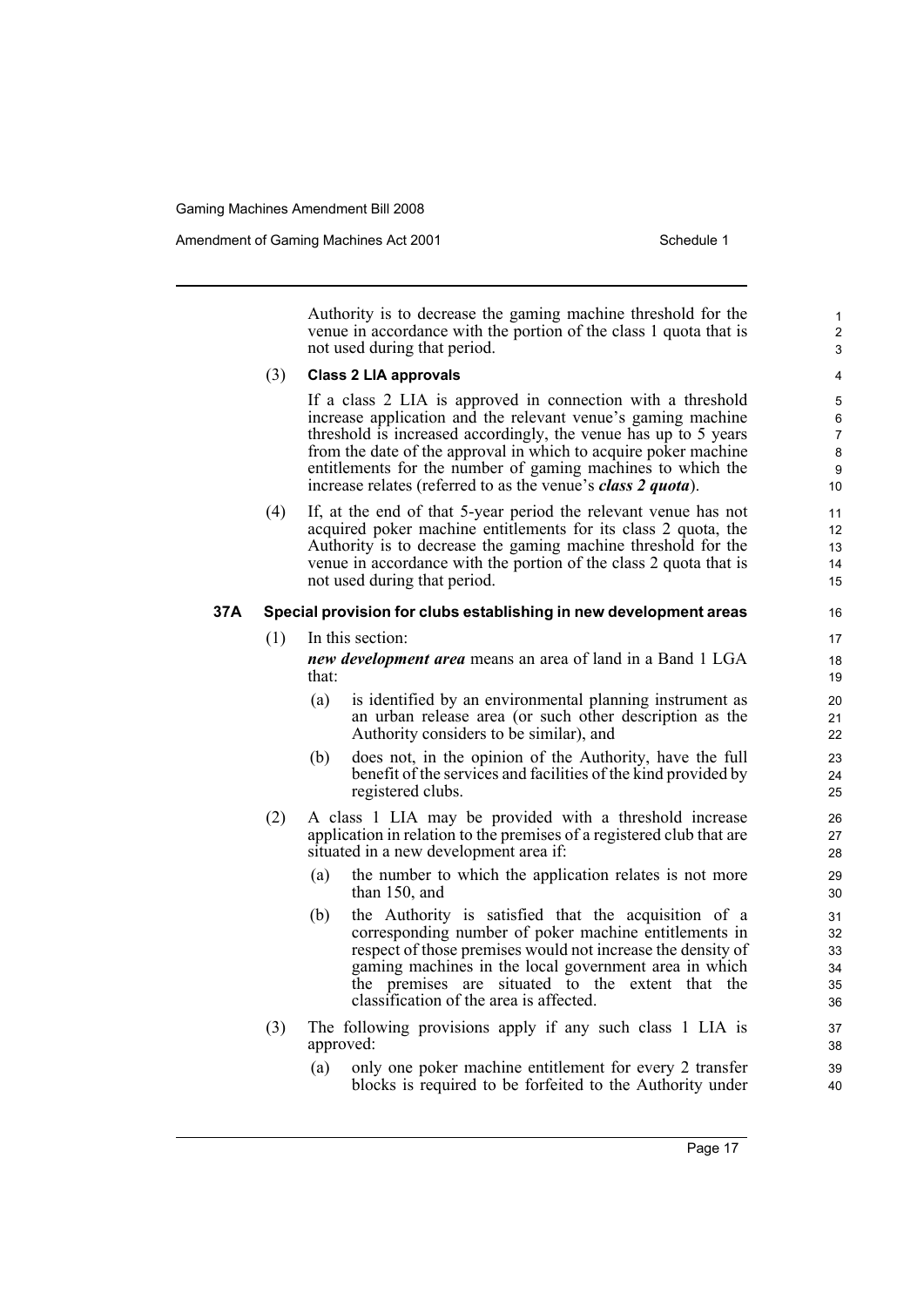Division 2 of Part 3 in respect of the first 50 poker machine entitlements that are transferred to the premises after the approval of the LIA,

- (b) the club has up to 5 years from the date of the approval in which to acquire poker machine entitlements for the number of gaming machines to which the threshold increase relates (the club's *special class 1 quota*),
- (c) if, at the end of that 5-year period the club has not acquired poker machine entitlements for its special class 1 quota, the Authority is to decrease the gaming machine threshold for the premises in accordance with the portion of the special class 1 quota that is not used during that period.
- (4) This section has effect despite any other provision of this Division.

#### **37B Restriction on gaming machine thresholds for venues in retail shopping centres**

- (1) The gaming machine threshold for a hotel or premises of a registered club cannot be increased if the hotel or premises are part of a retail shopping centre or proposed retail shopping centre.
- (2) If a hotel licence or club licence is granted under the *Liquor Act 2007* for premises that are part of a retail shopping centre or proposed retail shopping centre, the gaming machine threshold for the premises is to be set at zero.
- (3) If an application is granted under the *Liquor Act 2007* that results in the removal of a hotel licence, or the extension of a hotel, to premises that are part of a retail shopping centre or proposed retail shopping centre, the gaming machine threshold for the premises is to be set at zero.
- (4) If an application is granted under the *Liquor Act 2007* that results in the removal of a club licence, or the extension of the premises of a registered club, to premises that are part of a retail shopping centre or proposed retail shopping centre, the gaming machine threshold for the premises is to be set at zero.
- (5) However, subsection (4) does not apply if:
	- (a) the retail shopping centre comprises or will comprise less than such number of shops as may be prescribed by the regulations, and
	- (b) patrons will not be able to gain access to the club's premises directly from the retail shopping centre, and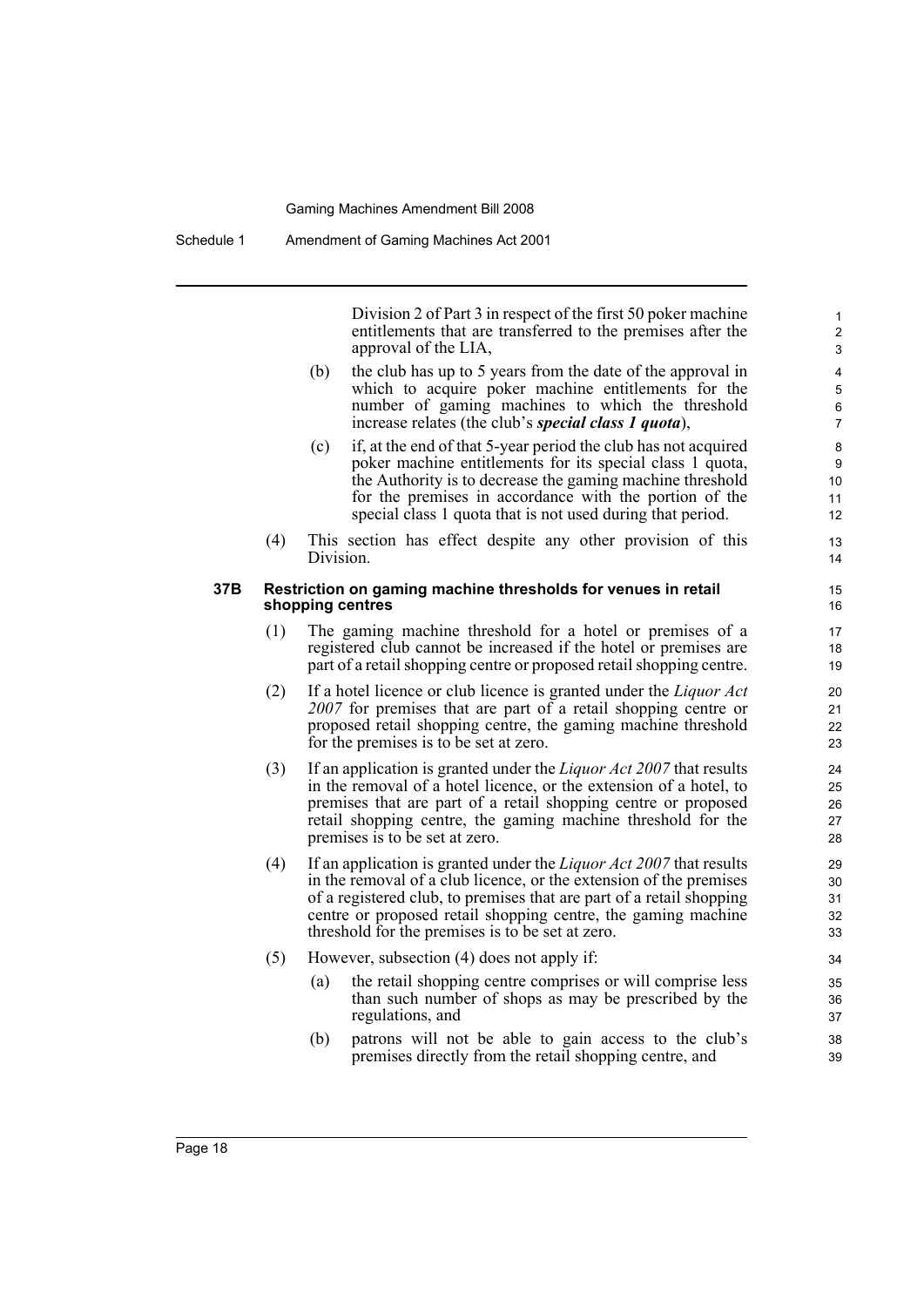Amendment of Gaming Machines Act 2001 and the Schedule 1 Schedule 1

|        |                                 | (c)       | in the case where the club licence is being removed to<br>other premises—the other premises are situated in the<br>same suburb or town as the previous premises, and                                                                                                                                                                                                                                                               |
|--------|---------------------------------|-----------|------------------------------------------------------------------------------------------------------------------------------------------------------------------------------------------------------------------------------------------------------------------------------------------------------------------------------------------------------------------------------------------------------------------------------------|
|        |                                 | (d)       | in the case where the club's premises are being extended—<br>the club's premises remain predominantly where they<br>were before the extension, and                                                                                                                                                                                                                                                                                 |
|        |                                 | (e)       | the gaming machine threshold for the club's premises is no<br>more than the gaming machine threshold for the club's<br>premises immediately before the club licence was<br>removed or the premises were extended, and                                                                                                                                                                                                              |
|        |                                 | (f)       | such other requirements as may be prescribed by the<br>regulations have been complied with.                                                                                                                                                                                                                                                                                                                                        |
|        | (6)                             |           | For the purposes of this section, a hotel or the premises of a<br>registered club are taken to be part of a retail shopping centre if<br>the hotel or club premises are located within the retail shopping<br>centre or physically adjoin any part of the retail shopping centre.                                                                                                                                                  |
|        | (7)                             | Division. | This section has effect despite any other provision of this                                                                                                                                                                                                                                                                                                                                                                        |
| $[45]$ |                                 |           | Section 43 Prohibition on publishing gaming machine advertising                                                                                                                                                                                                                                                                                                                                                                    |
|        | Insert after section 43 $(5)$ : |           |                                                                                                                                                                                                                                                                                                                                                                                                                                    |
|        | (5A)                            |           | If any gaming machine advertising that consists of internal<br>promotional material appears outside the hotel or the premises of<br>the registered club to which the material relates, it is a defence to<br>a prosecution for an offence under subsection (1) if it is proved<br>that the material was removed from the hotel or club premises by<br>a patron of the hotel or club for his or her personal use or<br>information. |
|        | (5B)                            | that:     | For the purposes of subsection (5A), <i>internal promotional</i><br><i>material</i> means any written material (such as a brochure or flyer)                                                                                                                                                                                                                                                                                       |
|        |                                 | (a)       | promotes (or otherwise relates to) the playing of approved                                                                                                                                                                                                                                                                                                                                                                         |

(a) promotes (or otherwise relates to) the playing of approved gaming machines in a hotel or on the premises of a

registered club, and

(b) is displayed or distributed by or on behalf of the hotelier or club in the hotel, or on the club premises, only.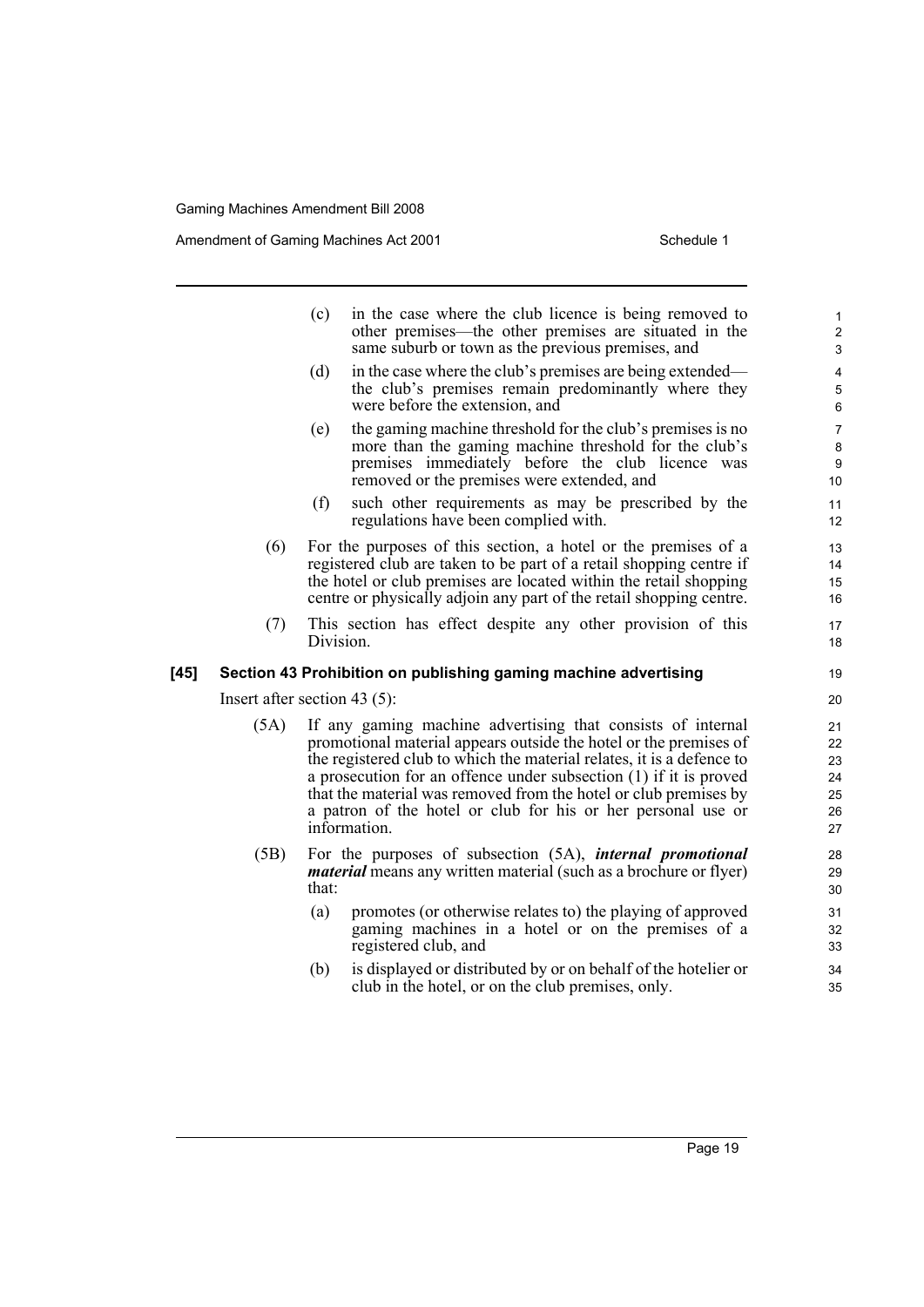Schedule 1 Amendment of Gaming Machines Act 2001

| $[46]$ | <b>Section 44A</b>       |                       |                                                                                                                                                                                                                                               |                      |  |  |
|--------|--------------------------|-----------------------|-----------------------------------------------------------------------------------------------------------------------------------------------------------------------------------------------------------------------------------------------|----------------------|--|--|
|        | Insert after section 44: |                       |                                                                                                                                                                                                                                               |                      |  |  |
|        | 44 A                     |                       | Location of gaming machines in venues                                                                                                                                                                                                         | 3                    |  |  |
|        |                          | (1)                   | If the Director is of the opinion that any approved gaming<br>machine in a hotel or on the premises of a registered club is<br>located in a manner that:                                                                                      | 4<br>5<br>6          |  |  |
|        |                          |                       | is designed to attract the attention of members of the public<br>(a)<br>who are outside the hotel or club premises, and                                                                                                                       | 7<br>8               |  |  |
|        |                          |                       | is contrary to the public interest,<br>(b)                                                                                                                                                                                                    | 9                    |  |  |
|        |                          |                       | the Director may, by notice in writing given to the hotelier or club<br>concerned, require the hotelier or club to move or screen the<br>gaming machine in accordance with the notice.                                                        | 10<br>11<br>12       |  |  |
|        |                          |                       | Note. Any such decision by the Director is reviewable by the Authority<br>under section 153 of the Liquor Act 2007.                                                                                                                           | 13<br>14             |  |  |
|        |                          | (2)                   | A hotelier or registered club must comply with a notice given to<br>the hotelier or club under this section.                                                                                                                                  | 15<br>16             |  |  |
|        |                          |                       | Maximum penalty: 50 penalty units.                                                                                                                                                                                                            | 17                   |  |  |
| $[47]$ |                          |                       | Section 46 Provision of problem gambling counselling services                                                                                                                                                                                 | 18                   |  |  |
|        |                          |                       | Omit "A hotelier or registered club" from section 46 (1).                                                                                                                                                                                     | 19                   |  |  |
|        |                          |                       | Insert instead "If a hotelier or registered club is authorised to keep approved<br>gaming machines, the hotelier or club".                                                                                                                    | 20<br>21             |  |  |
| $[48]$ |                          | <b>Section 46 (3)</b> |                                                                                                                                                                                                                                               | 22                   |  |  |
|        |                          |                       | Insert after section $46(2)$ :                                                                                                                                                                                                                | 23                   |  |  |
|        |                          | (3)                   | A hotelier or registered club must provide an inspector with<br>written evidence of the arrangements entered into by the hotelier<br>or club under this section if requested to do so by an inspector.<br>Maximum penalty: 100 penalty units. | 24<br>25<br>26<br>27 |  |  |
| $[49]$ |                          |                       | Section 47A Prohibition on accepting transfer of prize winning cheques                                                                                                                                                                        | 28                   |  |  |
|        |                          |                       | Insert "and section 47B" after "In this section" in section 47A (3).                                                                                                                                                                          | 29                   |  |  |
| [50]   |                          |                       | Sections 47B and 47C                                                                                                                                                                                                                          | 30                   |  |  |
|        |                          |                       | Insert after section 47A:                                                                                                                                                                                                                     | 31                   |  |  |
|        | 47B                      |                       | Requirements relating to prize winning cheques                                                                                                                                                                                                | 32                   |  |  |
|        |                          |                       | A person must not issue a prize winning cheque unless:                                                                                                                                                                                        | 33                   |  |  |
|        |                          |                       | it is clearly identified as a prize winning cheque, and<br>(a)                                                                                                                                                                                | 34                   |  |  |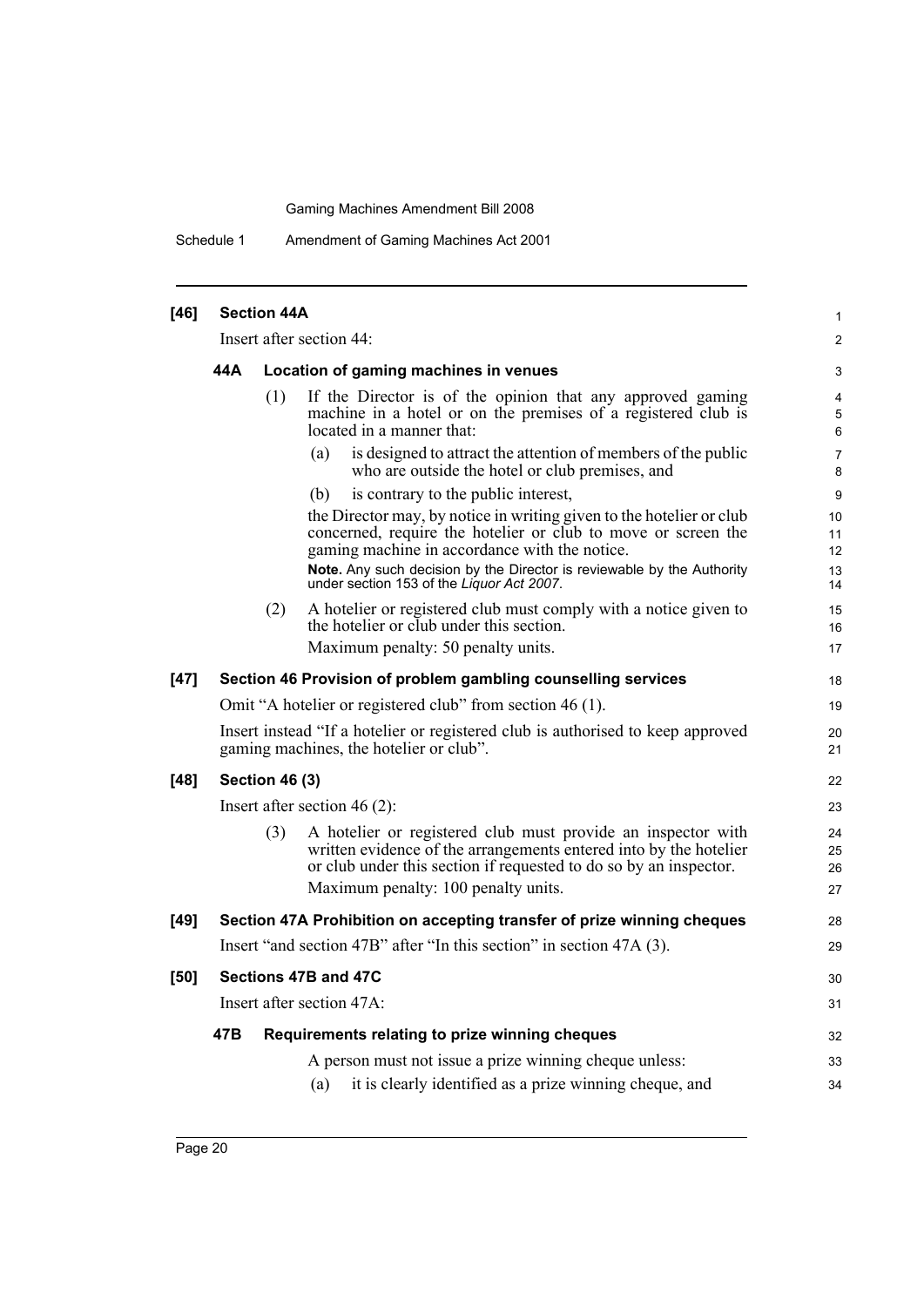Amendment of Gaming Machines Act 2001 Schedule 1

|        |         |                       | (b) | the statement prescribed by the regulations for the<br>purposes of this section appears on the cheque.                                                                                                                                                                 | $\mathbf{1}$<br>$\overline{2}$           |
|--------|---------|-----------------------|-----|------------------------------------------------------------------------------------------------------------------------------------------------------------------------------------------------------------------------------------------------------------------------|------------------------------------------|
|        |         |                       |     | Maximum penalty: 50 penalty units.                                                                                                                                                                                                                                     | $\mathfrak{S}$                           |
|        | 47C     |                       |     | Prohibition on certain cash dispensing facilities                                                                                                                                                                                                                      | 4                                        |
|        |         | (1)                   |     | A hotelier or registered club must not permit a cash dispensing<br>facility to be installed or located in any part of the hotel or club<br>premises if the facility is capable of providing cash from a credit<br>card account.<br>Maximum penalty: 100 penalty units. | 5<br>6<br>$\overline{7}$<br>$\bf 8$<br>9 |
|        |         | (2)                   |     | In this section, <i>cash dispensing facility</i> means a facility (such as<br>an ATM or EFTPOS terminal) for the withdrawal of cash from a<br>bank or authorised deposit-taking institution.                                                                           | 10<br>11<br>12                           |
| $[51]$ |         |                       |     | Section 49 Self-exclusion of patrons from hotels and clubs                                                                                                                                                                                                             | 13                                       |
|        | 49 (1). |                       |     | Omit paragraph (b) of the definition of <b>self-exclusion scheme</b> from section                                                                                                                                                                                      | 14<br>15                                 |
|        |         | Insert instead:       |     |                                                                                                                                                                                                                                                                        | 16                                       |
|        |         |                       | (b) | that is established and conducted in accordance with the<br>regulations.                                                                                                                                                                                               | 17<br>18                                 |
| $[52]$ |         | <b>Section 49 (3)</b> |     |                                                                                                                                                                                                                                                                        | 19                                       |
|        |         |                       |     | Omit the subsection. Insert instead:                                                                                                                                                                                                                                   | 20                                       |
|        |         | (3)                   |     | If a hotelier or registered club is authorised to keep approved<br>gaming machines, the hotelier or club must:                                                                                                                                                         | 21<br>22                                 |
|        |         |                       | (a) | ensure that patrons of the hotel or club have access to a<br>self-exclusion scheme, and                                                                                                                                                                                | 23<br>24                                 |
|        |         |                       | (b) | publicise the availability of self-exclusion schemes and<br>information about how they operate to the patrons of the<br>hotel or club.                                                                                                                                 | 25<br>26<br>27                           |
|        |         |                       |     | Maximum penalty: 100 penalty units.                                                                                                                                                                                                                                    | 28                                       |
| $[53]$ |         |                       |     | Sections 50 (2), 51 (3), 52 (4) (a), 77 (4) and (6) (definition of "authorised<br>person"), 80 (2) (a), 140 (2) (b) and 156 (2) (b)                                                                                                                                    | 29<br>30                                 |
|        |         |                       |     | Omit "the holder of a technician's licence" wherever occurring.                                                                                                                                                                                                        | 31                                       |
|        |         |                       |     | Insert instead "a technician".                                                                                                                                                                                                                                         | 32                                       |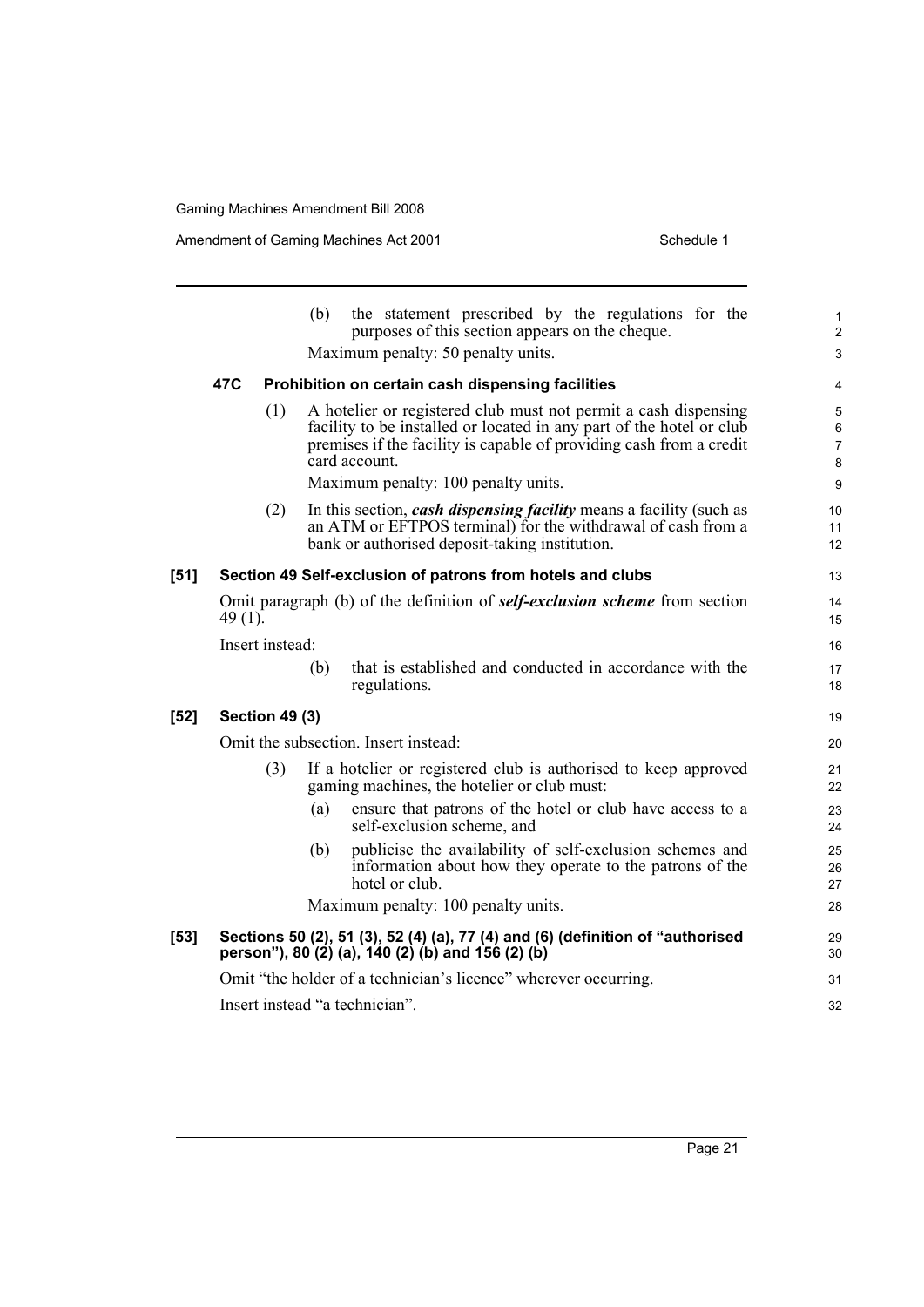| $[54]$ | <b>Section 58 Cancellation of authorisations</b>                                                                                                              | $\mathbf{1}$             |
|--------|---------------------------------------------------------------------------------------------------------------------------------------------------------------|--------------------------|
|        | Insert at the end of section 58 $(1B)$ (b):                                                                                                                   | 2                        |
|        | , or                                                                                                                                                          | 3                        |
|        | fails to comply with any condition imposed by the<br>(c)<br>Authority in relation to the approval of a local impact<br>assessment under Division 1 of Part 4. | $\overline{4}$<br>5<br>6 |
| $[55]$ | Section 59 Authorisation to keep gaming machines in hotel subject to<br>primary purpose test                                                                  | $\overline{7}$<br>8      |
|        | Omit "Director" from section 59 (4) and (6) wherever occurring.                                                                                               | 9                        |
|        | Insert instead "Authority".                                                                                                                                   | 10                       |
| $[56]$ | Section 59A Restrictions on authorisation to keep approved amusement<br>devices                                                                               | 11<br>12                 |
|        | Insert "(as defined under section 4 immediately before the repeal of that<br>definition by the Gaming Machines Amendment Act 2008)" after "AAD<br>threshold". | 13<br>14<br>15           |
| $[57]$ | Section 60 Gaming machines not permitted in retail shopping centres                                                                                           | 16                       |
|        | Omit the section.                                                                                                                                             | 17                       |
| [58]   | Section 60A SIA threshold for hotel or club to be decreased if poker<br>machine entitlements are transferred from retail shopping centre                      | 18<br>19                 |
|        | Omit the section.                                                                                                                                             | 20                       |
| $[59]$ | Section 61 Clubs may keep multi-terminal gaming machines                                                                                                      | 21                       |
|        | Insert "(or <i>MTGM</i> )" before "means" in the definition of <i>multi-terminal</i><br><i>gaming machine</i> in section $61(1)$ .                            | 22<br>23                 |
| [60]   | <b>Section 61 (3)</b>                                                                                                                                         | 24                       |
|        | Omit the subsection.                                                                                                                                          | 25                       |
| [61]   | <b>Section 61A</b>                                                                                                                                            | 26                       |
|        | Omit the section. Insert instead:                                                                                                                             | 27                       |
|        | Limit on number of MTGMs in clubs<br>61A                                                                                                                      | 28                       |
|        | An application for authorisation to keep a MTGM on the<br>(1)<br>premises of a registered club cannot be granted if:                                          | 29<br>30                 |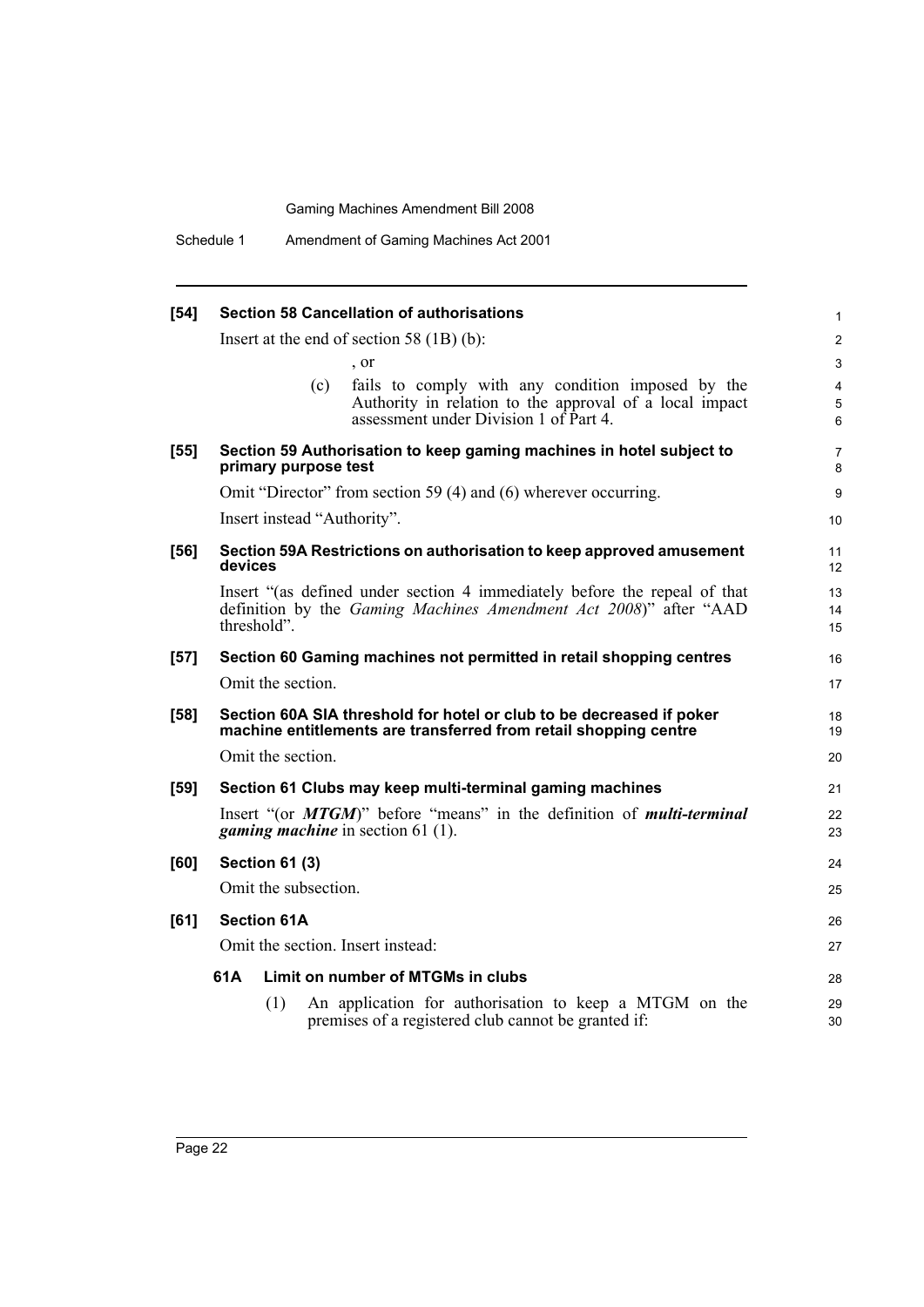Amendment of Gaming Machines Act 2001 Schedule 1

|      |                                                                                | (a)  | the total number of terminals forming part of MTGMs kept<br>on the premises is more than 15% of the total number of<br>poker machine entitlements allocated for those premises,<br><sub>or</sub>                                                                                                                                                                                                                                                                                            | 1<br>$\overline{2}$<br>3<br>4                               |  |  |  |
|------|--------------------------------------------------------------------------------|------|---------------------------------------------------------------------------------------------------------------------------------------------------------------------------------------------------------------------------------------------------------------------------------------------------------------------------------------------------------------------------------------------------------------------------------------------------------------------------------------------|-------------------------------------------------------------|--|--|--|
|      |                                                                                | (b)  | the authorisation would result in the total number of<br>terminals forming part of MTGMs kept on the premises<br>being more than $15\%$ of the total number of poker machine<br>entitlements allocated for those premises.                                                                                                                                                                                                                                                                  | 5<br>6<br>$\overline{7}$<br>8                               |  |  |  |
|      | (2)                                                                            |      | Subsection (1) applies only if the application relates to an<br>increase in the number of MTGMs authorised to be kept on the<br>club premises.                                                                                                                                                                                                                                                                                                                                              | 9<br>10<br>11                                               |  |  |  |
|      | (3)                                                                            |      | If, at the commencement of this section (as substituted by the<br>Gaming Machines Amendment Act 2008) the total number of<br>terminals forming part of MTGMs kept on the premises of a<br>registered club is more than 15% of the total number of poker<br>machine entitlements allocated for those premises, the club must,<br>within 5 years of that commencement, reduce the total number of<br>those terminals to no more than 15% of the total number of<br>entitlements so allocated. | $12 \overline{ }$<br>13<br>14<br>15<br>16<br>17<br>18<br>19 |  |  |  |
|      | (4)                                                                            |      | If, by the end of that 5-year period, the club has not reduced the<br>total number of terminals in accordance with subsection (3), the<br>authorisation to keep any MTGM that is over the 15% threshold<br>is automatically cancelled.                                                                                                                                                                                                                                                      | 20<br>21<br>22<br>23                                        |  |  |  |
| [62] |                                                                                |      | Section 62 Authority may approve technical standards                                                                                                                                                                                                                                                                                                                                                                                                                                        | 24                                                          |  |  |  |
|      |                                                                                |      | Omit "Director" from section 62 (1). Insert instead "Authority".                                                                                                                                                                                                                                                                                                                                                                                                                            | 25                                                          |  |  |  |
| [63] |                                                                                |      | Section 69 Possession etc of poker machines that are not approved                                                                                                                                                                                                                                                                                                                                                                                                                           | 26                                                          |  |  |  |
|      | Omit "be in possession of" from section 69 (1).                                |      |                                                                                                                                                                                                                                                                                                                                                                                                                                                                                             |                                                             |  |  |  |
|      |                                                                                |      | Insert instead "possess, supply, sell or install".                                                                                                                                                                                                                                                                                                                                                                                                                                          | 28                                                          |  |  |  |
| [64] | Section 69 (2) (b1)                                                            |      |                                                                                                                                                                                                                                                                                                                                                                                                                                                                                             | 29                                                          |  |  |  |
|      |                                                                                |      | Insert after section $69$ (2) (b):                                                                                                                                                                                                                                                                                                                                                                                                                                                          | 30                                                          |  |  |  |
|      |                                                                                | (b1) | in accordance with the approval of the Authority under<br>section 66 $(1)$ , or                                                                                                                                                                                                                                                                                                                                                                                                             | 31<br>32                                                    |  |  |  |
| [65] |                                                                                |      | Section 69A Sale etc of unapproved gaming machine components                                                                                                                                                                                                                                                                                                                                                                                                                                | 33                                                          |  |  |  |
|      |                                                                                |      | Insert "sell or" before "supply" in section 69A (2).                                                                                                                                                                                                                                                                                                                                                                                                                                        | 34                                                          |  |  |  |
| [66] |                                                                                |      | Sections 69A (3), 86 (2), 106 (3) and 126 (1)                                                                                                                                                                                                                                                                                                                                                                                                                                               | 35                                                          |  |  |  |
|      | Omit "technician's licence" wherever occurring. Insert instead "a technician". |      |                                                                                                                                                                                                                                                                                                                                                                                                                                                                                             |                                                             |  |  |  |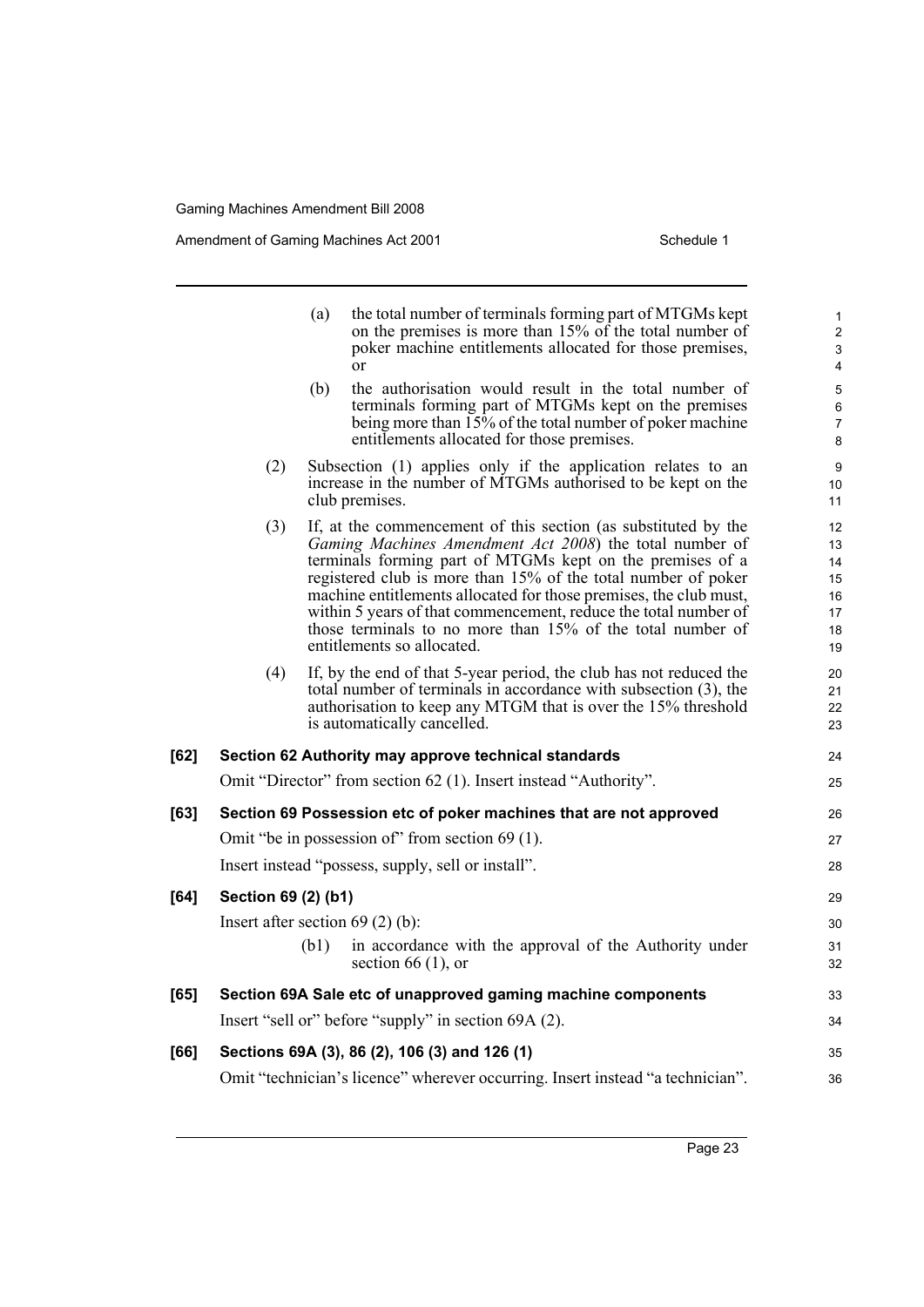Schedule 1 Amendment of Gaming Machines Act 2001

| [67] | Section 70 Possession of approved gaming machine by unauthorised<br>person |                          |                                                                                                                                                                                                                                                                                 |                                     |                                                                                                                                                                                                                                                                                                           |                                                                                                                                                           |                |  |  |
|------|----------------------------------------------------------------------------|--------------------------|---------------------------------------------------------------------------------------------------------------------------------------------------------------------------------------------------------------------------------------------------------------------------------|-------------------------------------|-----------------------------------------------------------------------------------------------------------------------------------------------------------------------------------------------------------------------------------------------------------------------------------------------------------|-----------------------------------------------------------------------------------------------------------------------------------------------------------|----------------|--|--|
|      | Omit "a reasonable time" from section 70 (3) wherever occurring.           |                          |                                                                                                                                                                                                                                                                                 |                                     |                                                                                                                                                                                                                                                                                                           |                                                                                                                                                           |                |  |  |
|      | Insert instead "21 days".                                                  |                          |                                                                                                                                                                                                                                                                                 |                                     |                                                                                                                                                                                                                                                                                                           |                                                                                                                                                           |                |  |  |
| [68] |                                                                            |                          |                                                                                                                                                                                                                                                                                 |                                     | <b>Section 76 Defective gaming machines</b>                                                                                                                                                                                                                                                               | 5                                                                                                                                                         |                |  |  |
|      |                                                                            |                          |                                                                                                                                                                                                                                                                                 |                                     | Omit "programmed" from section 76 (1).                                                                                                                                                                                                                                                                    | 6                                                                                                                                                         |                |  |  |
|      |                                                                            |                          |                                                                                                                                                                                                                                                                                 |                                     | Insert instead "approved by the Authority".                                                                                                                                                                                                                                                               | 7                                                                                                                                                         |                |  |  |
| [69] |                                                                            |                          |                                                                                                                                                                                                                                                                                 | Sections 76A and 76B                |                                                                                                                                                                                                                                                                                                           | 8                                                                                                                                                         |                |  |  |
|      |                                                                            | Insert after section 76: |                                                                                                                                                                                                                                                                                 |                                     |                                                                                                                                                                                                                                                                                                           | 9                                                                                                                                                         |                |  |  |
|      |                                                                            |                          |                                                                                                                                                                                                                                                                                 |                                     |                                                                                                                                                                                                                                                                                                           |                                                                                                                                                           |                |  |  |
|      | <b>76A</b>                                                                 |                          |                                                                                                                                                                                                                                                                                 |                                     | Causing defects in gaming machines                                                                                                                                                                                                                                                                        | 10                                                                                                                                                        |                |  |  |
|      |                                                                            | (1)                      | A technician must not, in carrying out any work on an approved<br>gaming machine, do anything that causes, or is likely to cause,<br>the gaming machine to function in a manner other than the<br>manner in which it was designed and approved by the Authority<br>to function. |                                     | 11<br>12<br>13<br>14<br>15                                                                                                                                                                                                                                                                                |                                                                                                                                                           |                |  |  |
|      |                                                                            |                          |                                                                                                                                                                                                                                                                                 | Maximum penalty: 100 penalty units. |                                                                                                                                                                                                                                                                                                           |                                                                                                                                                           |                |  |  |
|      |                                                                            | (2)                      |                                                                                                                                                                                                                                                                                 | if it is proved:                    | It is a defence to a prosecution for an offence under subsection $(1)$                                                                                                                                                                                                                                    | 17<br>18                                                                                                                                                  |                |  |  |
|      |                                                                            |                          | (a)                                                                                                                                                                                                                                                                             |                                     | that the operation of the approved gaming machine was for<br>testing or maintenance purposes, or                                                                                                                                                                                                          | 19<br>20                                                                                                                                                  |                |  |  |
|      |                                                                            |                          | (b)                                                                                                                                                                                                                                                                             |                                     | that the technician:                                                                                                                                                                                                                                                                                      | 21                                                                                                                                                        |                |  |  |
|      |                                                                            |                          |                                                                                                                                                                                                                                                                                 | (i)                                 | took all reasonable precautions to ensure that the<br>approved gaming<br>machine<br>was<br>functioning<br>properly, and                                                                                                                                                                                   | 22<br>23<br>24                                                                                                                                            |                |  |  |
|      |                                                                            |                          |                                                                                                                                                                                                                                                                                 |                                     | (ii)                                                                                                                                                                                                                                                                                                      | at the time of the alleged offence did not know, and<br>could not reasonably be expected to have known,<br>that the machine was not functioning properly. | 25<br>26<br>27 |  |  |
|      | 76B                                                                        |                          |                                                                                                                                                                                                                                                                                 |                                     | Hoteliers and registered clubs to record work done by technicians                                                                                                                                                                                                                                         | 28                                                                                                                                                        |                |  |  |
|      |                                                                            | (1)                      |                                                                                                                                                                                                                                                                                 |                                     | A hotelier or registered club must keep a written record<br>containing the details of any work of the kind prescribed by the<br>regulations that is carried out by a technician on any approved<br>gaming machine kept in the hotel or on the premises of the club.<br>Maximum penalty: 50 penalty units. | 29<br>30<br>31<br>32<br>33                                                                                                                                |                |  |  |
|      |                                                                            | (2)                      |                                                                                                                                                                                                                                                                                 |                                     | The regulations may prescribe the details that are required to be<br>recorded under subsection (1).                                                                                                                                                                                                       | 34<br>35                                                                                                                                                  |                |  |  |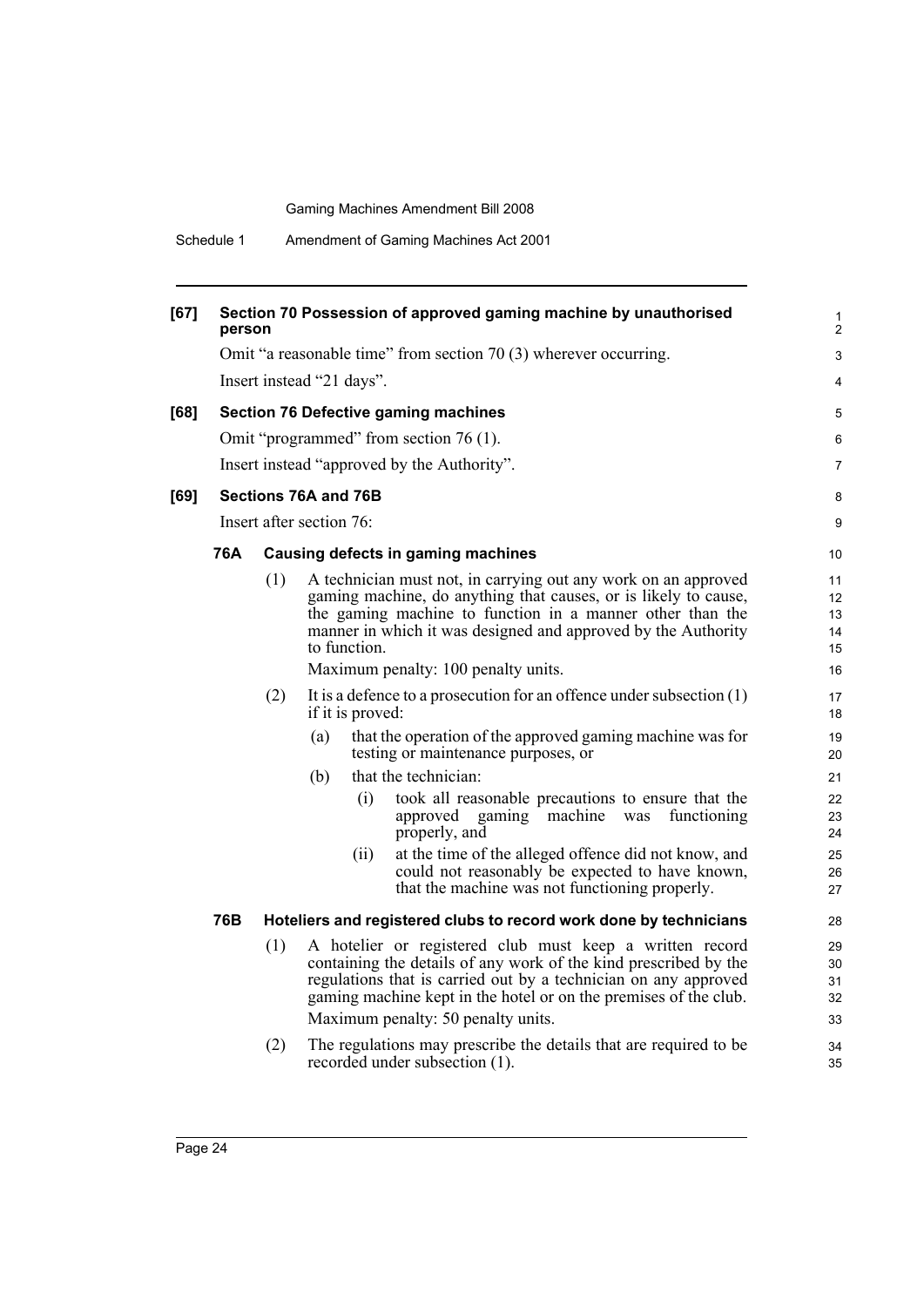Amendment of Gaming Machines Act 2001 Schedule 1

| $[70]$ | Section 77 Protection of sensitive areas of gaming machines                                                                          |                 |  |  |  |  |  |  |
|--------|--------------------------------------------------------------------------------------------------------------------------------------|-----------------|--|--|--|--|--|--|
|        | Insert after section $77(4)(d)$ :                                                                                                    | $\overline{2}$  |  |  |  |  |  |  |
|        | (e)<br>temporarily removing the compliance plate in order to<br>update or correct the particulars shown on the plate.                | 3<br>4          |  |  |  |  |  |  |
| $[71]$ | <b>Section 78 Modification of gaming machines</b>                                                                                    | 5               |  |  |  |  |  |  |
|        | Omit section 78 (1) (a). Insert instead:                                                                                             | 6               |  |  |  |  |  |  |
|        | the person is a technician, and<br>(a)                                                                                               | $\overline{7}$  |  |  |  |  |  |  |
| $[72]$ | <b>Section 78 (2)</b>                                                                                                                | 8               |  |  |  |  |  |  |
|        | Omit "The holder of a technician's licence". Insert instead "A technician".                                                          | 9               |  |  |  |  |  |  |
| $[73]$ | <b>Section 78 (2)</b>                                                                                                                | 10 <sup>°</sup> |  |  |  |  |  |  |
|        | Omit "there is returned within a reasonable time".                                                                                   | 11              |  |  |  |  |  |  |
|        | Insert instead ", within 14 days of the modification, there is returned".                                                            | 12              |  |  |  |  |  |  |
| $[74]$ | Section 79 Consignment or movement of gaming machines                                                                                |                 |  |  |  |  |  |  |
|        | Omit section 79 (1). Insert instead:                                                                                                 | 14              |  |  |  |  |  |  |
|        | (1)<br>The holder of a dealer's licence or seller's licence who consigns<br>or moves an approved gaming machine:                     | 15<br>16        |  |  |  |  |  |  |
|        | to or from any place at which the licensee carries on the<br>(a)<br>business authorised by the licence, or                           | 17<br>18        |  |  |  |  |  |  |
|        | (b)<br>from outside the State to a place within the State, or                                                                        | 19              |  |  |  |  |  |  |
|        | (c)<br>to any place outside the State,                                                                                               | 20              |  |  |  |  |  |  |
|        | must give the Authority (and, if the gaming machine is being                                                                         | 21              |  |  |  |  |  |  |
|        | consigned or moved to any place outside the State, the                                                                               | 22              |  |  |  |  |  |  |
|        | manufacturer of the gaming machine) a written notification<br>stating the particulars required by this section no later than 7 clear | 23<br>24        |  |  |  |  |  |  |
|        | days before the consignment or movement or within such other                                                                         | 25              |  |  |  |  |  |  |
|        | time as may be approved by the Authority.                                                                                            | 26              |  |  |  |  |  |  |
|        | Maximum penalty: 50 penalty units.                                                                                                   | 27              |  |  |  |  |  |  |
| $[75]$ | <b>Section 79 (3)</b>                                                                                                                | 28              |  |  |  |  |  |  |
|        | Omit "Director". Insert instead "Authority".                                                                                         |                 |  |  |  |  |  |  |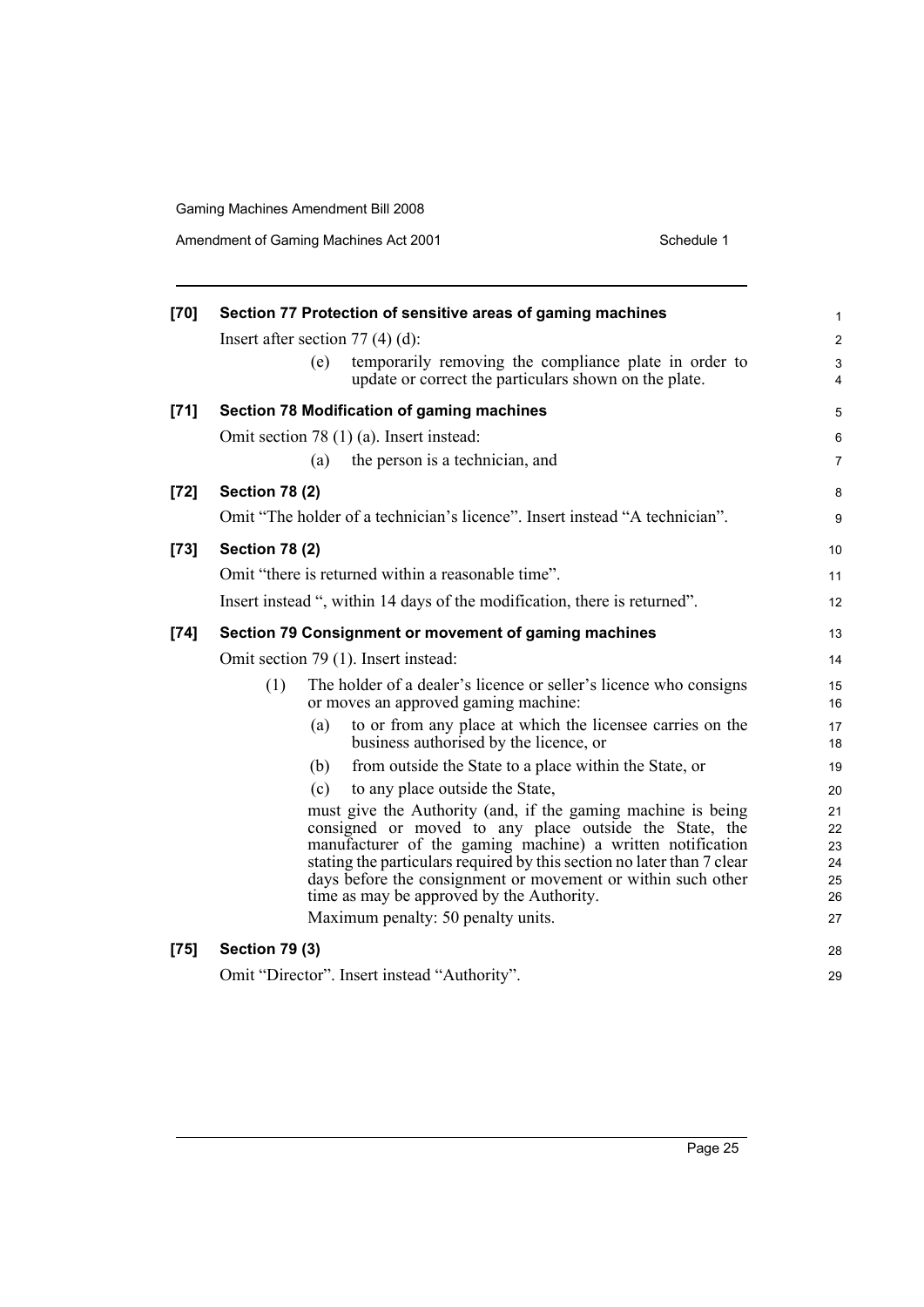Schedule 1 Amendment of Gaming Machines Act 2001

| $[76]$ | <b>Section 80A</b>    |                                                                                                                                                                                                                                                                              | 1                                             |
|--------|-----------------------|------------------------------------------------------------------------------------------------------------------------------------------------------------------------------------------------------------------------------------------------------------------------------|-----------------------------------------------|
|        |                       | Insert after section 80:                                                                                                                                                                                                                                                     | $\overline{2}$                                |
|        | 80A                   | <b>False claims for prizes</b>                                                                                                                                                                                                                                               | 3                                             |
|        |                       | A person who claims a prize from the playing of an approved<br>gaming machine in a hotel or on the premises of a registered club<br>knowing that the claim is false or misleading in a material respect<br>is guilty of an offence.                                          | 4<br>$\mathbf 5$<br>$\,6\,$<br>$\overline{7}$ |
|        |                       | Maximum penalty: 100 penalty units.                                                                                                                                                                                                                                          | 8                                             |
| $[77]$ | machines              | Section 81 Illegal advantage gained during design etc of gaming                                                                                                                                                                                                              | 9<br>10                                       |
|        |                       | Omit section 81 (1) and (2). Insert instead:                                                                                                                                                                                                                                 | 11                                            |
|        | (1)                   | A person who, during the design, manufacture, assembly,<br>maintenance or repair of an approved gaming machine, does<br>anything to fraudulently gain an advantage (whether or not for<br>another person) in the operation of the gaming machine is guilty<br>of an offence. | 12<br>13<br>14<br>15<br>16                    |
| $[78]$ | <b>Section 81 (3)</b> |                                                                                                                                                                                                                                                                              | 17                                            |
|        | Omit "or $(2)$ ".     |                                                                                                                                                                                                                                                                              | 18                                            |
| $[79]$ |                       | <b>Section 82 Definitions</b>                                                                                                                                                                                                                                                | 19                                            |
|        |                       | Omit the definition of <i>gaming machine adviser</i> .                                                                                                                                                                                                                       | 20                                            |
| [80]   |                       | Section 83 Types of gaming-related licences and authority they confer                                                                                                                                                                                                        | 21                                            |
|        |                       | Omit section 83 (1) (a). Insert instead:                                                                                                                                                                                                                                     | 22                                            |
|        |                       | gaming machine dealer's licence—authorises the licensee:<br>(a)<br>to manufacture and assemble poker machines and<br>(i)<br>devices in the nature of approved amusement<br>devices in or on the premises specified in the<br>licence, and                                    | 23<br>24<br>25<br>26<br>27                    |
|        |                       | to sell, or negotiate the sale of, approved gaming<br>(ii)<br>machines (whether or not manufactured or<br>assembled by the licensee), and                                                                                                                                    | 28<br>29<br>30                                |
|        |                       | to service, repair and maintain approved gaming<br>(iii)<br>machines in or on the premises specified in the<br>licence,                                                                                                                                                      | 31<br>32<br>33                                |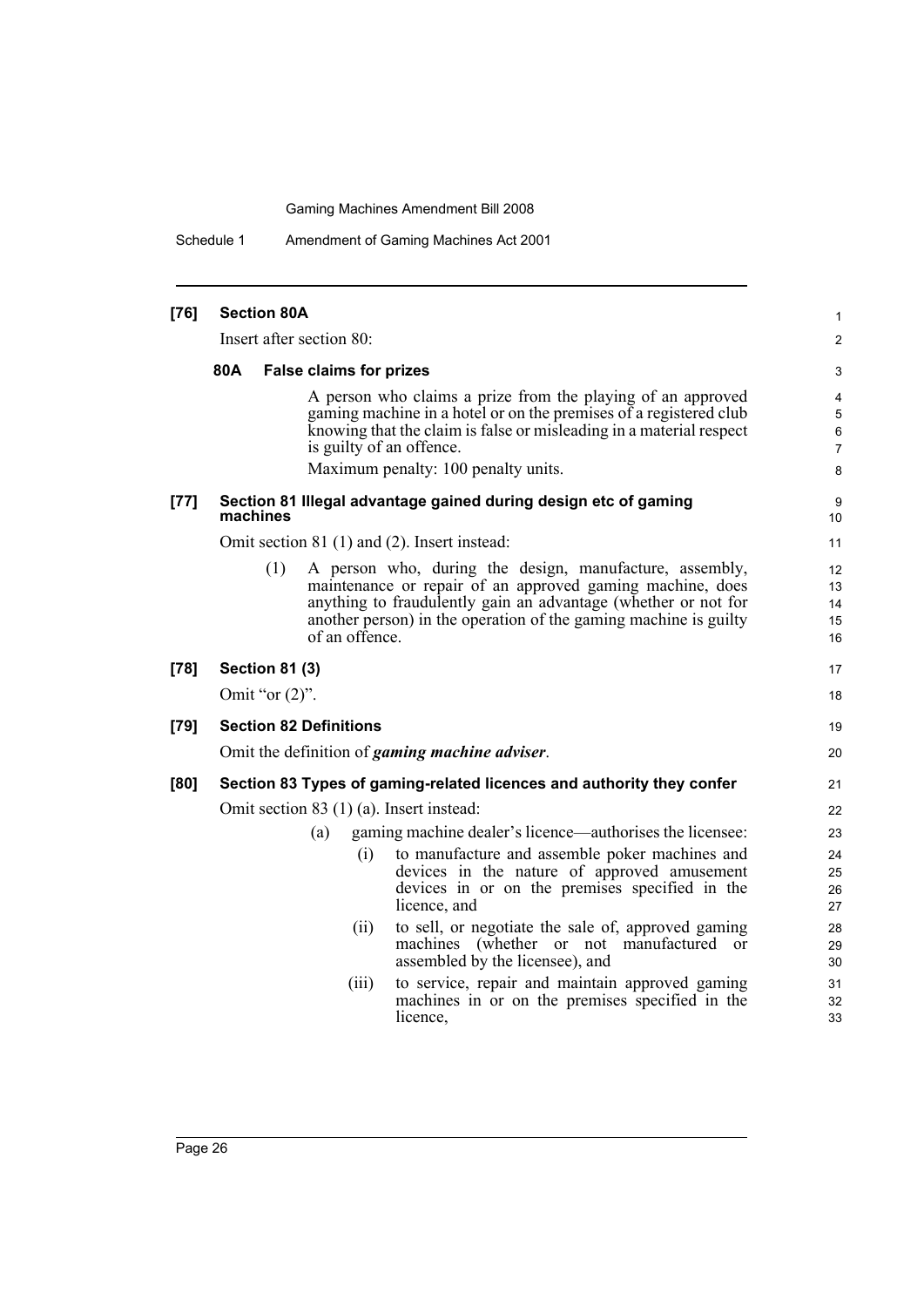| [81]   | Section 83 (1) (b) (i)                                                                                | $\mathbf{1}$   |
|--------|-------------------------------------------------------------------------------------------------------|----------------|
|        | Omit ", seller's licence or adviser's licence".                                                       | $\overline{2}$ |
|        | Insert instead "or seller's licence".                                                                 | 3              |
| [82]   | Section 83 (1) (d)                                                                                    | 4              |
|        | Omit the paragraph.                                                                                   | 5              |
| $[83]$ | <b>Section 83 (4)</b>                                                                                 | 6              |
|        | Omit "place or places referred to in subsection $(1)$ $(a)$ $(i)$ ".                                  | 7              |
|        | Insert instead "premises referred to in subsection $(1)$ $(a)$ ".                                     | 8              |
| [84]   | Section 85 Sale of gaming machines                                                                    | 9              |
|        | Omit ", seller's licence or adviser's licence" from section 85 (1) (a) and (4)<br>wherever occurring. | 10<br>11       |
|        | Insert instead "or seller's licence".                                                                 | 12             |
| [85]   | <b>Section 85 (2)</b>                                                                                 | 13             |
|        | Omit "or adviser's licence".                                                                          | 14             |
| [86]   | <b>Section 85 (3)</b>                                                                                 | 15             |
|        | Omit the subsection.                                                                                  | 16             |
| [87]   | Section 86 Servicing and repair of gaming machines                                                    | 17             |
|        | Omit "technician's licence" from section 86 (1) (a).                                                  | 18             |
|        | Insert instead "is a technician".                                                                     | 19             |
| [88]   | Section 86 (1) (b)                                                                                    | 20             |
|        | Omit "such a licence". Insert instead "a dealer's licence or a technician".                           | 21             |
| [89]   | Section 87 Advice relating to gaming machines                                                         | 22             |
|        | Omit the section.                                                                                     | 23             |
| [90]   | Section 89 Interim work permits                                                                       | 24             |
|        | Omit section $89(1)(c)$ .                                                                             | 25             |
| [91]   | <b>Section 89 (2)</b>                                                                                 | 26             |
|        | Omit "issuing the permit".                                                                            | 27             |
|        | Insert instead "the permit is issued or at any later time".                                           | 28             |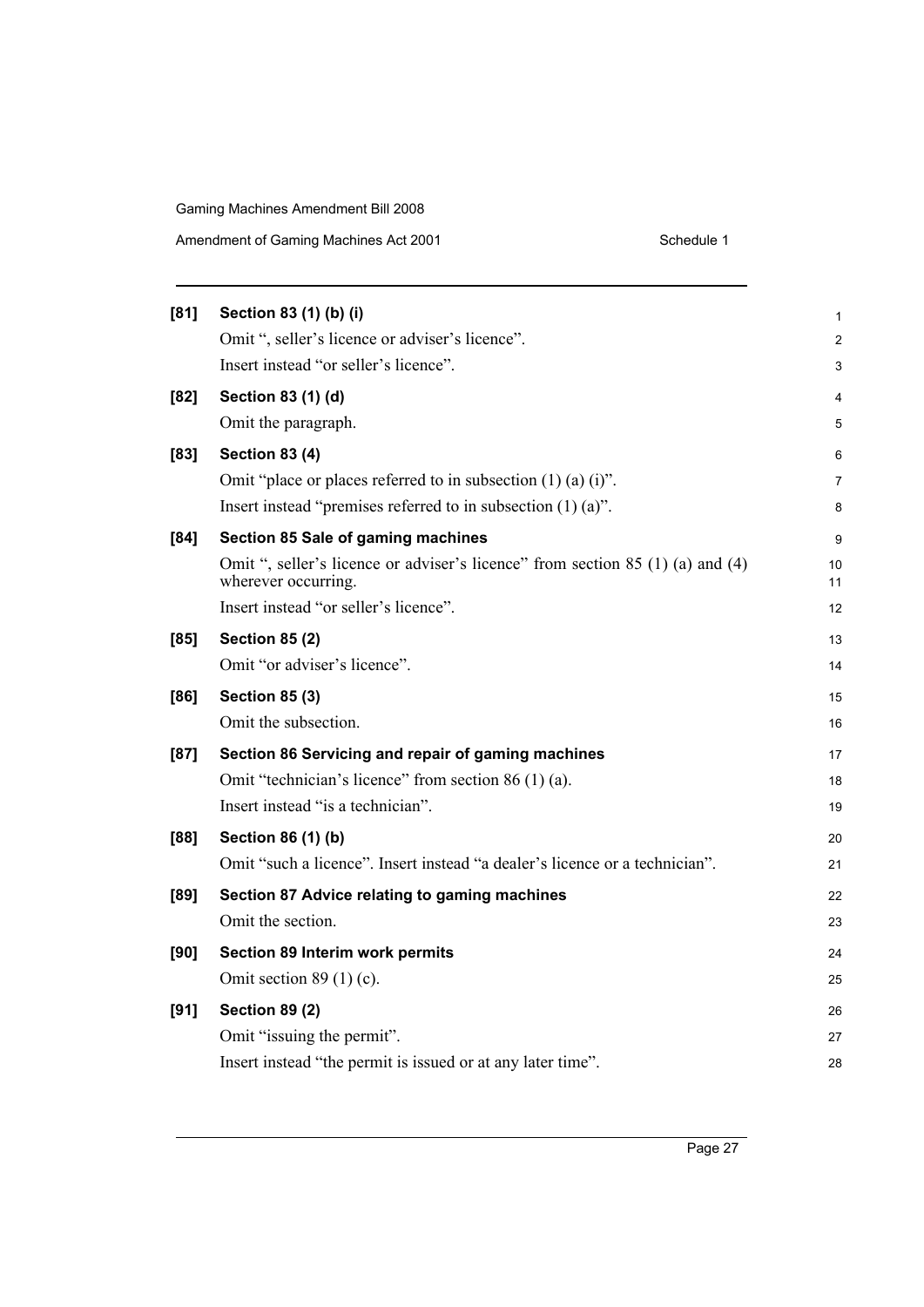Schedule 1 Amendment of Gaming Machines Act 2001

#### **[92] Section 91 Disclosure of interested parties**

Omit section 91 (1) (c). Insert instead:

- (c) if there are any such persons, their names and dates of birth and:
	- (i) in the case of a proprietary company—the names of the directors and those shareholders who have a substantial holding (within the meaning of the *Corporations Act 2001* of the Commonwealth) in the company, and

(ii) in the case of a public company—the names of the directors.

#### **[93] Section 96**

Insert after section 95A:

#### **96 Costs of investigation by Director or Commissioner of Police to be paid by applicant**

- (1) The reasonable costs incurred by the Director or the Commissioner of Police in investigating and inquiring into an application for a gaming-related licence are payable to the Authority by the applicant, unless the Authority determines otherwise in a particular case.
- (2) The Authority may require part or full payment in advance of the amount it estimates will be payable by the applicant and may refuse to deal with the application until the required payment is made.
- (3) Investigation and inquiry costs incurred by the Director or the Commissioner of Police may include travelling expenses within or outside the State.
- (4) It is a condition of any licence granted to the applicant that any amount payable under this section by the applicant is paid.

#### **[94] Section 102 Granting of testing facility licence**

Insert at the end of the section:

- (2) The holder of a testing facility licence may apply to the Authority to change the premises specified in the licence.
- (3) The Authority may approve the application only if the Authority is satisfied that the premises concerned are suitable for the testing of poker machines.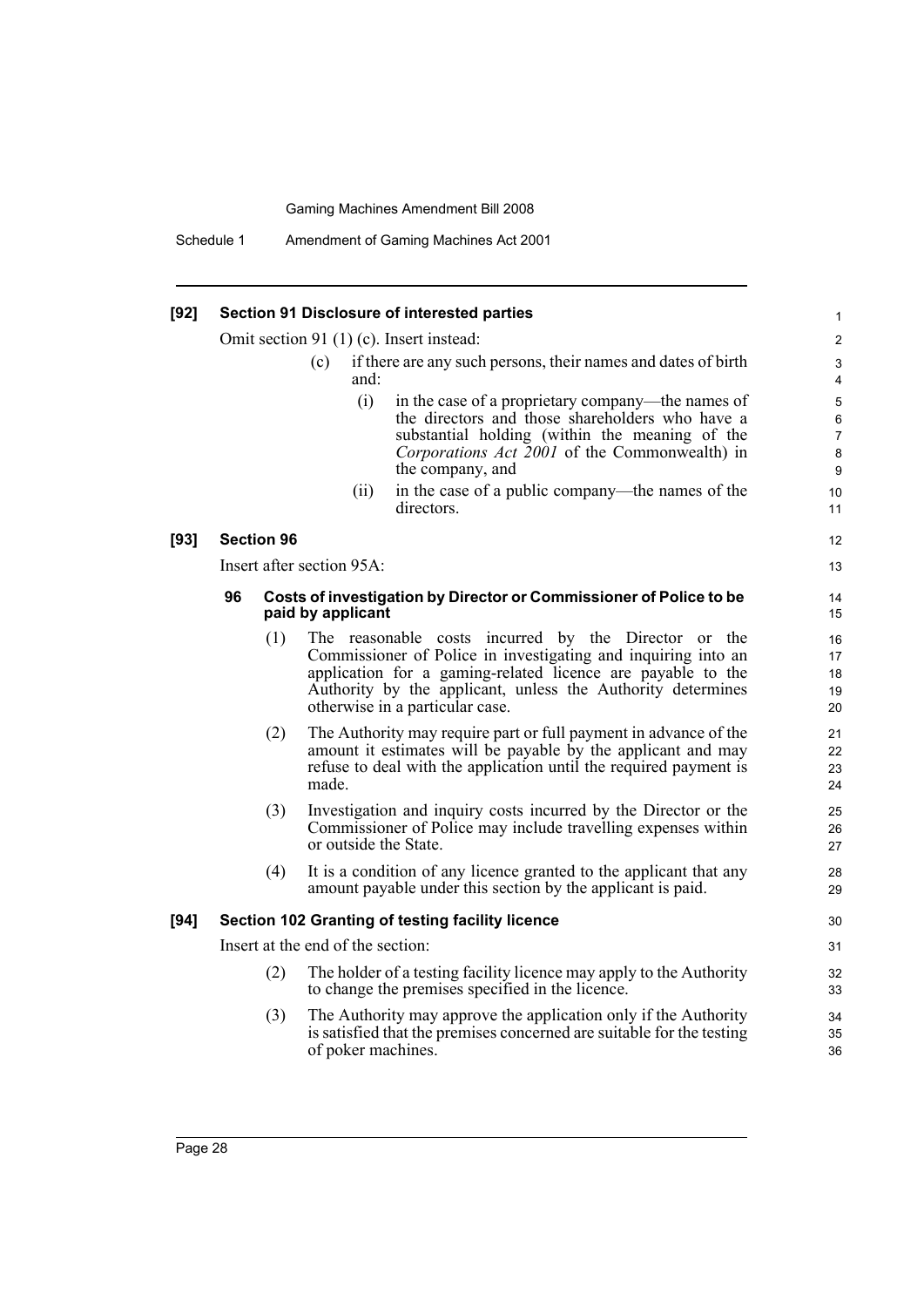| [95]  | Section 105 Special condition relating to dealer's licence                                                                                                                                                                                                                                                                                                                                                                                            | $\mathbf{1}$                                 |  |  |  |  |
|-------|-------------------------------------------------------------------------------------------------------------------------------------------------------------------------------------------------------------------------------------------------------------------------------------------------------------------------------------------------------------------------------------------------------------------------------------------------------|----------------------------------------------|--|--|--|--|
|       | Omit the section.                                                                                                                                                                                                                                                                                                                                                                                                                                     | $\overline{2}$                               |  |  |  |  |
| [96]  | Section 106 Authority may require dealers to alter certain gaming<br>machines                                                                                                                                                                                                                                                                                                                                                                         |                                              |  |  |  |  |
|       | Insert after section $106(4)$ :                                                                                                                                                                                                                                                                                                                                                                                                                       | 5                                            |  |  |  |  |
|       | A reference in this section to the holder of a dealer's licence<br>(5)<br>includes a reference to a person acting under the authority of the<br>licence.                                                                                                                                                                                                                                                                                              | 6<br>$\overline{7}$<br>8                     |  |  |  |  |
| [97]  | Section 112 Refund of licence fee on surrender of gaming-related licence<br>or work permit                                                                                                                                                                                                                                                                                                                                                            | 9<br>10                                      |  |  |  |  |
|       | Omit the section.                                                                                                                                                                                                                                                                                                                                                                                                                                     | 11                                           |  |  |  |  |
| [98]  | Section 122 Provision of financial assistance by gaming-related licensee                                                                                                                                                                                                                                                                                                                                                                              | 12                                           |  |  |  |  |
|       | Omit "20 penalty units" wherever occurring. Insert instead "50 penalty units".                                                                                                                                                                                                                                                                                                                                                                        |                                              |  |  |  |  |
| [99]  | Section 123 Cessation of employment of seller or technician                                                                                                                                                                                                                                                                                                                                                                                           | 14                                           |  |  |  |  |
|       | Omit section 123 (a). Insert instead:                                                                                                                                                                                                                                                                                                                                                                                                                 | 15                                           |  |  |  |  |
|       | a technician or the holder of a seller's licence, and<br>(a)                                                                                                                                                                                                                                                                                                                                                                                          | 16                                           |  |  |  |  |
| [100] | <b>Section 124</b>                                                                                                                                                                                                                                                                                                                                                                                                                                    | 17                                           |  |  |  |  |
|       | Omit the section. Insert instead:                                                                                                                                                                                                                                                                                                                                                                                                                     | 18                                           |  |  |  |  |
|       | 124<br>Notification of change of employer                                                                                                                                                                                                                                                                                                                                                                                                             | 19                                           |  |  |  |  |
|       | If a person who is a technician or the holder of a seller's licence<br>commences or ceases employment with the holder of a dealer's<br>licence, the person must, before the commencement of or within<br>7 days after the cessation of the employment, as the case may be,<br>notify the Authority, in the form and manner approved by the<br>Authority, of the commencement or cessation of the<br>employment.<br>Maximum penalty: 20 penalty units. | 20<br>21<br>22<br>23<br>24<br>25<br>26<br>27 |  |  |  |  |
| [101] | Section 132 Meaning of "connected" to authorised CMS                                                                                                                                                                                                                                                                                                                                                                                                  | 28                                           |  |  |  |  |
|       | Omit section 132 (1). Insert instead:                                                                                                                                                                                                                                                                                                                                                                                                                 |                                              |  |  |  |  |
|       | For the purposes of this Part, an approved gaming machine is<br>(1)<br><i>connected</i> to an authorised CMS if information in respect of the<br>gaming machine is provided to the authorised CMS in<br>accordance with arrangements approved by the Minister.                                                                                                                                                                                        | 29<br>30<br>31<br>32<br>33                   |  |  |  |  |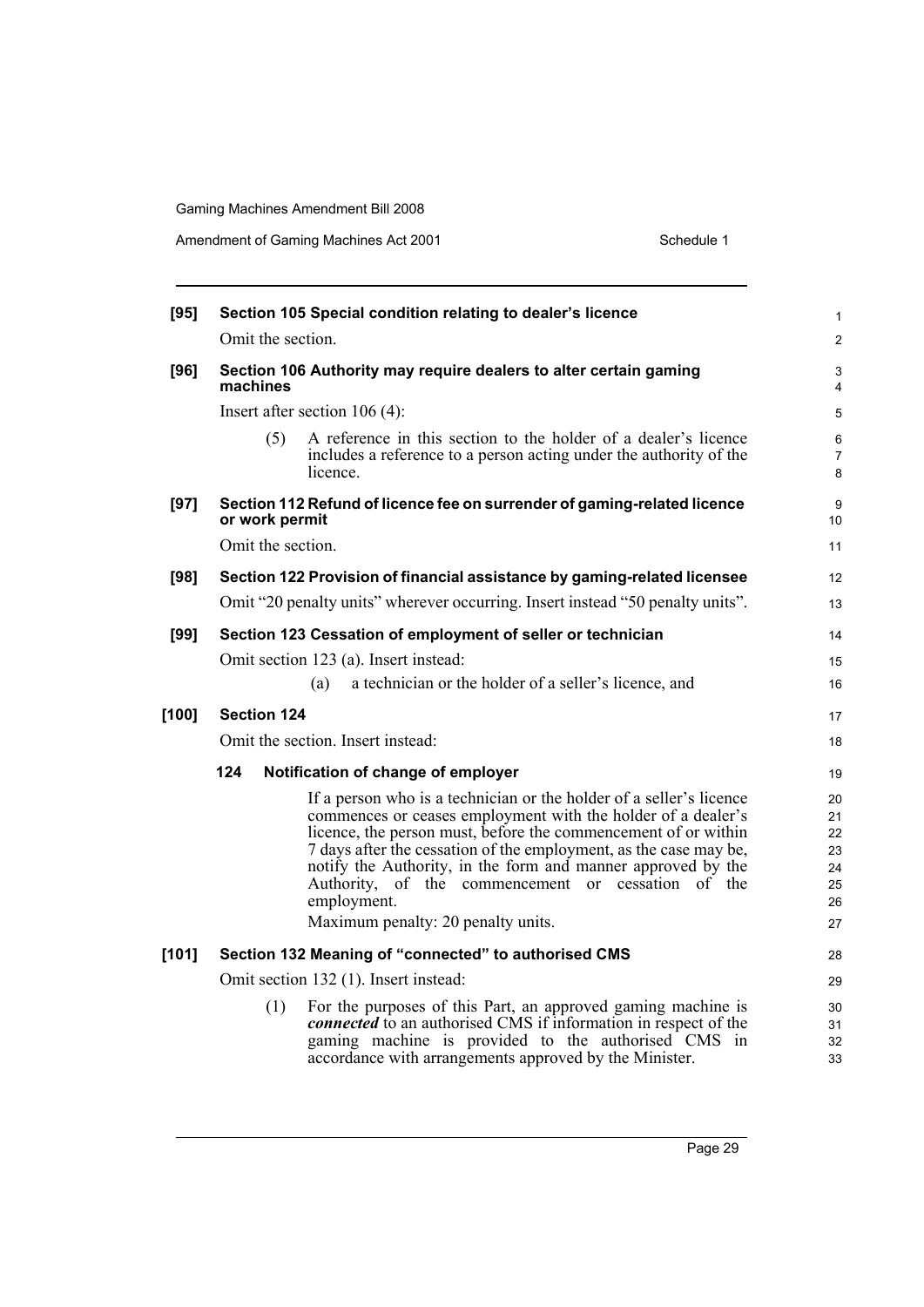Schedule 1 Amendment of Gaming Machines Act 2001

| [102]   |                        | Section 133A Technicians required to connect gaming machines to<br>authorised CMS |               |                                                                                                                                                                                                                                                                                                                                                                               |                                  |  |  |
|---------|------------------------|-----------------------------------------------------------------------------------|---------------|-------------------------------------------------------------------------------------------------------------------------------------------------------------------------------------------------------------------------------------------------------------------------------------------------------------------------------------------------------------------------------|----------------------------------|--|--|
|         | Omit section 133A (5). |                                                                                   |               |                                                                                                                                                                                                                                                                                                                                                                               |                                  |  |  |
| $[103]$ |                        | <b>Section 156A</b>                                                               |               |                                                                                                                                                                                                                                                                                                                                                                               | 4                                |  |  |
|         |                        | Insert after section 156:                                                         |               |                                                                                                                                                                                                                                                                                                                                                                               |                                  |  |  |
|         | 156A                   |                                                                                   | gaming system | Stand alone play on gaming machines that are part of linked                                                                                                                                                                                                                                                                                                                   | 6<br>7                           |  |  |
|         |                        | (1)                                                                               |               | A participating hotelier or participating club must not permit an<br>approved gaming machine that is part of an authorised linked<br>gaming system to be used for the purposes of gambling during<br>any period that the linked gaming system is not in operation in the<br>hotel or club premises concerned.<br>Maximum penalty: 100 penalty units.                          | 8<br>9<br>10<br>11<br>12<br>13   |  |  |
|         |                        | (2)                                                                               |               | Subsection $(1)$ does not apply:                                                                                                                                                                                                                                                                                                                                              | 14                               |  |  |
|         |                        |                                                                                   | (a)           | in such circumstances as may be approved by the Minister,<br>and                                                                                                                                                                                                                                                                                                              | 15<br>16                         |  |  |
|         |                        |                                                                                   | (b)           | if the gaming machine is operated in accordance with that<br>approval.                                                                                                                                                                                                                                                                                                        | 17<br>18                         |  |  |
|         |                        | (3)                                                                               |               | If an approved gaming machine that is part of an authorised<br>linked gaming system ceases to operate as part of the system for<br>any period (whether or not the system itself is in operation), the<br>participating hotelier or participating club concerned must not<br>permit the approved gaming machine to be used for the purposes<br>of gambling during that period. | 19<br>20<br>21<br>22<br>23<br>24 |  |  |
|         |                        |                                                                                   |               | Maximum penalty: 100 penalty units.                                                                                                                                                                                                                                                                                                                                           | 25                               |  |  |
| $[104]$ |                        | <b>Section 158A</b>                                                               |               |                                                                                                                                                                                                                                                                                                                                                                               | 26                               |  |  |
|         |                        | Insert after section 158:                                                         |               |                                                                                                                                                                                                                                                                                                                                                                               |                                  |  |  |
|         | 158A                   | system                                                                            |               | Technicians required to reconnect to authorised linked gaming                                                                                                                                                                                                                                                                                                                 | 28<br>29                         |  |  |
|         |                        |                                                                                   |               | If a technician carries out any work on an authorised linked<br>gaming system in a hotel or on the premises of a registered club,<br>the technician must, after completing that work, ensure:                                                                                                                                                                                 | 30<br>31<br>32                   |  |  |
|         |                        |                                                                                   | (a)           | that all components of the system are properly connected<br>to the linked gaming system, and                                                                                                                                                                                                                                                                                  | 33<br>34                         |  |  |
|         |                        |                                                                                   | (b)           | that the linked gaming system and its components are<br>operating properly.                                                                                                                                                                                                                                                                                                   | 35<br>36                         |  |  |
|         |                        |                                                                                   |               | Maximum penalty: 100 penalty units.                                                                                                                                                                                                                                                                                                                                           | 37                               |  |  |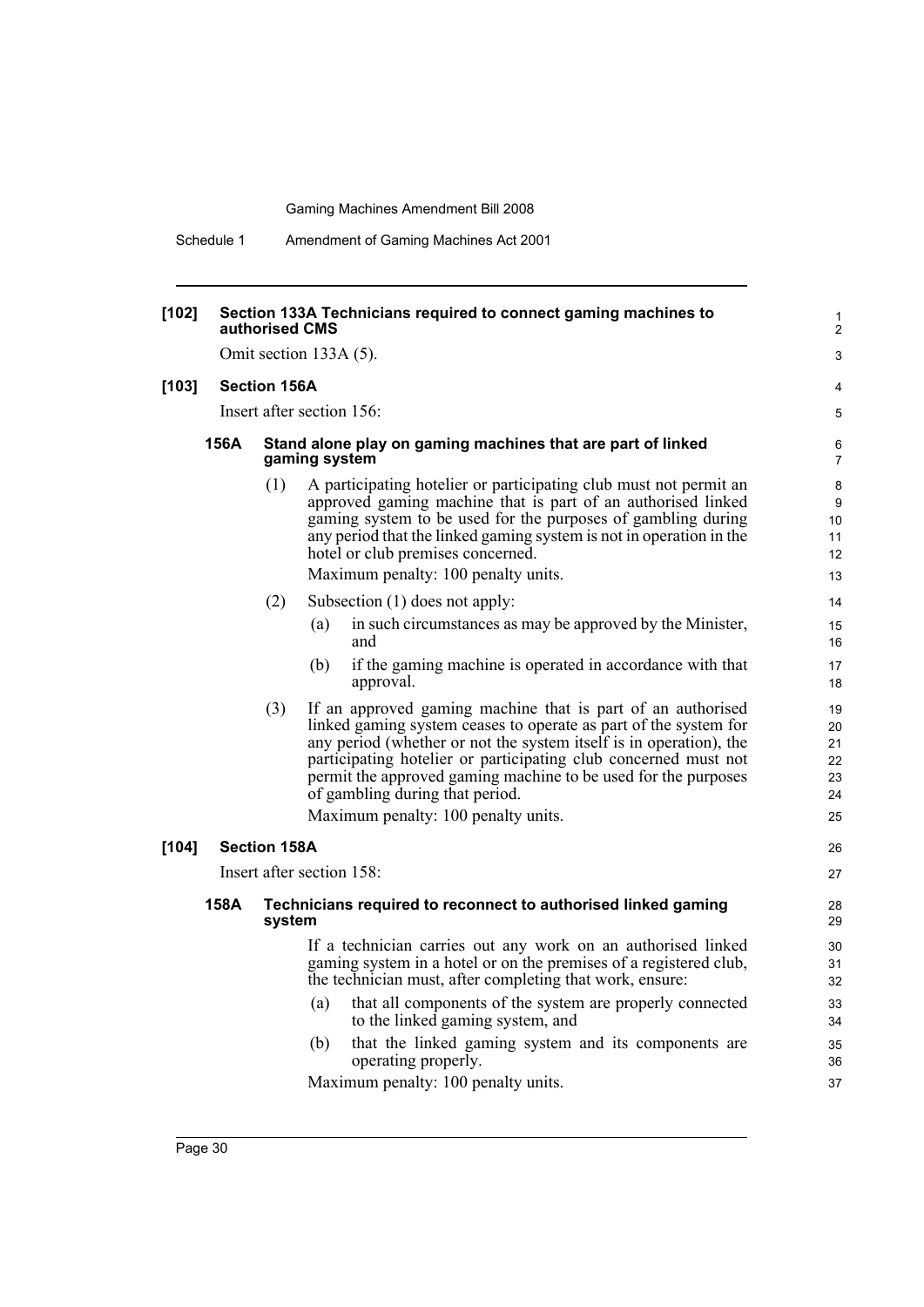Amendment of Gaming Machines Act 2001 Schedule 1

| $[105]$ |                                        |                     |                                   | <b>Section 194 Evidentiary provisions</b>                                                                                                                                                                                                 | 1                              |  |  |
|---------|----------------------------------------|---------------------|-----------------------------------|-------------------------------------------------------------------------------------------------------------------------------------------------------------------------------------------------------------------------------------------|--------------------------------|--|--|
|         | Insert after section 194 $(1)$ $(c)$ : |                     |                                   |                                                                                                                                                                                                                                           |                                |  |  |
|         | (c1)                                   |                     |                                   | that a specified hotelier or registered club has or has not<br>entered into arrangements under section 46 for problem<br>gambling counselling services to be made available for<br>patrons of the hotel or club concerned,                | 3<br>4<br>5<br>6               |  |  |
|         |                                        |                     | (c2)                              | that a specified hotelier or registered club has or has not<br>entered into an arrangement under section 49 for the<br>establishment and conduct of self-exclusion schemes in<br>the hotel or on the premises of the club,                | $\overline{7}$<br>8<br>9<br>10 |  |  |
| [106]   |                                        |                     | Section 194 (1) (e1)              |                                                                                                                                                                                                                                           | 11                             |  |  |
|         |                                        |                     |                                   | Insert after section $194 (1) (e)$ :                                                                                                                                                                                                      | 12                             |  |  |
|         |                                        |                     | (e1)                              | that a specified person is or is not a CMS licensee,                                                                                                                                                                                      | 13                             |  |  |
| $[107]$ |                                        |                     | Section 194 (1) (k)               |                                                                                                                                                                                                                                           | 14                             |  |  |
|         | Insert after section 194 $(1)$ (j):    |                     |                                   |                                                                                                                                                                                                                                           | 15                             |  |  |
|         |                                        |                     | (k)                               | that a specified form is or is not a form approved by the<br>Authority.                                                                                                                                                                   | 16<br>17                       |  |  |
| $[108]$ |                                        | <b>Section 204A</b> |                                   |                                                                                                                                                                                                                                           | 18                             |  |  |
|         | Insert after section 204:              |                     |                                   |                                                                                                                                                                                                                                           |                                |  |  |
|         | 204A                                   |                     | <b>Community Development Fund</b> |                                                                                                                                                                                                                                           |                                |  |  |
|         |                                        | (1)                 |                                   | There is established a fund, to be called the Community<br>Development Fund, that is to be administered by the Department<br>of the Arts, Sport and Recreation.                                                                           | 21<br>22<br>23                 |  |  |
|         |                                        | (2)                 | Act.                              | The Community Development Fund is to consist of any money<br>required to be paid into the Fund by or under this or any other                                                                                                              | 24<br>25<br>26                 |  |  |
|         |                                        | (3)                 | applied:                          | Money held in the Community Development Fund may be                                                                                                                                                                                       | 27<br>28                       |  |  |
|         |                                        |                     | (a)                               | for such community benefits as the Director-General<br>considers appropriate, or                                                                                                                                                          | 29<br>30                       |  |  |
|         |                                        |                     | (b)                               | for such other purposes as may be authorised or permitted<br>by or under this or any other Act.                                                                                                                                           | 31<br>32                       |  |  |
|         |                                        | (4)                 |                                   | The Community Development Fund established under this<br>section is a continuation of the fund established under section<br>15B (as in force immediately before the repeal of that section by<br>the Gaming Machines Amendment Act 2008). | 33<br>34<br>35<br>36           |  |  |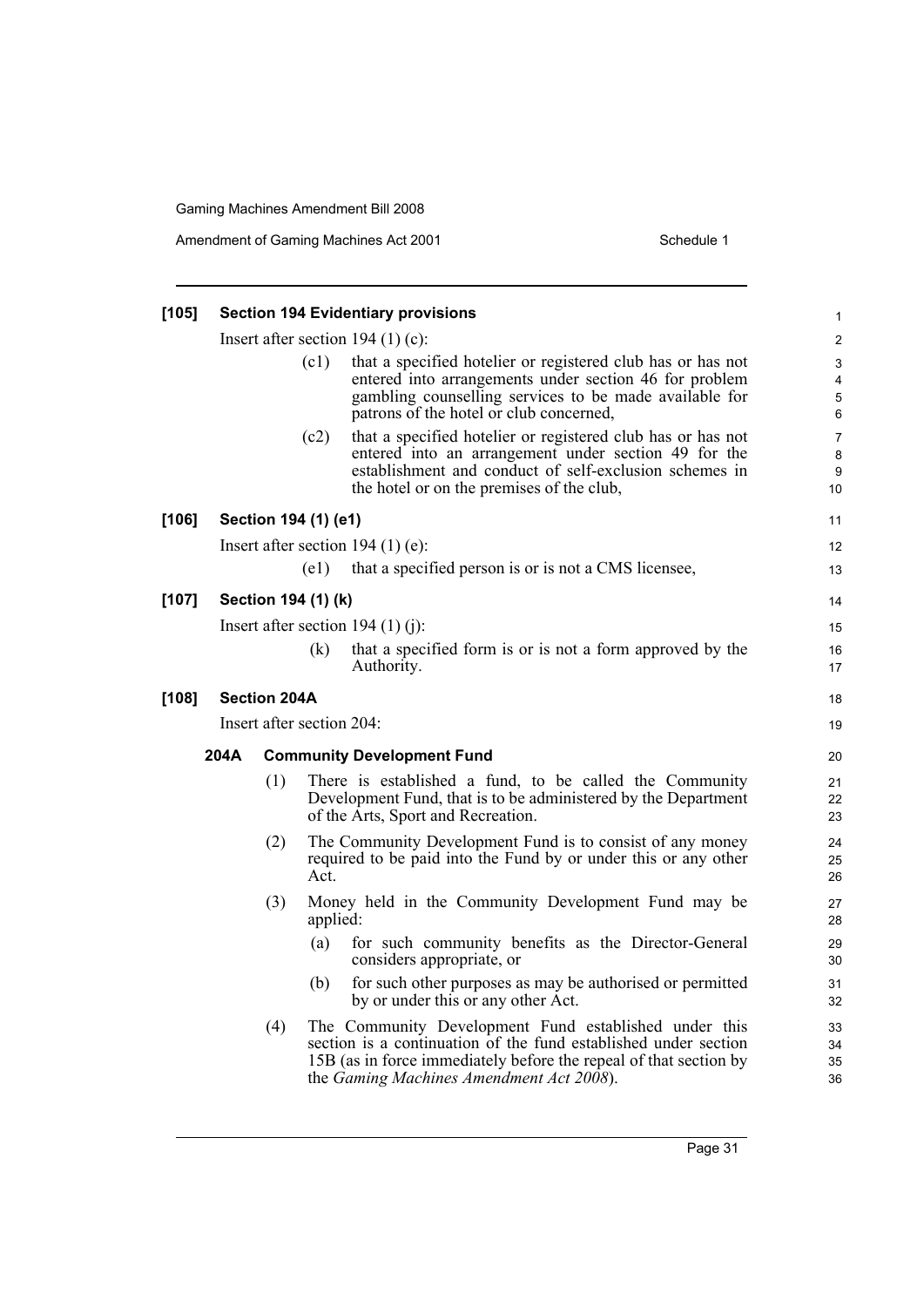Schedule 1 Amendment of Gaming Machines Act 2001

|                                       |      |                                                                                                   | 1                                                                                                                                                                                                                                                                                                                                                                                                                                                               |  |  |
|---------------------------------------|------|---------------------------------------------------------------------------------------------------|-----------------------------------------------------------------------------------------------------------------------------------------------------------------------------------------------------------------------------------------------------------------------------------------------------------------------------------------------------------------------------------------------------------------------------------------------------------------|--|--|
| Omit section 205 (1). Insert instead: |      |                                                                                                   |                                                                                                                                                                                                                                                                                                                                                                                                                                                                 |  |  |
| (1)                                   |      |                                                                                                   | 3<br>4<br>5                                                                                                                                                                                                                                                                                                                                                                                                                                                     |  |  |
|                                       | (a)  | hardship gaming machines,                                                                         | 6                                                                                                                                                                                                                                                                                                                                                                                                                                                               |  |  |
|                                       | (b)  | classifying local government areas for the purposes of<br>Division $\overline{1}$ of Part 4,      | $\overline{7}$<br>8                                                                                                                                                                                                                                                                                                                                                                                                                                             |  |  |
|                                       | (c)  | approving local impact assessments under Division 1 of<br>Part 4,                                 | 9<br>10                                                                                                                                                                                                                                                                                                                                                                                                                                                         |  |  |
|                                       | (d)  | determining whether an area of land is a new development<br>area for the purposes of section 37A, | 11<br>12                                                                                                                                                                                                                                                                                                                                                                                                                                                        |  |  |
|                                       | (e)  | declaring poker machines or devices as approved gaming<br>machines under Division 2 of Part 5.    | 13<br>14                                                                                                                                                                                                                                                                                                                                                                                                                                                        |  |  |
|                                       |      |                                                                                                   | 15                                                                                                                                                                                                                                                                                                                                                                                                                                                              |  |  |
| Insert after section $206(5)(c)$ :    |      |                                                                                                   |                                                                                                                                                                                                                                                                                                                                                                                                                                                                 |  |  |
|                                       | (c1) | the NSW Police Force or the police force of another State<br>or a Territory,                      | 17<br>18                                                                                                                                                                                                                                                                                                                                                                                                                                                        |  |  |
|                                       | (c2) | the Australian Federal Police,                                                                    | 19                                                                                                                                                                                                                                                                                                                                                                                                                                                              |  |  |
|                                       |      |                                                                                                   | 20                                                                                                                                                                                                                                                                                                                                                                                                                                                              |  |  |
| Insert after section 210 $(2)$ (g):   |      |                                                                                                   |                                                                                                                                                                                                                                                                                                                                                                                                                                                                 |  |  |
|                                       | (g1) | the operation of temporary self-exclusion schemes for the<br>patrons of hotels and clubs,         | 22<br>23                                                                                                                                                                                                                                                                                                                                                                                                                                                        |  |  |
| Section 210 (2) (x)                   |      |                                                                                                   |                                                                                                                                                                                                                                                                                                                                                                                                                                                                 |  |  |
| Insert after section $210(2)(w)$ :    |      |                                                                                                   |                                                                                                                                                                                                                                                                                                                                                                                                                                                                 |  |  |
|                                       | (x)  | any matter relating to the operation of an authorised linked<br>gaming system,                    | 26<br>27                                                                                                                                                                                                                                                                                                                                                                                                                                                        |  |  |
|                                       |      |                                                                                                   | 28                                                                                                                                                                                                                                                                                                                                                                                                                                                              |  |  |
|                                       |      |                                                                                                   | 29                                                                                                                                                                                                                                                                                                                                                                                                                                                              |  |  |
|                                       |      |                                                                                                   | 30                                                                                                                                                                                                                                                                                                                                                                                                                                                              |  |  |
|                                       |      |                                                                                                   | 31                                                                                                                                                                                                                                                                                                                                                                                                                                                              |  |  |
|                                       | (z)  | the allocation, transfer and forfeiture of poker machine<br>entitlements.                         | 32<br>33                                                                                                                                                                                                                                                                                                                                                                                                                                                        |  |  |
|                                       |      |                                                                                                   | <b>Section 205 Additional functions of Authority</b><br>The Minister may, after consultation with the Authority, give<br>directions and furnish guidelines to the Authority as to how the<br>Authority is to exercise its functions in relation to the following:<br><b>Section 206 Secrecy</b><br><b>Section 210 Regulations</b><br>Section 210 (2) (y)<br>Omit "(as referred to in section 15B)".<br>Section 210 (2) (z)<br>Insert after section 210 (2) (y): |  |  |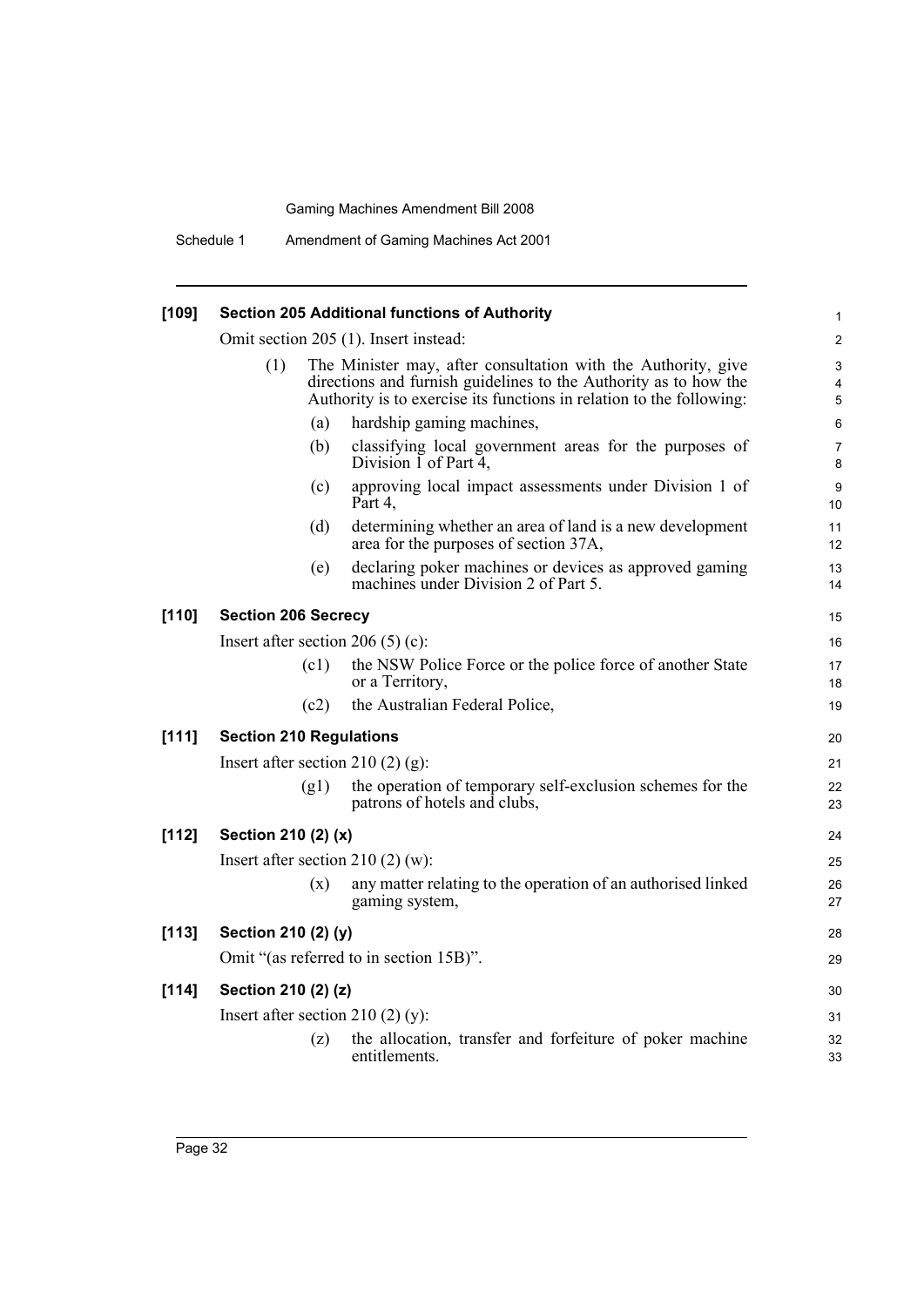| [115] | Schedule 1 Savings, transitional and other provisions |                     |                                                                |                                                                                                                                              |                         |  |
|-------|-------------------------------------------------------|---------------------|----------------------------------------------------------------|----------------------------------------------------------------------------------------------------------------------------------------------|-------------------------|--|
|       | Insert at the end of clause $1(1)$ :                  |                     |                                                                |                                                                                                                                              |                         |  |
|       |                                                       |                     |                                                                | Gaming Machines Amendment Act 2008                                                                                                           | 3                       |  |
| [116] |                                                       | Schedule 1, Part 11 |                                                                |                                                                                                                                              | 4                       |  |
|       | Insert after Part 10:                                 |                     |                                                                |                                                                                                                                              |                         |  |
|       | Part 11                                               |                     |                                                                | Provisions consequent on enactment of<br><b>Gaming Machines Amendment Act 2008</b>                                                           | 6<br>$\overline{7}$     |  |
|       | 43                                                    |                     | <b>Definition</b>                                              |                                                                                                                                              |                         |  |
|       |                                                       |                     |                                                                | In this Part:                                                                                                                                | 9                       |  |
|       |                                                       |                     | 2008.                                                          | <b>amending Act</b> means the Gaming Machines Amendment Act                                                                                  | 10<br>11                |  |
|       | 44                                                    |                     |                                                                | Special provisions relating to entitlements retained by clubs under<br>former section 15B                                                    | $12 \overline{ }$<br>13 |  |
|       |                                                       | (1)                 |                                                                | In this clause:                                                                                                                              | 14                      |  |
|       |                                                       |                     |                                                                | <i>retained entitlement</i> means a poker machine entitlement retained<br>by a registered club in accordance with section 15B (as in force   |                         |  |
|       |                                                       |                     |                                                                | before its repeal by the amending Act).                                                                                                      | 16<br>17                |  |
|       |                                                       | (2)                 |                                                                | If a registered club:                                                                                                                        | 18                      |  |
|       |                                                       |                     | (a)                                                            | forfeited poker machine entitlements in accordance with<br>section $15B$ (4) (d) (as in force before its repeal by the<br>amending Act), and | 19<br>20<br>21          |  |
|       |                                                       |                     | (b)                                                            | subsequently transfers, in accordance with Division 2 of<br>Part 3 of this Act, any of its retained entitlements,                            | 22<br>23                |  |
|       |                                                       |                     |                                                                | each of those forfeited entitlements is, for the purposes of the<br>subsequent transfer of the retained entitlements, taken to be one        | 24                      |  |
|       |                                                       |                     |                                                                | of the entitlements that the club is required to forfeit to the                                                                              | 25<br>26                |  |
|       |                                                       |                     |                                                                | Authority because of section 20 (3) (b).                                                                                                     | 27                      |  |
|       |                                                       | (3)                 |                                                                | Accordingly, the registered club is exempt from the operation of<br>section 20 $(3)$ (b) to the extent that the club is not required to      | 28<br>29                |  |
|       |                                                       |                     | forfeit poker machine entitlements from a transfer block under |                                                                                                                                              |                         |  |
|       |                                                       |                     |                                                                | that section if those entitlements are, because of subclause (2),<br>already taken to have been forfeited under this clause.                 | 31<br>32                |  |
|       |                                                       | (4)                 |                                                                | A registered club may, in accordance with Division 1 of Part 4 of                                                                            | 33                      |  |
|       |                                                       |                     |                                                                | this Act (as inserted by the amending Act), apply to the Authority<br>to increase the gaming machine threshold for the premises of the       | 34<br>35                |  |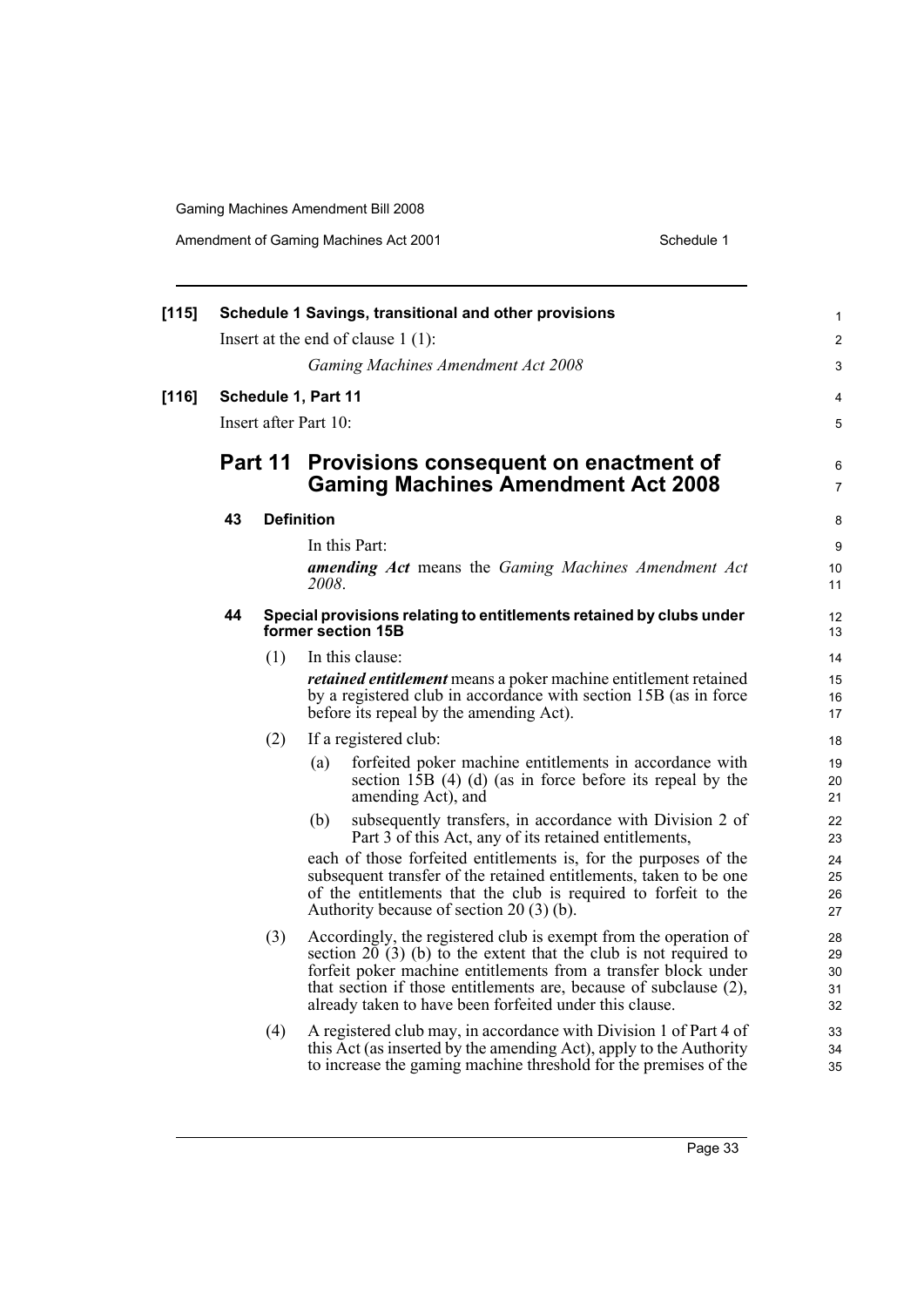Schedule 1 Amendment of Gaming Machines Act 2001

club by a number that corresponds to all or any of the number of retained entitlements held by the club.

- (5) If the Authority approves the threshold increase application, the Authority is to convert the relevant number of retained entitlements into poker machine entitlements that are allocated in respect of the club's premises and that are transferrable by the club under Division 2 of Part 3 of this Act.
- (6) In converting any such retained entitlements into tradeable poker machine entitlements, one out of every 6 of the converted entitlements must be forfeited to the Authority.

#### **45 Existing SIA thresholds and pending SIA applications**

- (1) The SIA threshold for a venue immediately before the relevant date is, as at that date, taken to be the gaming machine threshold for the venue.
- (2) Except as provided by subclause (3), the amendments made by the amending Act do not affect the operation of any SIA that was approved before the relevant date and had effect immediately before that date.
- (3) If, before the relevant date, the SIA threshold for a venue was not decreased as a result of the transfer of poker machine entitlements from the venue in accordance with Division 2 of Part 3, the Authority is, on the second anniversary of the relevant date, to decrease the gaming machine threshold for the venue by a number that is equal to so much of the unused portion of the venue's SIA threshold as was not decreased as the result of the transfer.
- (4) Any SIA that was provided to the Board or the Authority in accordance with this Act before the relevant date, but not determined by that date, is to be assessed by the Authority, and otherwise be dealt with, as if it were a local impact assessment accompanying a gaming machine threshold application under Division 1 of Part 4 (as inserted by the amending Act).
- (5) This clause is subject to the regulations. (6) In this clause: *relevant date* means the date on which this clause commences. *SIA* means a social impact assessment provided under Division 1 of Part 4 (as in force before its repeal by the amending Act). **SIA threshold** has the meaning given to it under section 4 (1) before the repeal of that definition by the amending Act.